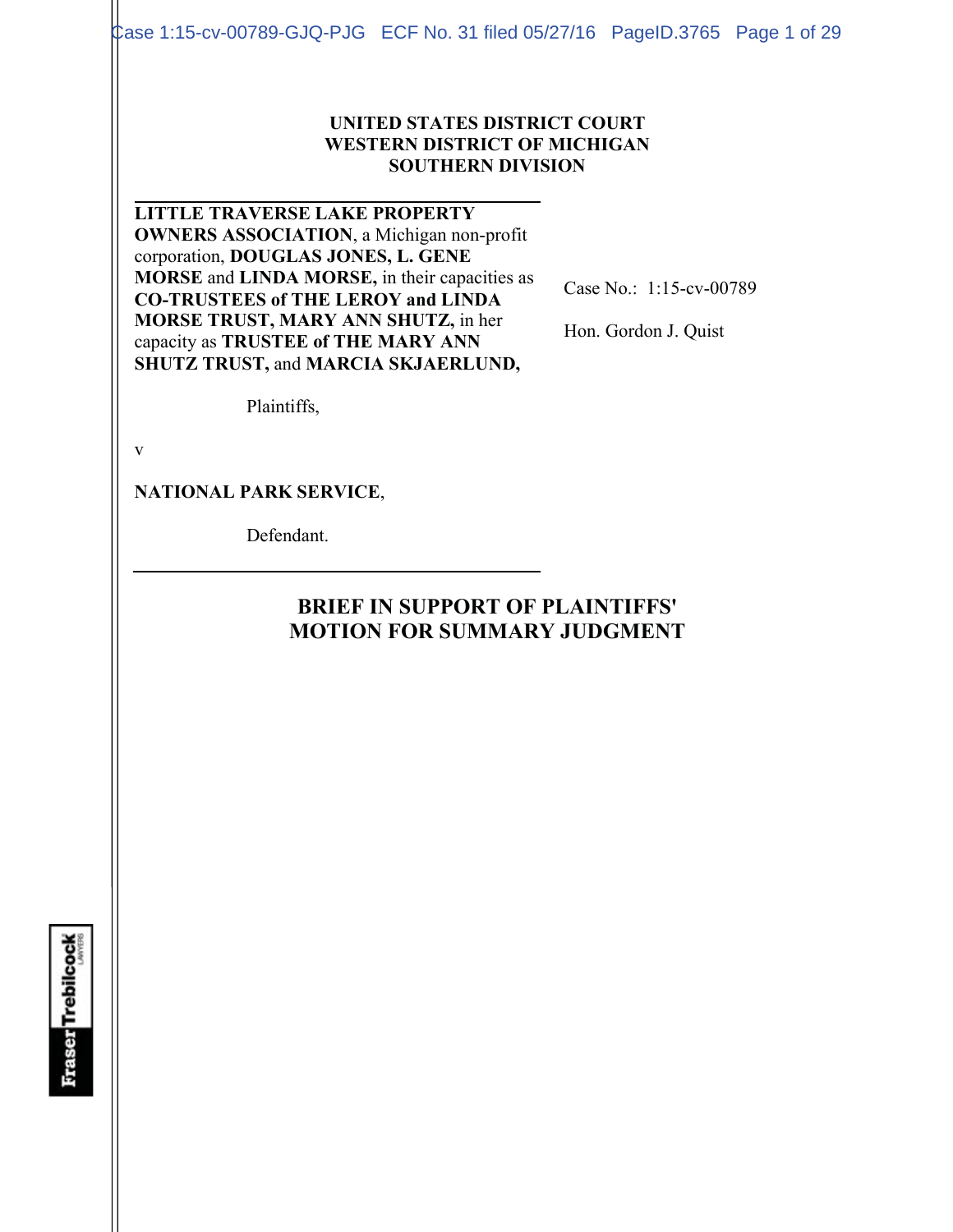# **TABLE OF CONTENTS**

| A.          |                                                                |  |  |  |
|-------------|----------------------------------------------------------------|--|--|--|
| <b>B.</b>   |                                                                |  |  |  |
|             |                                                                |  |  |  |
|             |                                                                |  |  |  |
| $A_{\cdot}$ | The March 2009 EA Failed to Disclose and Analyze Environmental |  |  |  |
| <b>B.</b>   | The FONSI was Issued Before Final Decisions were Made          |  |  |  |
| $C$ .       |                                                                |  |  |  |
| D.          | NPS Failed to Consider Adequate Range of Alternatives21        |  |  |  |
|             |                                                                |  |  |  |
|             |                                                                |  |  |  |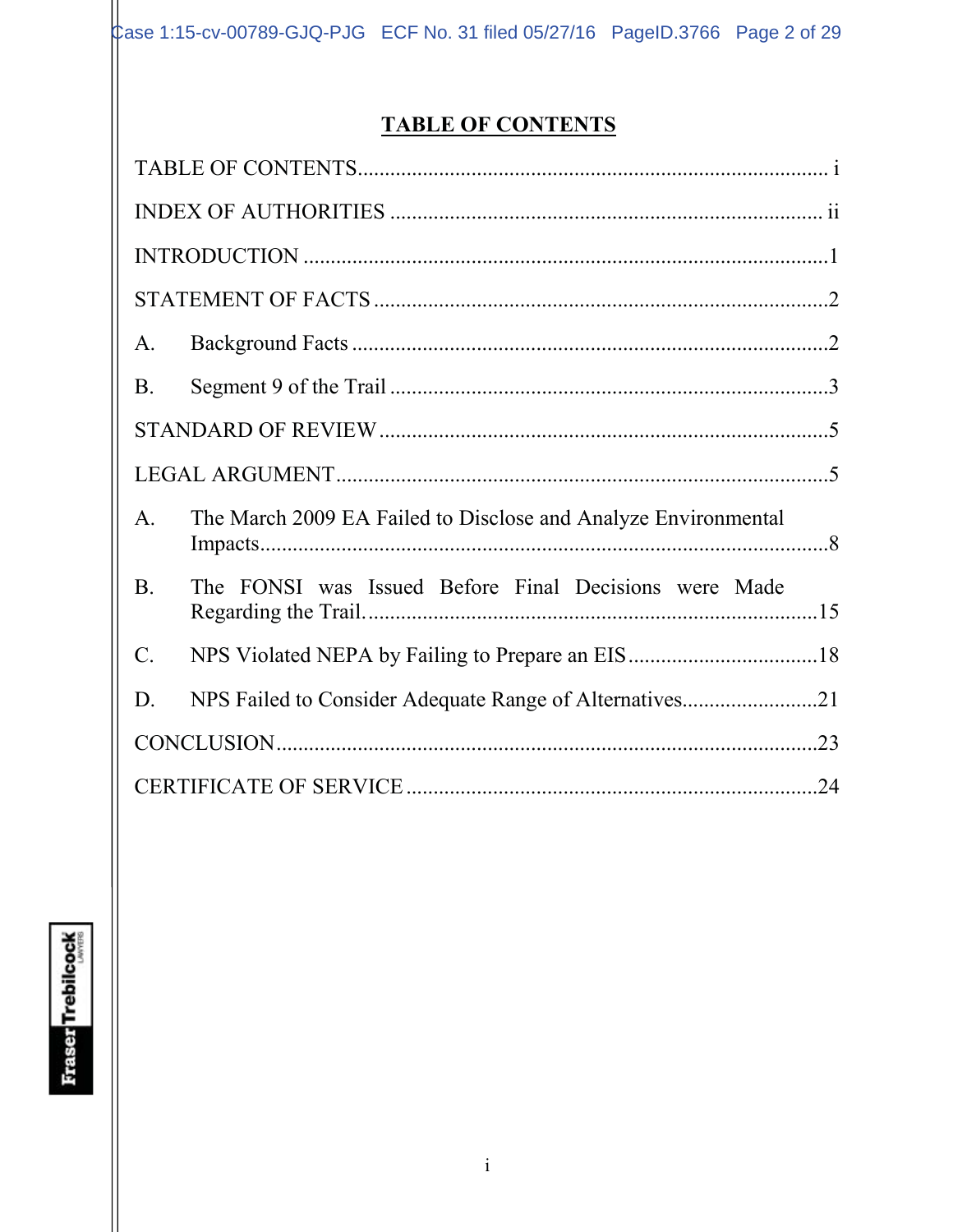$\text{Case 1:15-cv-00789-GJQ-PJG}$  ECF No. 31 filed 05/27/16 PageID.3767 Page 3 of 29

# **INDEX OF AUTHORITIES**

# **Cases**

| Andrus v Sierra Club, 422 U.S. 347, 358; 99 S.Ct. 2335, 2341; 60 L.Ed.2d 943 (1979)    |
|----------------------------------------------------------------------------------------|
| Blue Mountain Biodiversity Project v Blackwood, 161 F.3d 1208, 1212 (1998)  18, 21     |
|                                                                                        |
| Citizens Against Pellissippi Parkway Extension, Inc. v Mineta, 375 F.3d 412, 414 (6th  |
|                                                                                        |
| Dine Citizens Against Ruining Our Environment v Klein, 747 F.Supp.2d 1234, 1254        |
|                                                                                        |
|                                                                                        |
| Motor Vehicle Mfrs. Ass'n of U.S., Inc. v State Farm Mut. Auto. Ins. Co., 463 U.S. 29, |
| Nat'l Ass'n of Home Builders v Defenders of Wildlife, 551 U.S. 664, 658; 127 S.Ct.     |
| Robertson v Methow Valley Citizens Council, 490 U.S. 332, 349; 109 S.Ct 1935; 104      |

# **Statutes**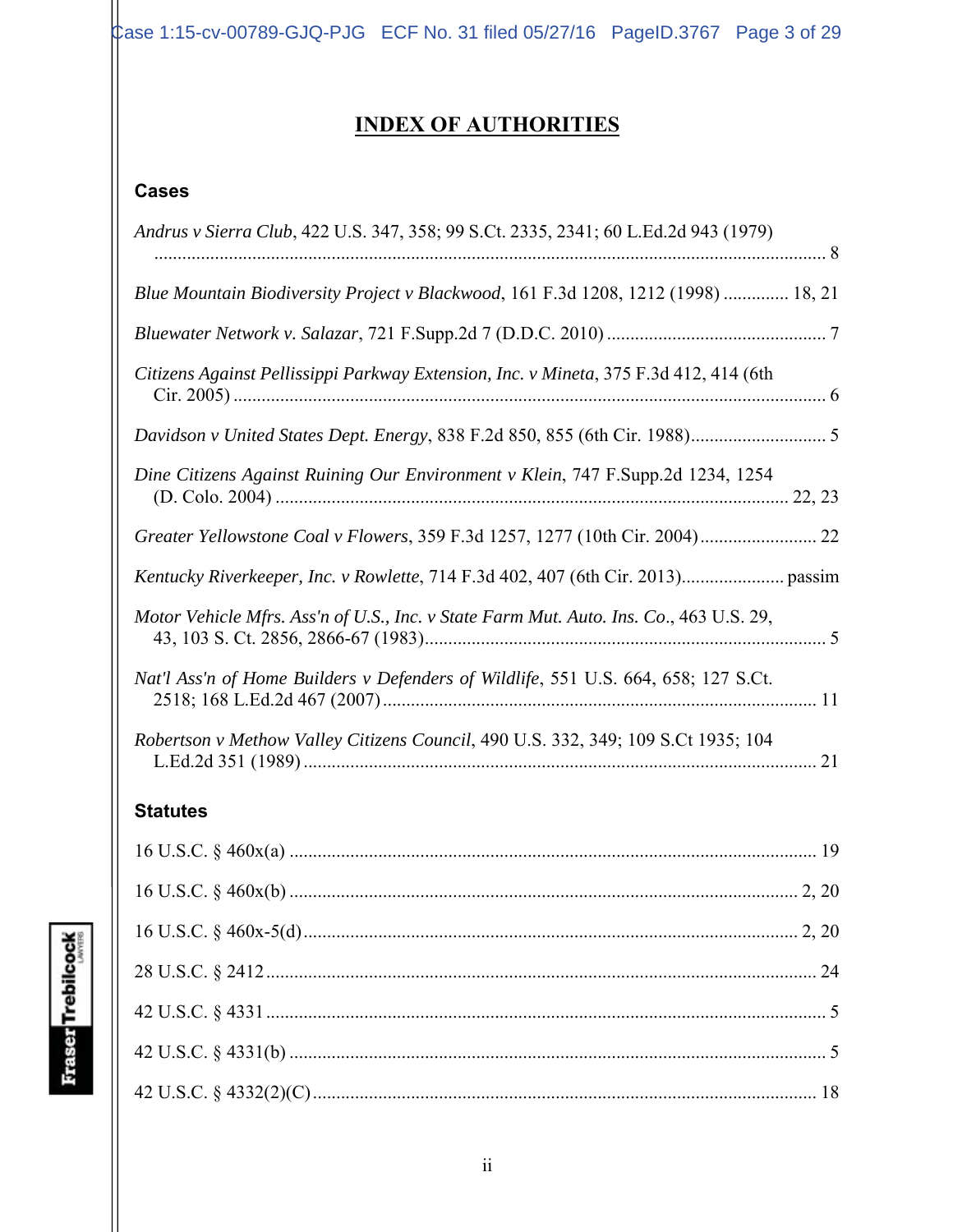# $\uparrow$  ase 1:15-cv-00789-GJQ-PJG ECF No. 31 filed 05/27/16 PageID.3768 Page 4 of 29

| <b>Other Authorities</b> |  |  |  |
|--------------------------|--|--|--|
|                          |  |  |  |
|                          |  |  |  |
|                          |  |  |  |
|                          |  |  |  |
|                          |  |  |  |
|                          |  |  |  |
|                          |  |  |  |
|                          |  |  |  |
|                          |  |  |  |
|                          |  |  |  |
|                          |  |  |  |
|                          |  |  |  |
|                          |  |  |  |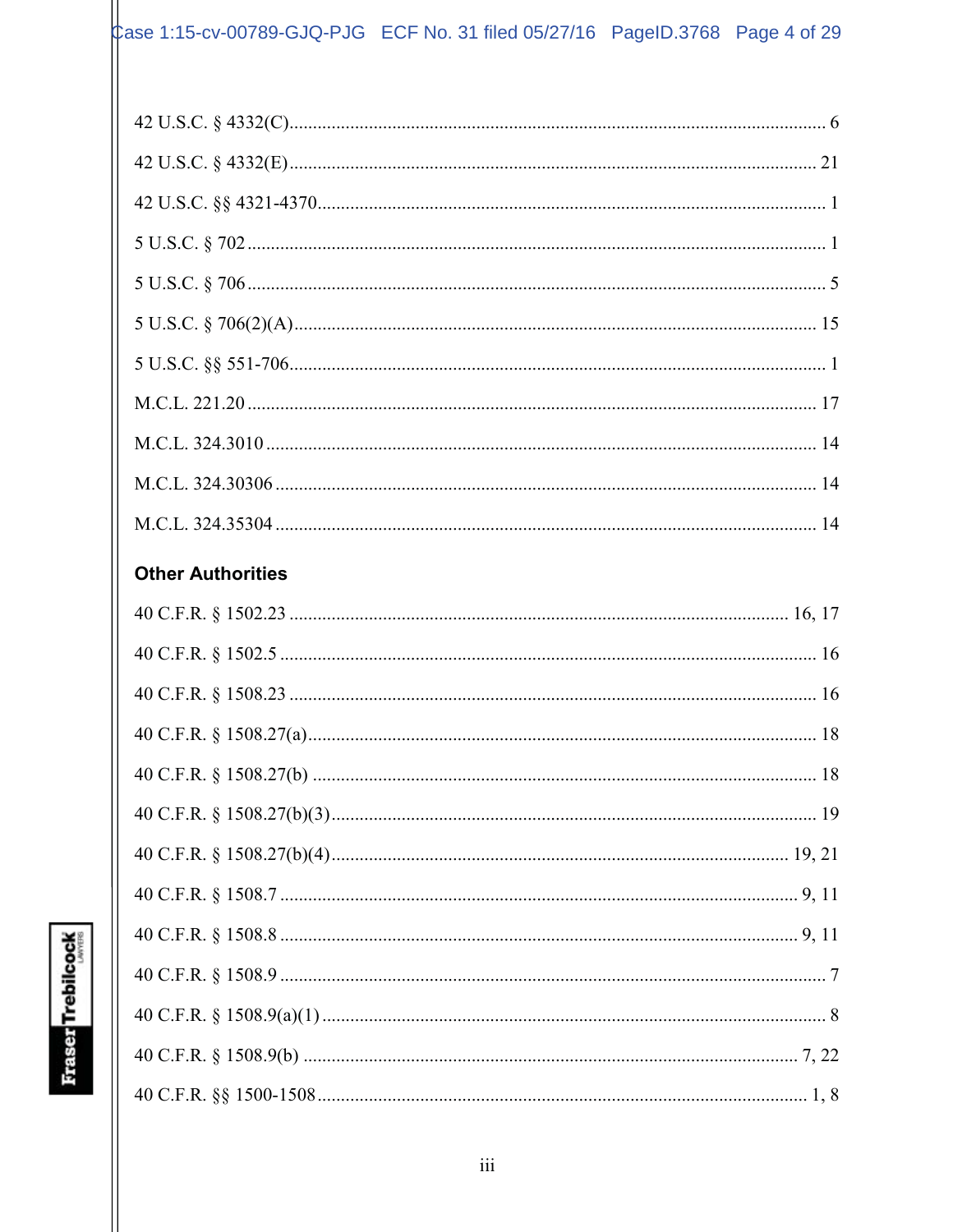# $\text{Case 1:15-cv-00789-GJQ-PJG}$  ECF No. 31 filed 05/27/16 PageID.3769 Page 5 of 29

# **Rules**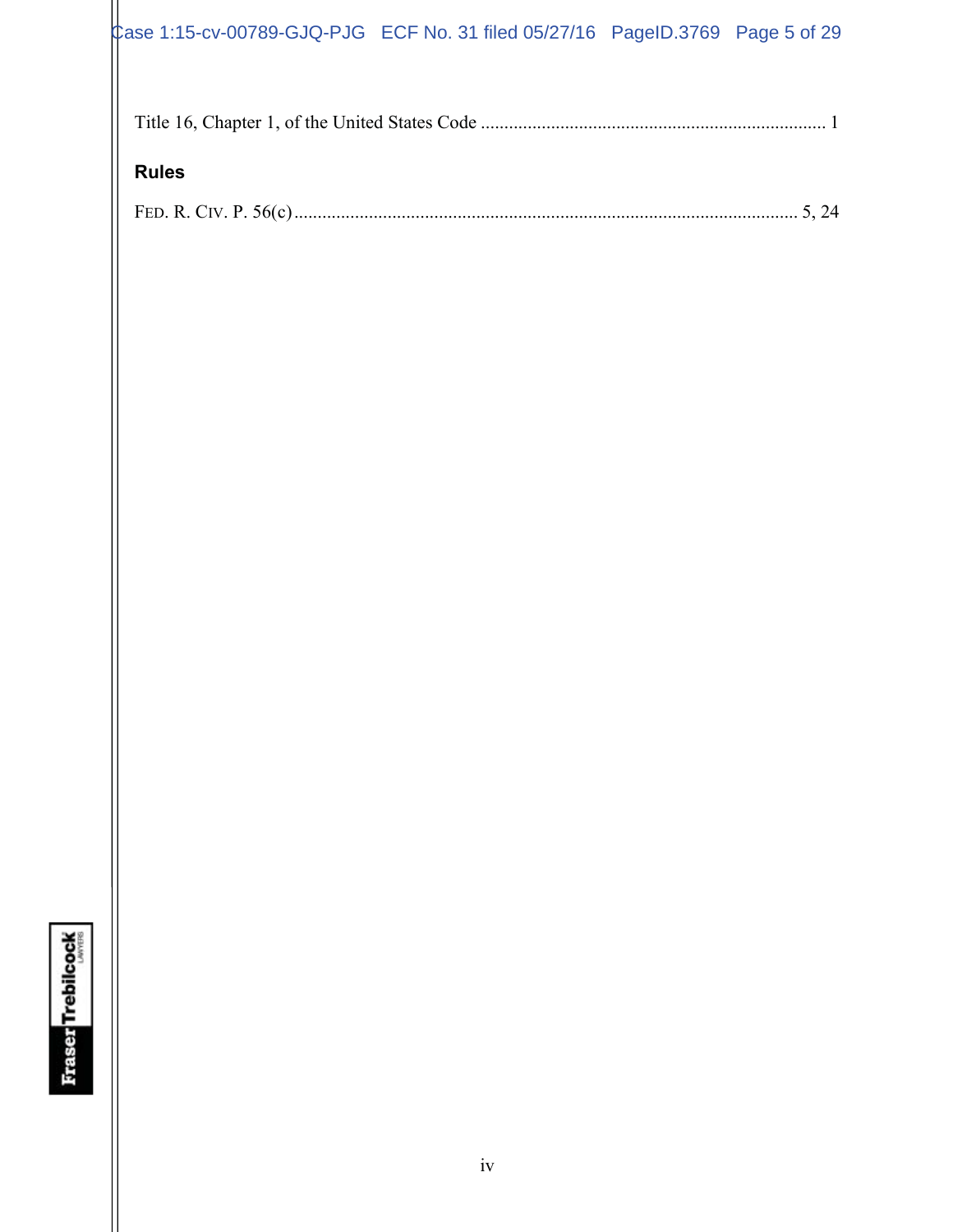# **INTRODUCTION**

This is a civil action for declaratory relief under the Administrative Procedures Act (APA) 5 U.S.C. §§ 551-706. The claims arise from Defendant's violation of the National Environmental Policy Act (NEPA), 42 U.S.C. §§ 4321-4370, and its implementing regulations, 40 C.F.R. §§ 1500-1508. This action is brought pursuant to the right of review provision of the APA, 5 U.S.C. § 702.<sup>1</sup>

Defendant National Park Service violated federal law by issuing its Finding of No Significant Impact ("FONSI") in connection with the Leelanau Scenic Heritage Route Trailway Plan, now named the Sleeping Bear Heritage Trail ("the Trail"), to be located in or near the Sleeping Bear Dunes National Lakeshore ("Lakeshore"). Defendant issued the FONSI based upon an inadequate and faulty Environmental Assessment (EA) and *before* final decisions were made relating to the Trail's route and construction means and methods. Plaintiffs challenge Defendant's failure to meet its procedural and substantive duties required by NEPA by failing to adequately perform environmental review procedures in the EA regarding Segment 9 of the Trail as well as failing to supplement its findings and conclusions after substantial changes were made to the Trail.<sup>2</sup>

<sup>&</sup>lt;sup>1</sup> Defendant National Park Service is a subordinate agency of the United States Department of Interior, organized and existing pursuant to Title 16, Chapter 1, of the United States Code. <sup>2</sup> Plaintiff Little Traverse Lake Property Owners Association ("LTLPOA ") is a Michigan non-profit corporation organized in 2004, and its membership is comprised of owners of property on or adjacent to Little Traverse Lake and Traverse Lake Road. LTLPOA was formed, *inter alia*, to engage in activities designed to protect and enhance the environmental quality of Little Traverse Lake and adjacent property, which includes the areas affected by Segment 9 of the Trail. It works to serve as a liaison between its 100+ members and the Defendant National Park Service on matters that directly affect its members and the surrounding environment. LTLPOA and the individual Plaintiffs have participated in those phases of the Trail's planning that were well publicized or for which notice was received.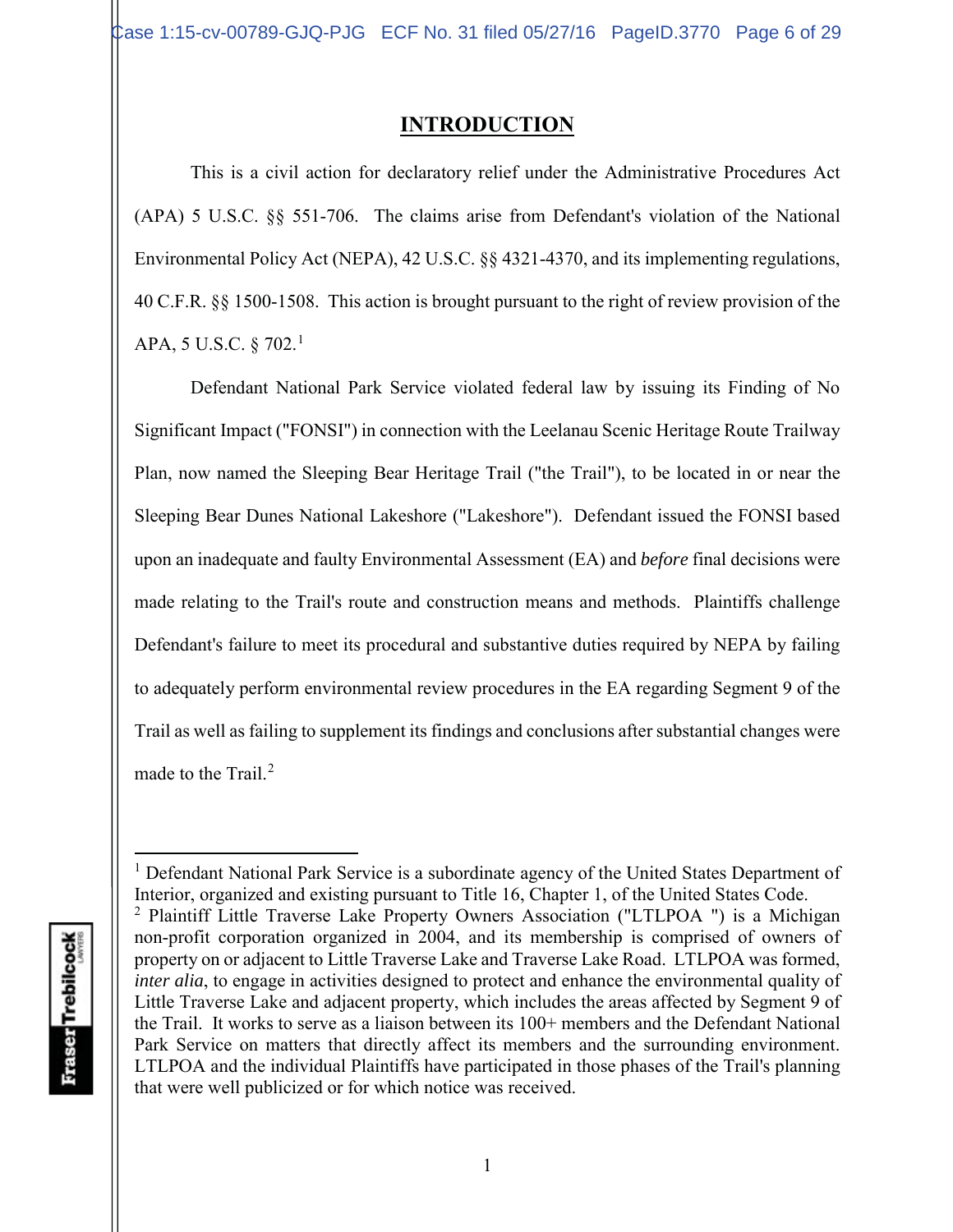In particular, construction of Segment 9 of the Trail, as currently proposed, will cause a significant environmental impact as a result of the degradation of wildlife habitat, visual quality, solitude, and permanent changes to the topography, including wetlands and "critical dune areas," thereby adversely affecting Plaintiffs' aesthetic, recreational, and environmental interests in the affected areas. These environmental impacts were not considered or evaluated by NPS before it issued its FONSI, and as such, Defendant's actions violated NEPA. Consequently, to prevent this irreparable injury to the environment and to rectify Defendant's unlawful agency action, Plaintiffs seek an order declaring that Defendant NPS failed to comply with NEPA, as well as such other additional relief as the Court deems just and equitable.

## **STATEMENT OF FACTS**

# **A. Background Facts**

The Lakeshore is located in Leelanau and Benzie Counties.<sup>3</sup> Congress established the Lakeshore in 1970 by way of legislation acknowledging that "[i]n developing the lakeshore, full recognition shall be given to protecting the private properties for the enjoyment of the owners," and "[i]n developing the lakeshore the Secretary shall provide public use areas in such places and manner as he determines will not diminish the value or enjoyment for the owner or occupant of any improved property located thereon." 16 U.S.C. §§ 460x(b) and 460x-5(d).

The Trail involves a non-motorized, paved pathway of approximately 27 miles running adjacent to and through the Lakeshore in Leelanau County for multi-use recreational purposes. (PageID. 771). The Trail, as proposed, is comprised of 9 segments running south to north from M-22 at Manning Road to CR 651. (PageID. 771-773). The Trail Project is included as part

 $3 \text{ A}$  more detail explanation of the relevant facts may be found in the Complaint. (Doc. 1, PageID. 1-23). Where appropriate, facts stated in this brief will cite to the administrative record, which Defendant NPS has filed as Doc. Nos. 16, 17, and 18. (See PageID. 496-3229).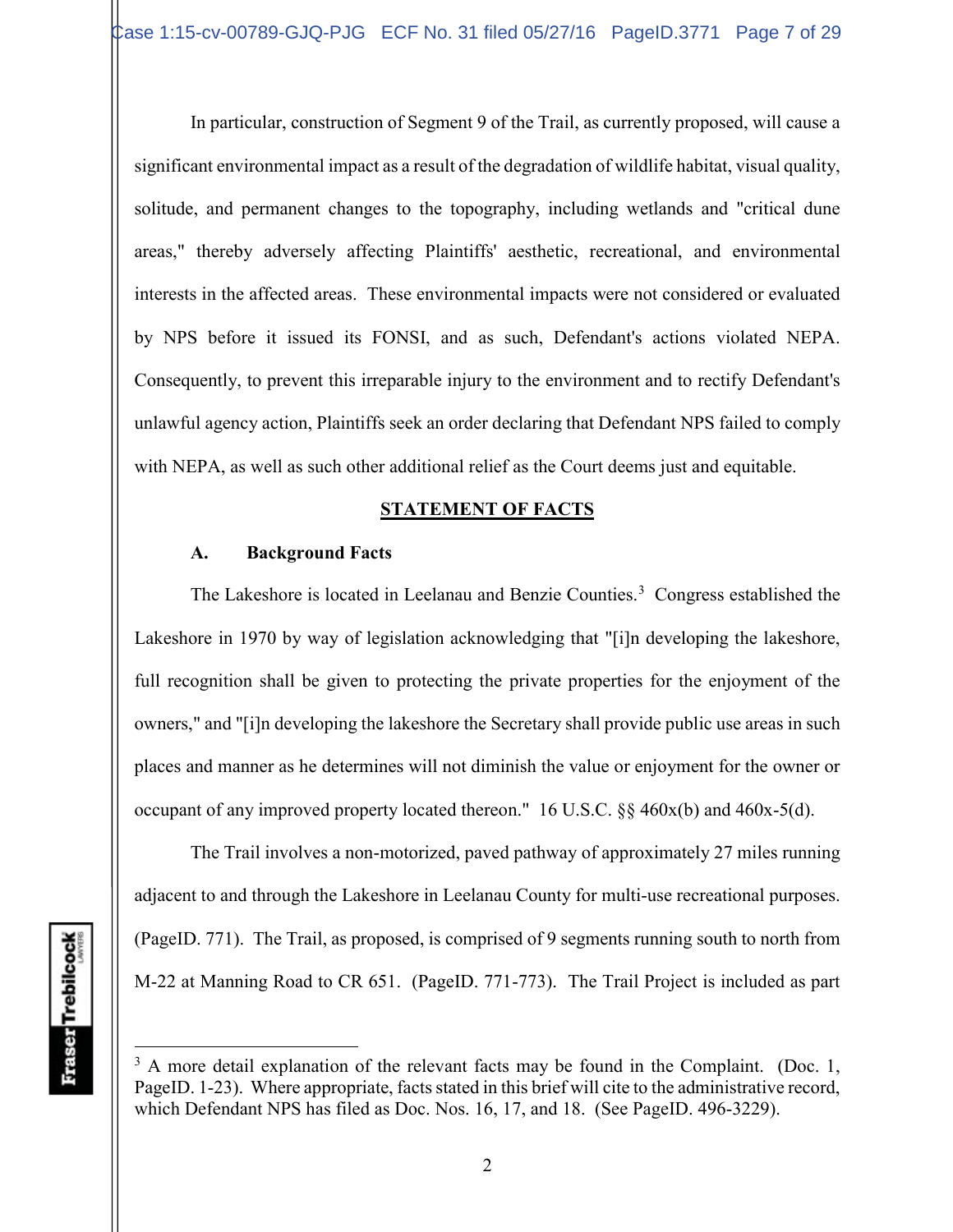of the Leelanau Scenic Heritage Route that was designated in 2001 under the Michigan Department of Transportation State Heritage Route Program to provide guidance on maintaining the scenic characteristics along M-22. The Trail is included as part of the Lakeshore's General Management Plan, and NPS was assisted in development of the Trail by the Leelanau Scenic Heritage Route Committee which has representatives from the twelve (12) local municipalities, the Michigan Department of Transportation (MDOT), the Grand Traverse Band of Ottawa and Chippewa Indian Tribes, the Leelanau Conservancy, the Leelanau County Road Commission, the Leelanau County Planning Commission, interested organizations, and citizens. In the development of the Trail, Defendant NPS took the position that the concept requires investigation, planning and an environmental assessment where it affects lands managed by the NPS and consistent with NEPA. (PageID. 766-768).

#### **B. Segment 9 of the Trail**

Segment 9 of the Trail, which is the segment at issue in the case at bar, was originally planned to run entirely within the road right-of-way of M-22 from CR 669 to CR 651. However, in October, 2008, a proposed preferred alternative route (Alternative B) was identified calling for Segment 9 of the Trail to be routed on Traverse Lake Road for approximately 3 miles. (PageID. 1212-1387).

Traverse Lake Road is a quiet, residential county road 2.7 miles from end to end. Both ends of the scenic road connect with M-22, but it offers no shortcut to M-22 traffic. (Doc #8, ¶ 17, PageID. 429). Segment 9 is proposed to be routed along the north side of the road which is bounded by National Lakeshore property and four private parcels, and the south side of the road is bounded by over 100 private parcels. Both sides of the road are heavily wooded with many mature trees and wetlands. (*Id*.) Near the eastern end of the road, there are a series of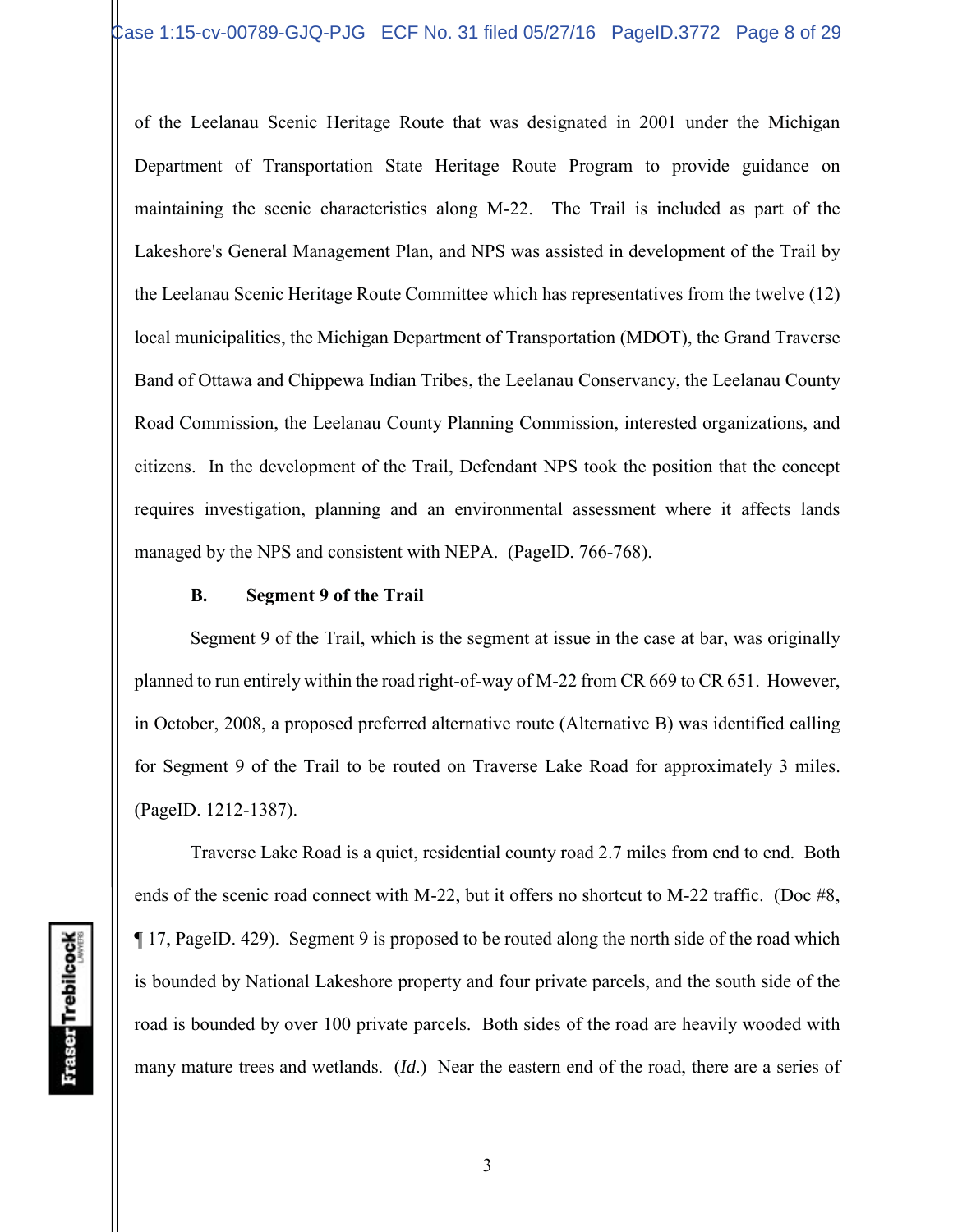sand dunes, some in excess of 50 feet in height with slopes greater than 1:3, that end at the paved portion of the road. The critical dunes in this area, which are protected under Michigan law, completely cover the road shoulder for a distance of more than 700 feet. (*Id*.)

Despite strong public opposition to rerouting Segment 9 onto Traverse Lake Road, Defendant released a revised Environmental Assessment in March 2009 (the "March 2009 EA") that not only failed to address the public's concerns regarding the rerouting of Segment 9, but also created numerous additional concerns. (PageID. 758-935). With the March 2009 EA, Defendant proposed that Segment 9 be routed north at the west end of Traverse Lake Road on an off-road board walk, and then continue along the north side of Traverse Lake Road as a 10 foot wide separate off-road asphalt path crossing private land within the road right of way, as well as Lakeshore Property, and extending to the eastern end of the road. (PageID. 795).

The March 2009 EA provided no indication that by changing the proposed route of Segment 9 from the paved surface of Traverse Lake Road to a boardwalk and separate off-road asphalt path, that the construction of the Trail would result in extensive tree clearing involving the removal of hundreds of mature trees, significant disturbance of wetland and wildlife habitat areas, the crossing of a stream, the excavation of critical dune areas on the eastern end of Traverse Lake Road, and crossing the front yards of privates residences within ten feet of private structures in some areas. (Doc. 1, PageID. 25) Despite these and numerous other omissions and deficiencies regarding the EA, in August 2009, Defendant issued its FONSI with regard to the Trail, including Segment 9. (PageID. 516-525). Yet, more than six years later, in March, 2015, Defendant responded to a request under the Freedom of Information Act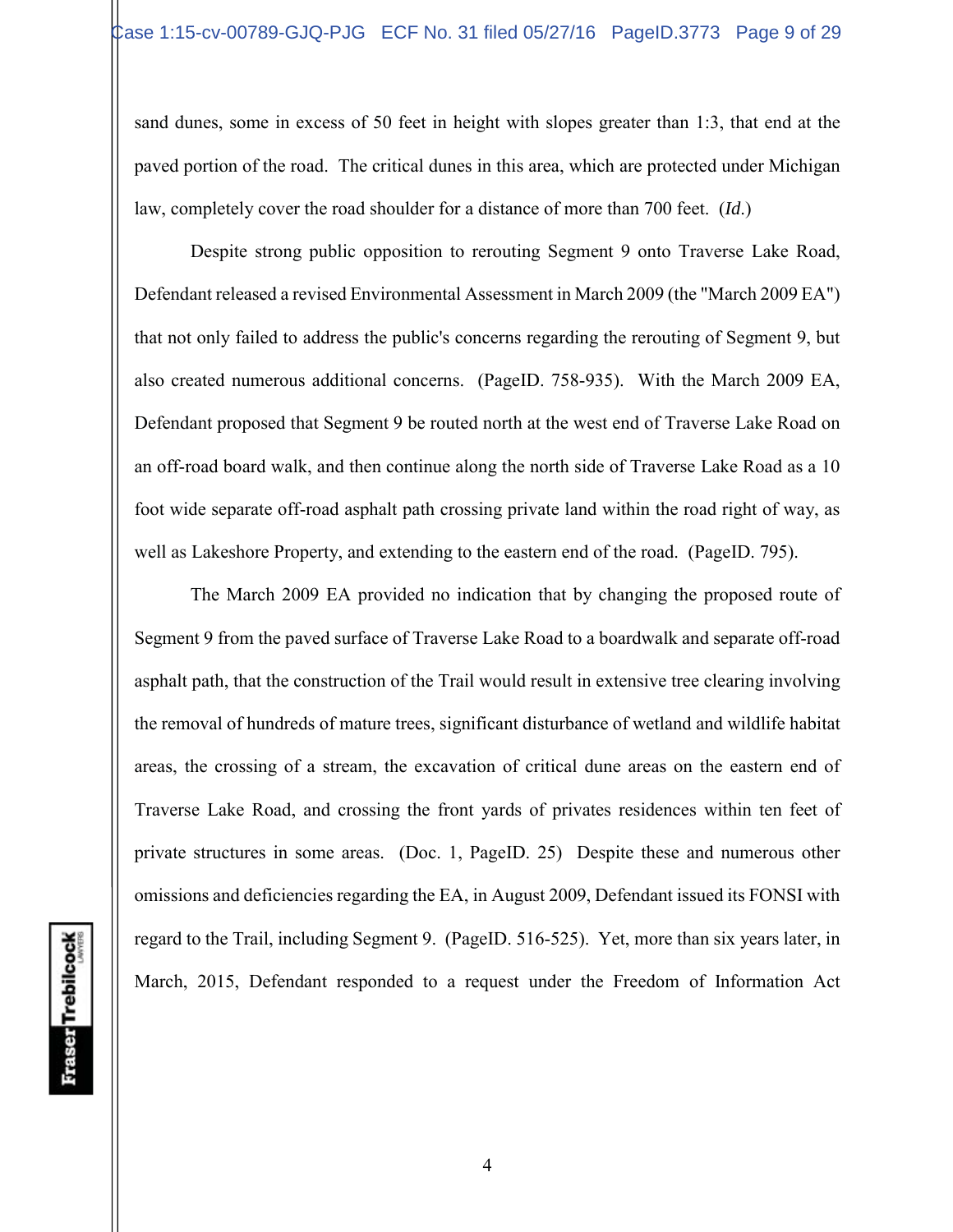("FOIA") stating that the final route of Segment 9 "has yet to be determined." (PageID. 27-  $28$ ).<sup>4</sup>

## **STANDARD OF REVIEW**

The Court should grant summary judgment if there are no genuine issues of material fact and the moving party is entitled to judgment as a matter of law. FED. R. CIV. P. 56(c). In a case brought under the APA, review is limited to the Administrative Record. See *Davidson v United States Dept. Energy*, 838 F.2d 850, 855 (6th Cir. 1988).

Under the Administrative Procedures Act, the court must reject agency action that is not in accordance with law, or is without observance of procedures required by law, or is "arbitrary and capricious." 5 U.S.C. § 706. Although the "arbitrary and capricious" standard of review applied in APA cases is deferential, the agency must "articulate a satisfactory explanation for its action including a 'rational connection between the facts found and the choice made,'" and the court must "consider whether the decision was based on a consideration of the relevant factors and whether there has been a clear error of judgment." *Motor Vehicle Mfrs. Ass'n of U.S., Inc. v State Farm Mut. Auto. Ins. Co*., 463 U.S. 29, 43, 103 S. Ct. 2856, 2866-67 (1983) (citations omitted).

## **LEGAL ARGUMENT**

NEPA declares a broad national commitment to protecting and promoting environmental quality. See 42 U.S.C. § 4331. In particular, 42 U.S.C. § 4331(b) provides that it is "the continuing responsibility the Federal Government to use all practicable means . . . to

 $4$  To date, approximately 13 miles of the Trail have been completed. The next segment from Port Oneida to Bohemian Road (CR 669) is scheduled to be completed by June, 2016. See http://sleepingbeartrail.org. Construction has not yet begun on Segment 9. (*Id*.)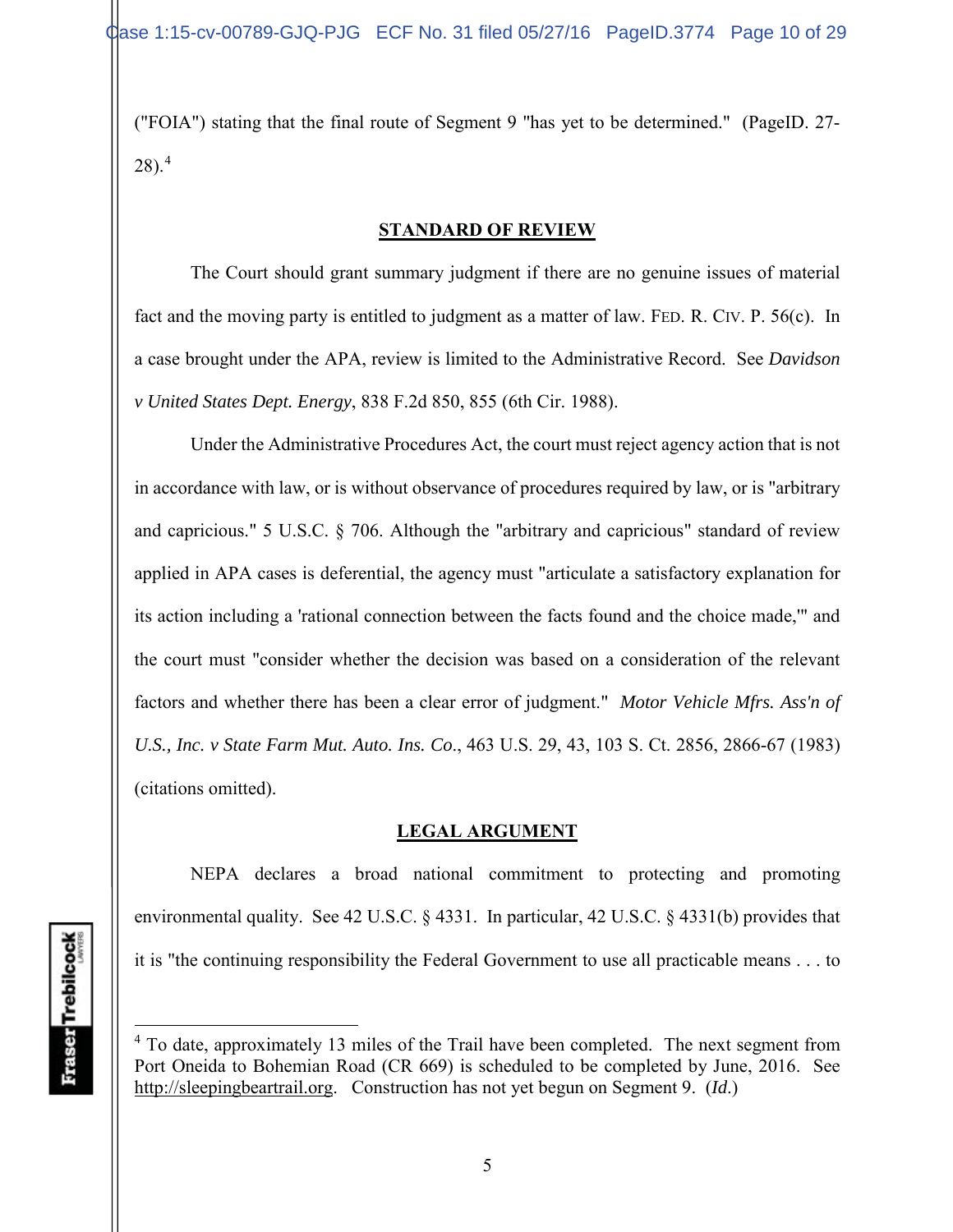improve and coordinate Federal plans, functions, programs, and resources" to the end that the Nation may, among other things: "fulfill the responsibilities of each generation as trustee of the environment for succeeding generations;" assure "safe, healthful, productive, and esthetically and culturally pleasing surroundings" for all Americans; and**,** attain "the widest range of beneficial uses of the environment" without "degradation" or "other undesirable and unintended consequences." (*Id*.)

To ensure that this commitment is upheld, NEPA sets forth the procedural requirements by which federal agencies must assess the environmental impacts of "major federal actions." *Citizens Against Pellissippi Parkway Extension, Inc. v Mineta*, 375 F.3d 412, 414 (6th Cir. 2005) (relying on 42 U.S.C.  $\S$  4332(C)). These procedures require agencies to take a "hard look" at the environmental consequences of their actions. *Kentucky Riverkeeper, Inc. v Rowlette*, 714 F.3d 402, 407 (6th Cir. 2013). In particular, NEPA requires federal agencies to prepare an environmental impact statement whenever the major federal action "significantly affect[s] the quality of the human environment."  $42 \text{ U.S.C.}$  §  $4332(\text{C})$ . As part of its charge to implement NEPA, NPS issued "Director's Order No. 12" (DO-12) which in turn led to the issuance of the "DO-12 Handbook."<sup>5</sup> The Handbook is based upon NEPA and its implementing regulations, and, according to its own terms, has "the force of law." (PageID.3618) According to the Handbook, one of the first steps in NEPA compliance - referred to as a "minimum requirement" - is the preparation of an Environmental Screening Form ("ESF"). (PageID.3635) The Handbook states: "[y]ou must complete an ESF for any project that may have an impact on the human environment."<sup>6</sup> (*Id.*) Despite the fact that there can be no dispute that the proposed

 $<sup>5</sup>$  The DO-12 Handbook was added to the administrative record following Plaintiffs' objections</sup> to the record as originally filed. (ECF No. 21, PageID.3615 *et seq*.)

<sup>6</sup> "Human Environment" is defined "as the natural and physical environment, and the relationship of people with that environment." (PageID.3720)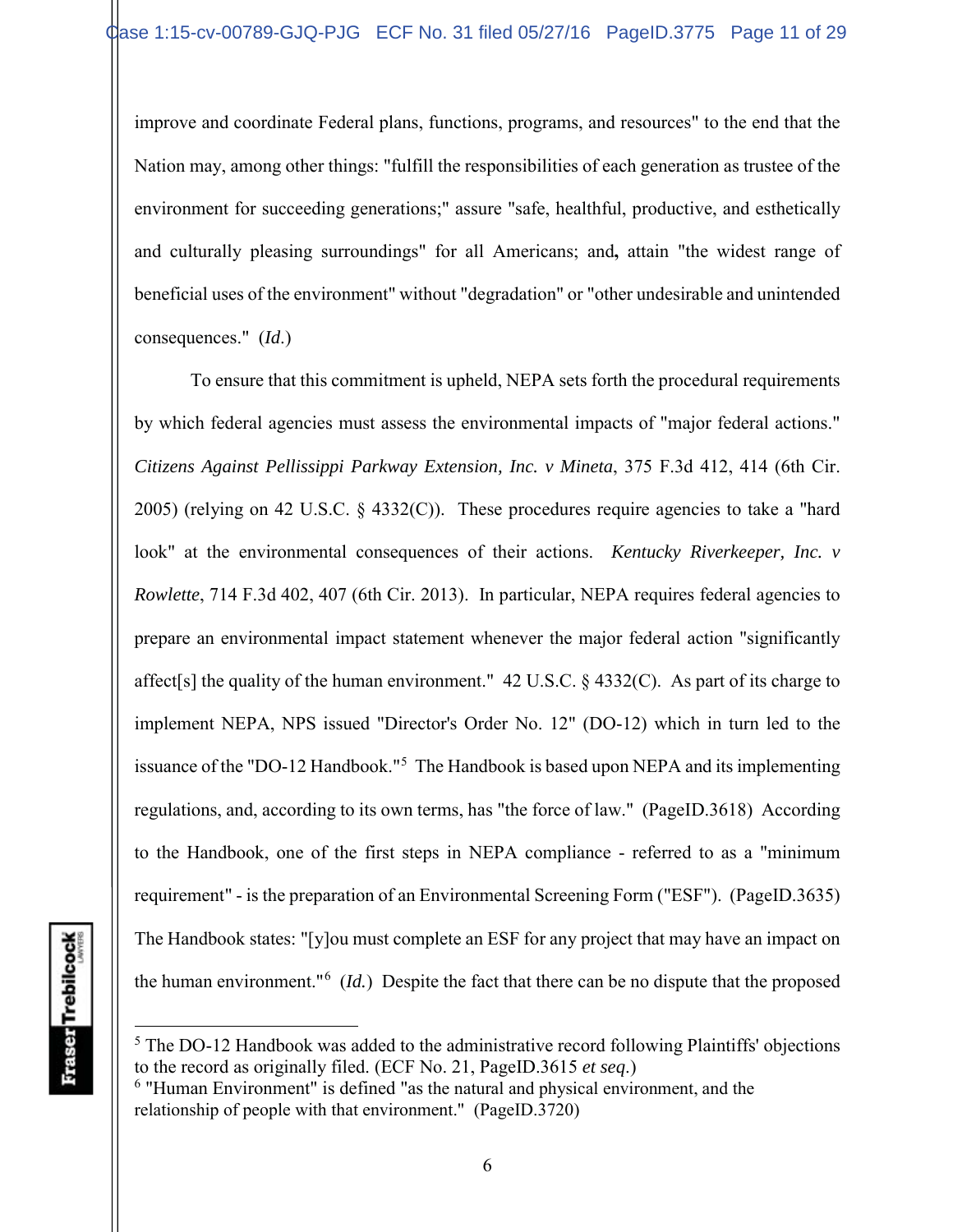routing of Segment 9 of the Trail is likely to have an impact on the human environment, no ESF was prepared. A completed ESF would have provided clear "yes" or "no" answers on the impact of the Trail on the human environment, including Segment 9. (PageID.3725-3730) Failure on the part of NPS to prepare an ESF in connection with the Trail is a *per se* violation of NEPA, DO-12, and the Handbook.

In addition to the mandatory requirement to prepare an ESF, agencies are authorized to first prepare a less burdensome environmental assessment as a method for determining whether a proposal needed an environmental impact statement. *Kentucky Riverkeeper,* 714 F.3d at 407- 408 (citing 40 C.F.R. § 1508.9). The environmental assessment is a "concise public document" that "[b]riefly provide[s] sufficient evidence and analysis for determining whether to prepare an environmental impact statement or a finding of no significant impact," including brief discussions of the need for the proposal, alternatives, environmental impacts, and a list of individuals and agencies consulted. 40 C.F.R. § 1508.9.

Nevertheless, even though less demanding than an environmental impact statement, "an environmental assessment **still** require[s] the authorizing agency to consider the environmental impacts of its proposals." *Kentucky Riverkeeper,* 714 F.3d at 408 (citing 40 C.F.R. § 1508.9(b)) (emphasis added). If after preparing an environmental assessment, the agency determines that the proposed action will have no significant environmental consequences, it may forego issuing an environmental impact statement and instead issue a finding of no significant impact. See 40 C.F.R. § 1508.9. However, the agency must be able to make a convincing case for its finding, and preparation of an environmental impact statement can be avoided only if the agency finds that any changes or safeguards reduce impacts to a minimum. See *Bluewater Network v. Salazar*, 721 F.Supp.2d 7, 39 (D.D.C. 2010). When the agency improperly relies on an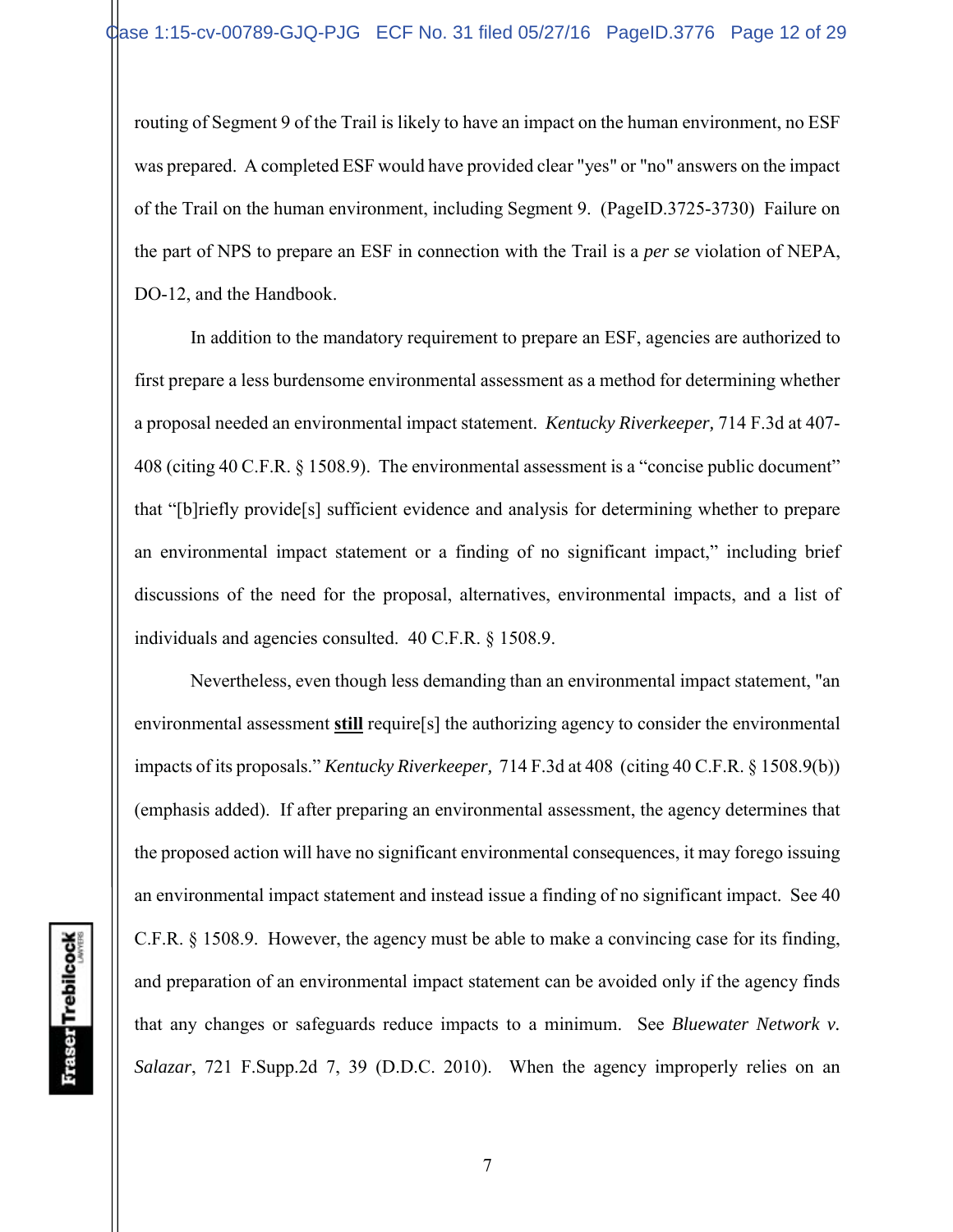environmental assessment to eschew its NEPA obligations to "adequately consider[] and disclose<sup>[]</sup> the environmental impacts of its actions," courts have a duty to set aside the agency action*. Kentucky Riverkeeper*, 714 F.3d at 411 (holding that were the agency's environmental assessment failed to comply with NEPA and its regulations, the agency's action is properly set aside as arbitrary and capricious).

Here, the March 2009 EA, on which NPS based the issuance of its FONSI, failed to adequately consider and disclose the environmental impacts that will be caused by the proposed route for Segment 9 of the Trail. Under the circumstances detailed below, NPS was required to complete an environmental impact statement, but it failed to do so. In addition, NPS failed to consider an adequate range of alternatives with regard to its actions, specifically its decision regarding the route for Segment 9. Therefore, NPS's decision to issue the FONSI rather than to prepare an environmental impact statement (EIS) was arbitrary and capricious, and the FONSI issued by NPS in August 2009 should be set aside and the matter remanded to NPS to prepare an EIS.

## **A. The March 2009 EA Failed to Disclose and Analyze Environmental Impacts**

The March 2009 EA failed to adequately analyze the direct, indirect, and cumulative effects that Segment 9 of the Trail will have on the environment; accordingly, NPS violated NEPA by issuing its FONSI in August 2009. As NEPA regulations explain, an EA must provide "sufficient evidence and analysis" to adequately demonstrate the project's environmental impact. 40 C.F.R. § 1508.9(a)(1).<sup>7</sup> An EA must consider the cumulative impact

<sup>&</sup>lt;sup>7</sup> The Council on Environmental Quality ("CEQ") promulgated uniform regulations to implement NEPA, which are binding on all federal agencies. 40 C.F.R. §§ 1500-1508. CEQ regulations are entitled to substantial deference. *Andrus v Sierra Club*, 422 U.S. 347, 358; 99 S.Ct. 2335, 2341; 60 L.Ed.2d 943 (1979).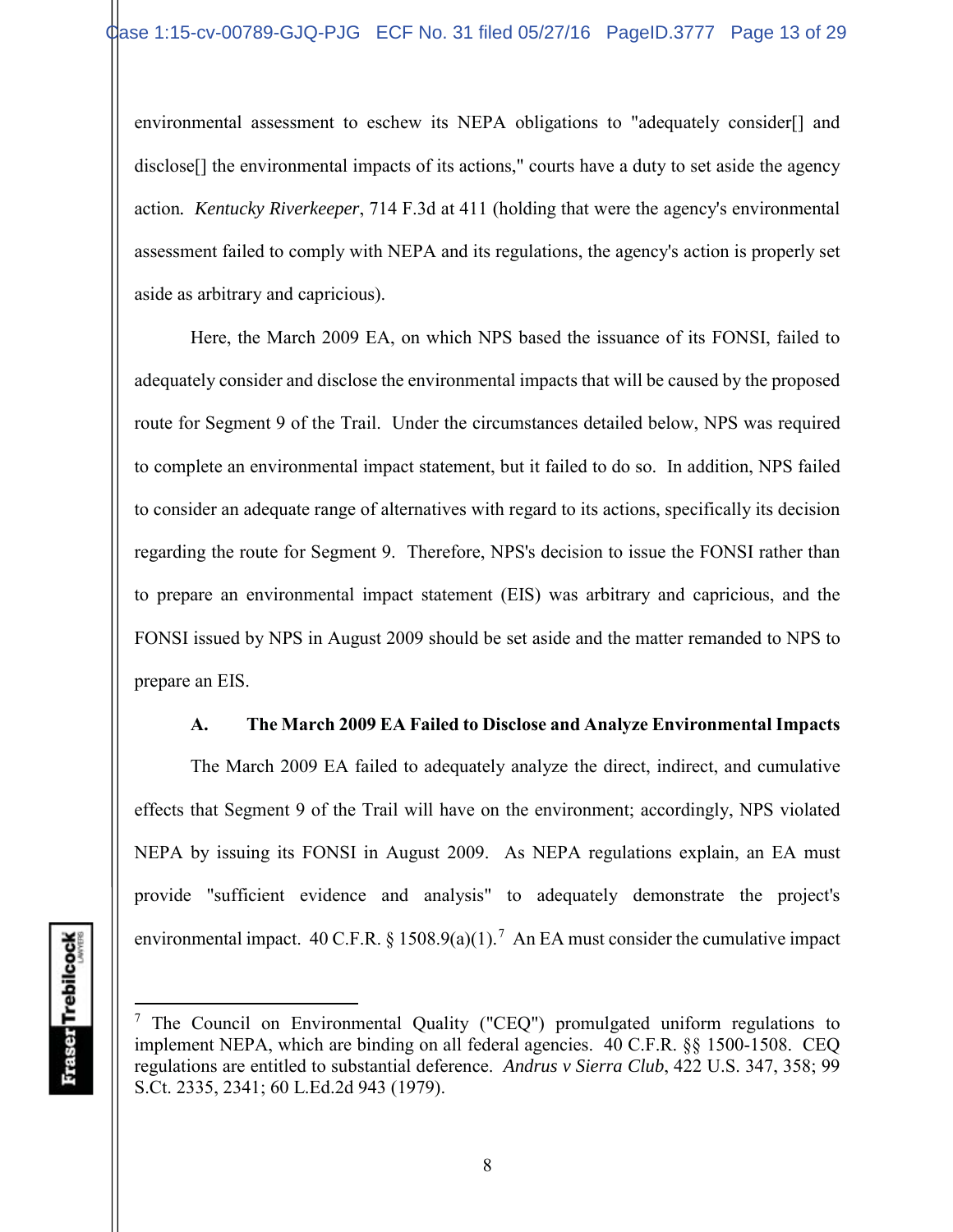as well as both the direct and indirect effects of a project. *See* 40 C.F.R. §§ 1508.7, 1508.8. A cumulative impact is "the impact on the environment which results from the incremental impact of the action when added to other past, present, and reasonably foreseeable future actions." § 1508.7. Along the same lines, direct effects are those that "are caused by the action and occur at the same time and place," while indirect effects are those "caused by the action and are later in time or farther removed in distance, but are still reasonably foreseeable." 40 C.F.R. § 1508.8.

In the case at bar, the March 2009 EA proposes, as its preferred Alternative B, that Segment 9 of the Trail will turn north at the intersection of M-22 and Traverse Lake Road and continue on the west side of Traverse Lake Road "onto an off road boardwalk within the county road right of way" and then "as a separate 10' off road asphalt path on the north side of Traverse Lake Road either within the county road right-of-way or on Lakeshore property . . . ." (PageID. 795). The Trail will then follow an old two track road that runs from the northeast end of Little Traverse Lake becoming a crushed limestone path behind the Bufka Farmstead. (*Id*.)

However, the March 2009 EA fails to sufficiently consider the fact that the proposed off-road boardwalk and asphalt path for Segment 9 will be built in heavily wooded areas, wetlands, critical dune areas, and wildlife habitat. The north side of Traverse Lake Road is bounded by Lakeshore property and private parcels with private residences. (PageID. 805). The shoulders are unpaved and both sides of the road are heavily wooded with many mature trees. (Doc. 8, ¶ 17, PageID. 429). Further, near the eastern end of the road, there are a series of sand dunes, some in excess of 50 feet in height with slopes greater than 1:3. (*Id*.) The critical dunes in this area completely cover the road shoulder for a distance of more than 700 feet and are protected under Michigan law. (*Id*.) Yet, the March 2009 EA ignores these conditions. Further, the EA fails to account for the environmental impacts of building the boardwalk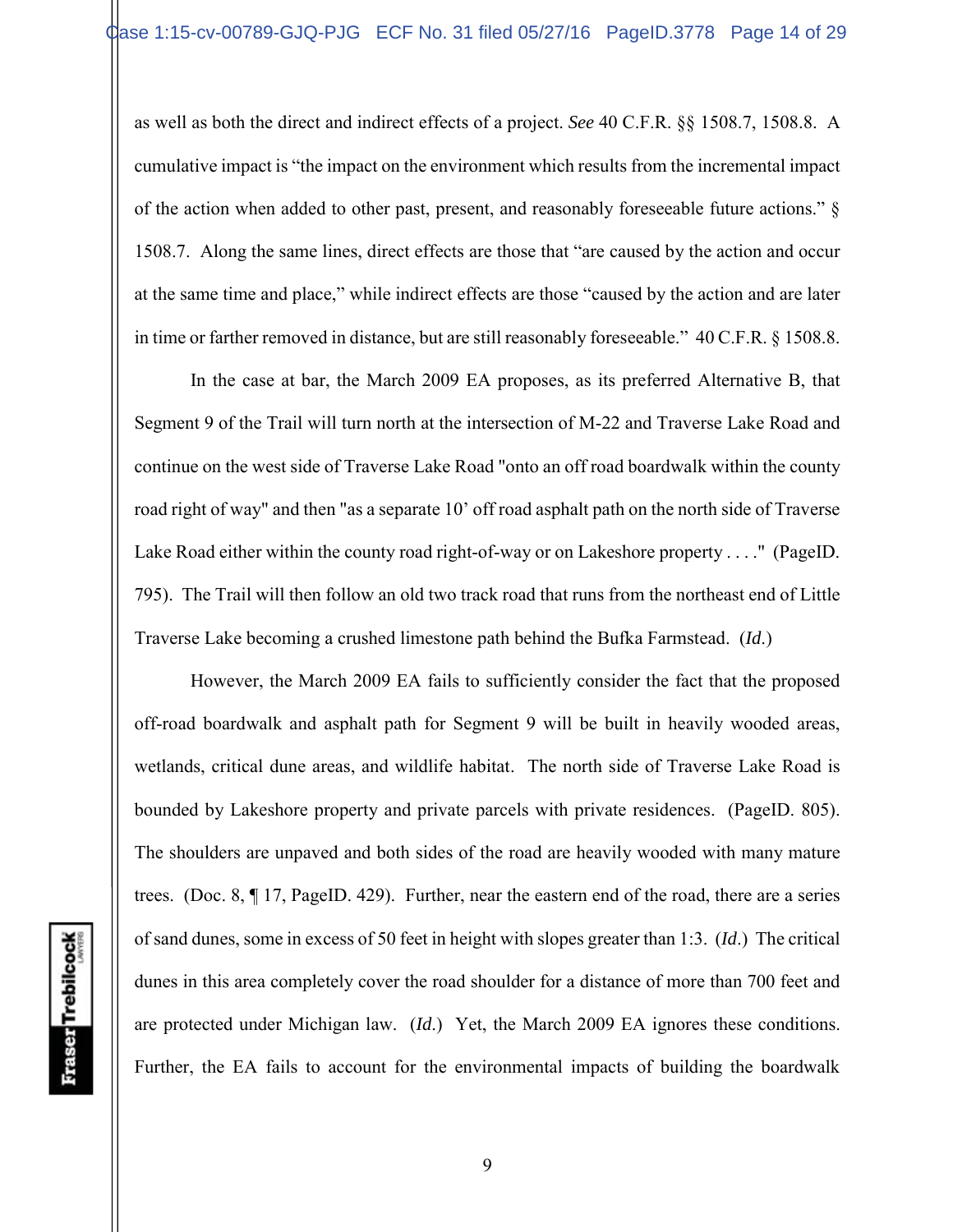through wetlands and/or cutting a large swath through mature forest to accommodate construction of Segment 9. The EA also fails to address how the 10-12 foot wide asphalt path will affect the wildlife habitat and the ecosystem, especially the protected critical dune areas.<sup>8</sup>

In opposing the Plaintiff's request to supplement the administrative record in this matter, NPS erroneously claimed that the record does somehow identify the "soil type and dune slope" relevant to the construction of Segment 9. (Doc. 21, PageID. 3600) (citing AR 337). However, the portion of the administrative record cited to by NPS relates to Segment **5**. Indeed, in the cited document, which provides information regarding the soil characteristics for the Trail's various segments, the **only** segment listed for "Dune Land" and "Active Sand Dunes" is Segment 5. (PageID. 851). Segment 9 is **not** listed, and the document fails to address the protected critical sand dunes that are located at the eastern end of Traverse Lake Road – critical and protected sand dunes that will be significantly impacted by the construction of 10-12 foot wide off-road asphalt path and, presumably, a retaining wall.

In other words, the March 2009 EA changed the proposed route of Segment 9 in a way that would cause its construction to significantly impact heavily wooded areas, wetlands, and protected critical dune areas and private parcels, but then failed to provide "sufficient evidence and analysis" to adequately demonstrate the environmental impacts of that change. In doing so, NPS violated 40 C.F.R. 1508.9(a)(1). Simply put, the result of changing Segment 9 to an off-road path will have a number of effects to the environment that will occur "at the same time

 $8$  The March 2009 EA indicates that for shared use paths, such as that now proposed for Segment 9, the "corridor" should be at least 10-12 feet wide. (PageID. 870). Indeed, for those segments already built, a 20 foot wide cut was used. In short, the EA does not identify the actual cut width necessary to build Segment 9, and consequently, the impact upon the environment or feasibility has not at all been addressed or analyzed in connection with Segment 9.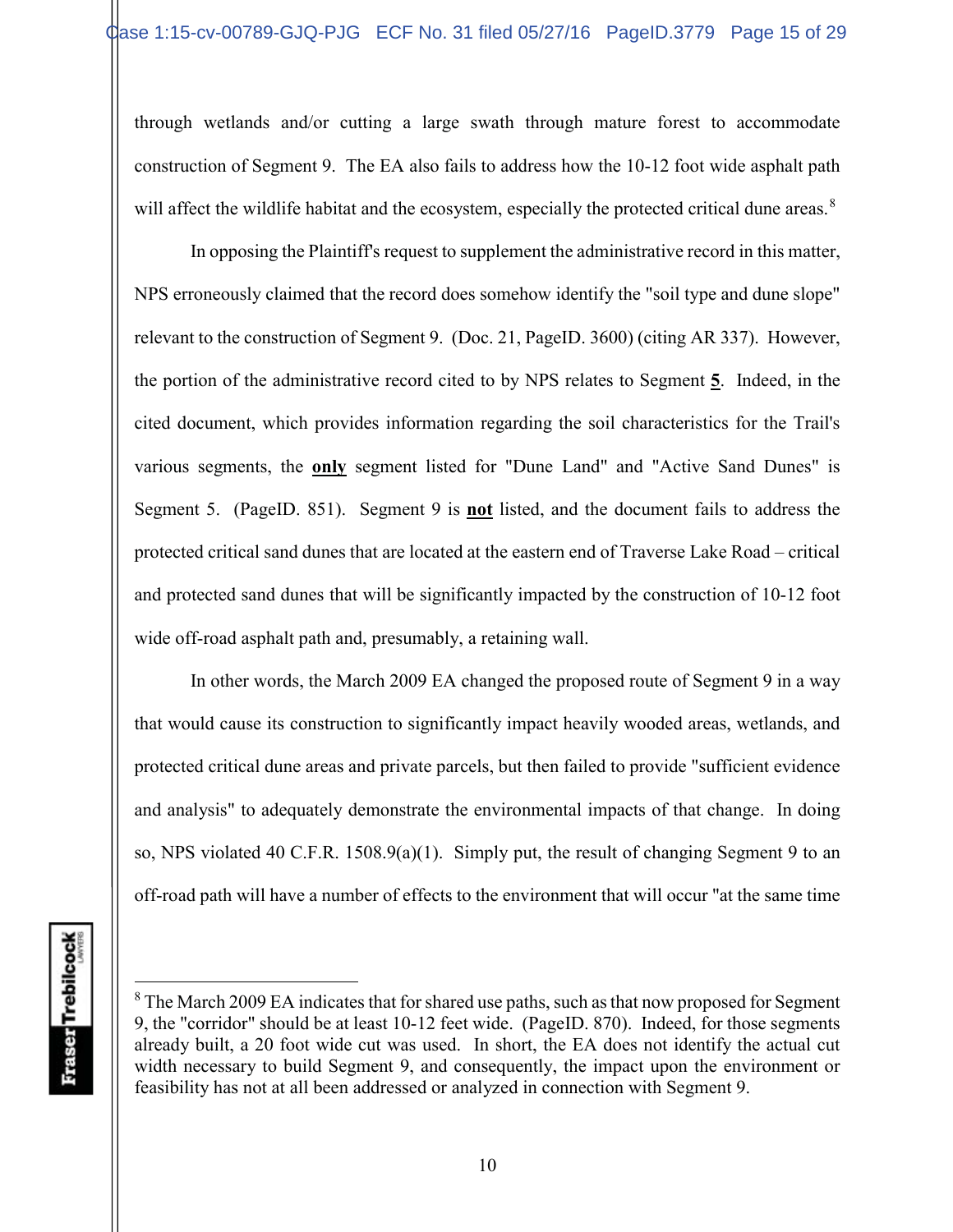and place" as the construction of Segment 9. See 40 C.F.R § 1508.8. The adverse effects from this action are reasonably foreseeable, especially "when added to other past, present, and reasonably foreseeable future actions." See § 1508.7 and § 1508.8.

These effects on the environment, however, are ignored by NPS because the March 2009 EA merely adopts the conclusions regarding the effects of constructing Segment 9 in the entirely different manner as proposed in the October 2008 EA. As such, the March 2009 EA is flawed, conflicting, and incomplete and the FONSI issued by NPS should be set aside. See *Kentucky Riverkeeper,* 714 F.3d at 407 (holding that an agency's decision is arbitrary and capricious when the agency has, among other things "entirely failed to consider an important aspect of the problem.") (quoting *Nat'l Ass'n of Home Builders v Defenders of Wildlife*, 551 U.S. 664, 658; 127 S.Ct. 2518; 168 L.Ed.2d 467 (2007)).

Notably, the October 2008 EA included Table 17 in Appendix G, which contained information regarding the impacts to the environment and feasibility for Segment 9 (as well as the other segments), with numerical scores assigned to various subtopics. (PageID. 1376). Option 9.2 relates to the proposal that Segment 9 follow Traverse Lake Road using the existing chip-sealed surface of the road. (PageID. 1250 and 1260).<sup>9</sup> With regard to Option 9.2, Table 17 indicates a score of "0 Existing; Negligible slope" under heading "Topography." (PageID. 1376). This is despite the fact that proposed route for Segment 9 was changed with the March 2009 EA to include an off road asphalt path running through protected critical dune areas, Table 17 was **not** revised in any way. (PageID.924). In fact, **none** of the options identified in Table 17 included with the March 2009 EA even relate to Segment 9 as proposed in Alternative B.

 $9$  The various options for each segment are shown on the "Trailway Option Maps," which are included as Appendix H. (PageID. 1378-1387).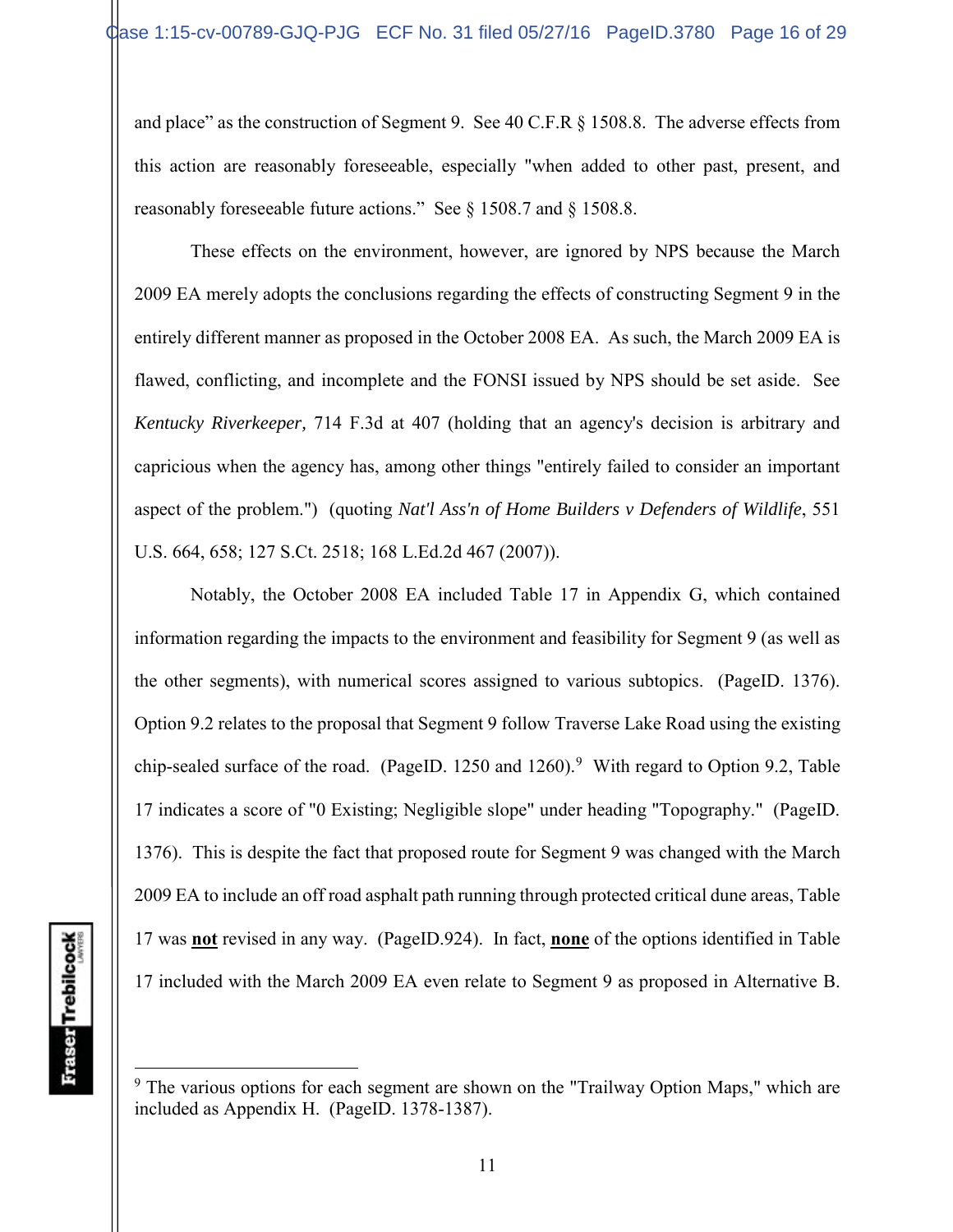Consequently, Table 17 contains **no** evidence or analysis regarding a route for the Trail that requires excavation of protected critical dunes with slopes greater than 1:3 for an off-road asphalt path.

This point is important because the March 2009 EA erroneously states that in both the short-term and long-term only "minor adverse impacts to topography" will occur as a result of the Trail, and that those minor adverse impacts will be limited to Segments 1, 2, and 4. (PageID. 837). Given the undisputed existence of sand dunes at the eastern end of Traverse Lake Road, the impact to the topography caused by the proposed off road path would be "moderate" at the very least. (PageID.836) (defining moderate impact to occur where "average grades in potential new trail development areas are 5% to 15 % slope"). *Yet*, that impact is not referenced or identified in the March 2009 EA.

Other inaccuracies also exist within the March 2009 EA. The EA recognizes that there is a wetland area from Narada Lake to Little Traverse Lake and beyond to Townline Road.<sup>10</sup> (PageID. 821). Nevertheless, Table 17 fails to acknowledge or address the potential environmental impact of crossing those wetlands and Shalda Creek with the proposed off road boardwalk or creek crossing. (PageID.924).<sup>11</sup> When Segment 9 was intended to utilize the existing road surface of Traverse Lake Road, the wetland area or creek was not impacted. However, Alternative B in the March 2009 EA proposes that Segment 9 include an off-road creek crossing and a boardwalk that will run directly through the wetland area located on private

<sup>&</sup>lt;sup>10</sup> Narada Lake is shown on the map for Segment 8. (PageID. 804). The March 2009 EA also recognizes that "Alternative B crosses Shalda Creek at Traverse Lake Road." (PageID. 821).

<sup>&</sup>lt;sup>11</sup> This is despite the fact that Table 17 lists a subcategory for "Streams & Creeks," which identify (and attribute environmental impacts to) other stream crossings. (PageID. 924). Again, none of the options listed in Table 17 relate to the route designated as Alternative B. (PageID. 934-35) Rather, the options listed in Table 17 as Options 9.1-9.9 are the same options listed in the October 2008 EA. (See PageID. 934, 1386 and 1387).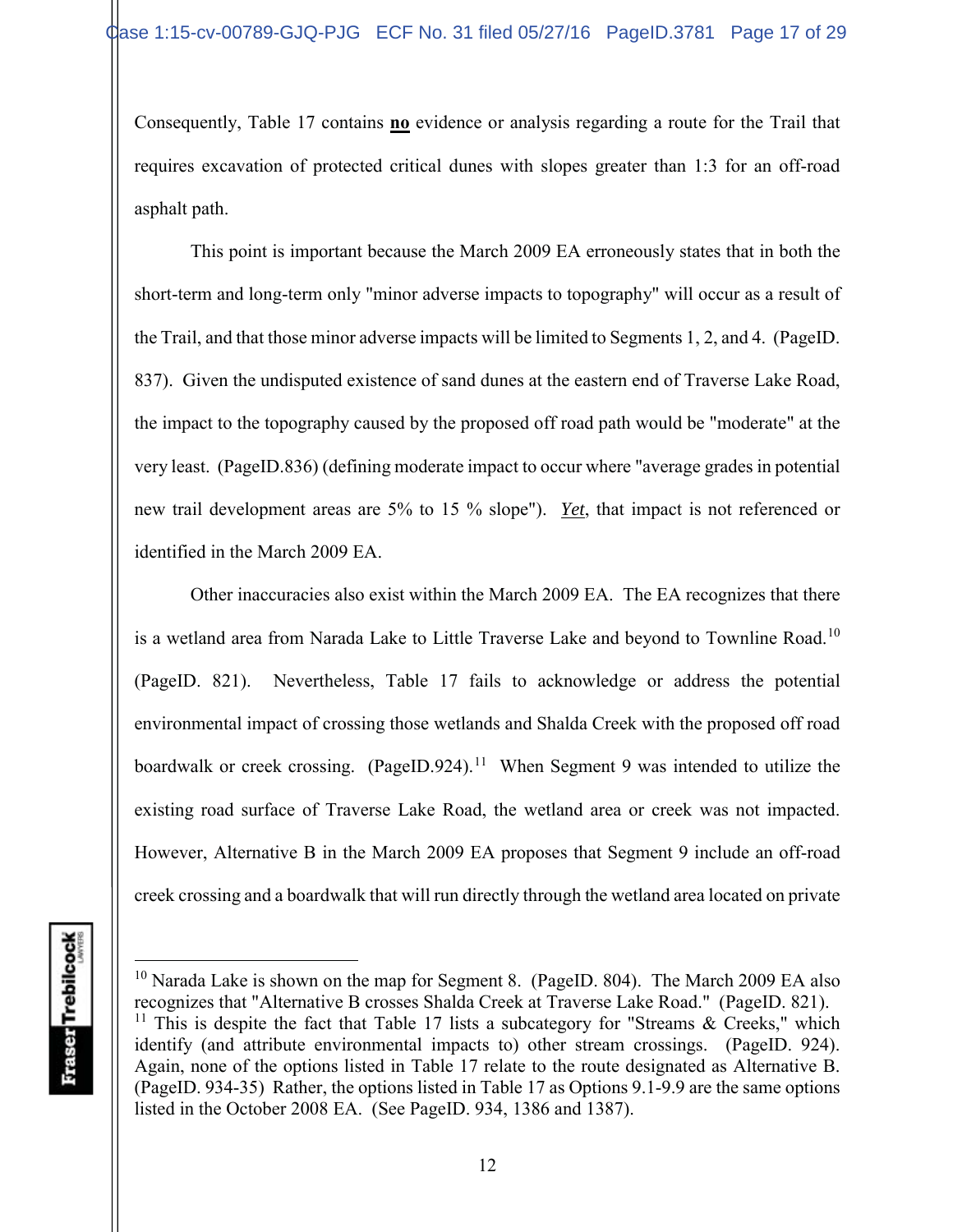property on the west side of Traverse Lake Road without assessing the resulting impact on the environment or the property owner. (PageID. 795) Table 17 was not revised and indicates "0" impact to wetlands or streams/creeks for the segment along Traverse Lake Road.

Further, as shown on Table 17, the impact for Option 9.3, which proposes a route over wetlands on the northeast side of Little Traverse Lake, is listed as "3 Limited boardwalk." (PageID. 924). Option 9.3 corresponds to part of the description of the proposed route for Segment 9 set forth in Alternative  $B - i.e.,$  that after the 10 foot off road asphalt path on the north side of Traverse Lake Road, "[t]he Trailway would then follow an old two track road that runs from the northeast end of Little Traverse Lake becoming a crushed limestone path behind the Bufka Farmstead." (PageID. 795; *see also* PageID. 805 and 935). With regard to Option 9.3, the October 2008 EA stated that "NPS staff determined that the trail route option would fall in proposed wilderness and would not be allowed." (PageID. 1263). That statement regarding Option 9.3 was eliminated from the March 2009 EA when Option 9.3 became part of the route for Alternative B. (PageID. 808).<sup>12</sup> At the same time, the March 2009 EA proposed an off road boardwalk on the west side of Traverse Lake Road through wetlands and crossing Shalada Creek without updating Table 17 to account for that environmental impact. (PageID. 924) Certainly, if the impact of the Trail across wetlands at the northeast end of Little Traverse Lake is designated as "3," then the impact of the Trail across the wetlands on the west side of Traverse Lake Road (near Shalda Creek) has an impact too. This type of haphazard evaluation does not constitute reasonable analysis.<sup>13</sup>

 $12$  Table 18, which relates to "Impact to Feasibility," notes that Option 9.3 is merely in "[p]roximity to proposed wilderness boundary." (PageID. 925)

 $13$  Presumably because the March 2009 EA failed to account for adverse environmental impacts discussed above, the FONSI erroneously states that Alternative B "will not violate any federal, state, or local environmental protection laws." (PageID. 523). The statement ignores that Part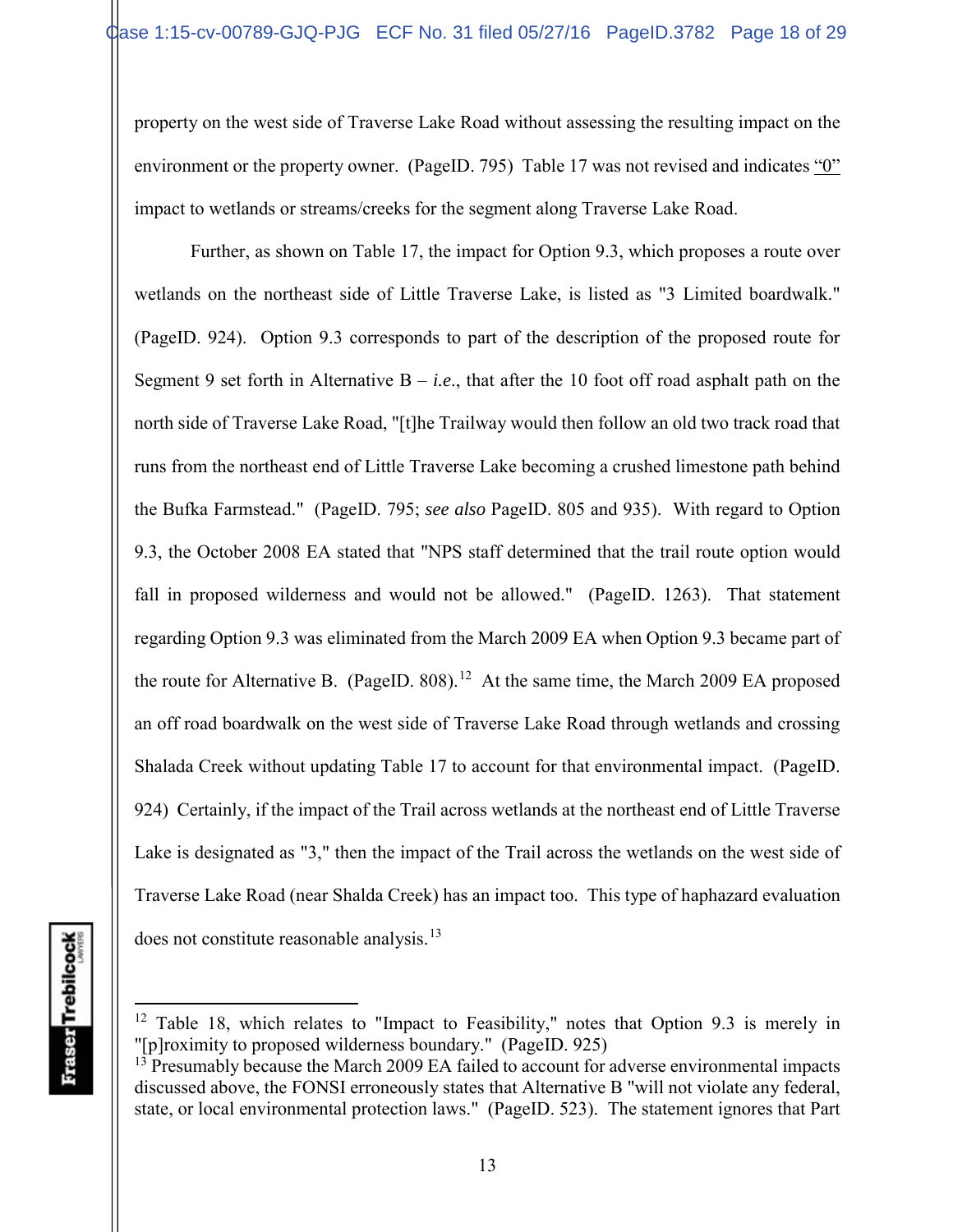The inaccuracies continue. With regard to tree removal in Segment 9, the March 2009 EA states that north of Bufka farm the Trail would be placed in an area of mature hardwoods but that "[m]inimal tree removal is expected due to the wide spacing of the existing mature trees in this area." (PageID. 844). **No** mention is made regarding the mature trees that will be removed if Segment 9 is routed north of Traverse Lake Road. The statement regarding tree removal is merely copied verbatim from the October 2008 EA. (PageID. 1298). However, clearing a swath to extend the Trail for more than two miles on the north side of Traverse Lake Road through a heavily wooded area will obviously require the destruction of countless trees – far more than the "[m]inimal tree removal" that was expected with the route proposed with the October 2008 EA (*i.e*, a route using the existing road surface). Similarly, the \$18,225 cost estimates for the Traverse Lake Road section from the October, 2008 EA calling for an on-road trail were **NOT** changed in the March, 2009 EA which contemplates an off-road trail requiring extensive dune excavation, retaining walls, boardwalks, bridging, extensive tree removal, and a new asphalt path. (Compare PageID.894 and 1080) The failure to revise the March 2009 to reflect these changes renders the EA inaccurate, incomplete, and unreliable.<sup>14</sup>

<sup>353</sup> of Michigan's Natural Resources and Environmental Protection Act (Sand Dune Protection and Management) that requires the issuance of a permit by the Michigan Department of Environmental Quality (MDEQ) for any use within a critical dune area. See M.C.L. 324.35304. In addition, permits from MDEQ are required for stream crossings and actions that negatively impact wetlands. See M.C.L. 324.30102 and M.C.L. 324.30306. Neither the required permits, nor applications for those permits, appear in the Administrative Record. Absent these permits, the suggestion that Segment 9 may be constructed as proposed without violating state law is not accurate.

<sup>&</sup>lt;sup>14</sup> The March 2009 EA also does not address or evaluate the significant impact the preferred Alternative B route of Segment 9 of the Trail will have upon wildlife, particularly the critical deer habitat south of Bufka farm and north of Traverse Lake Road, which will be dissected by the Alternative B route.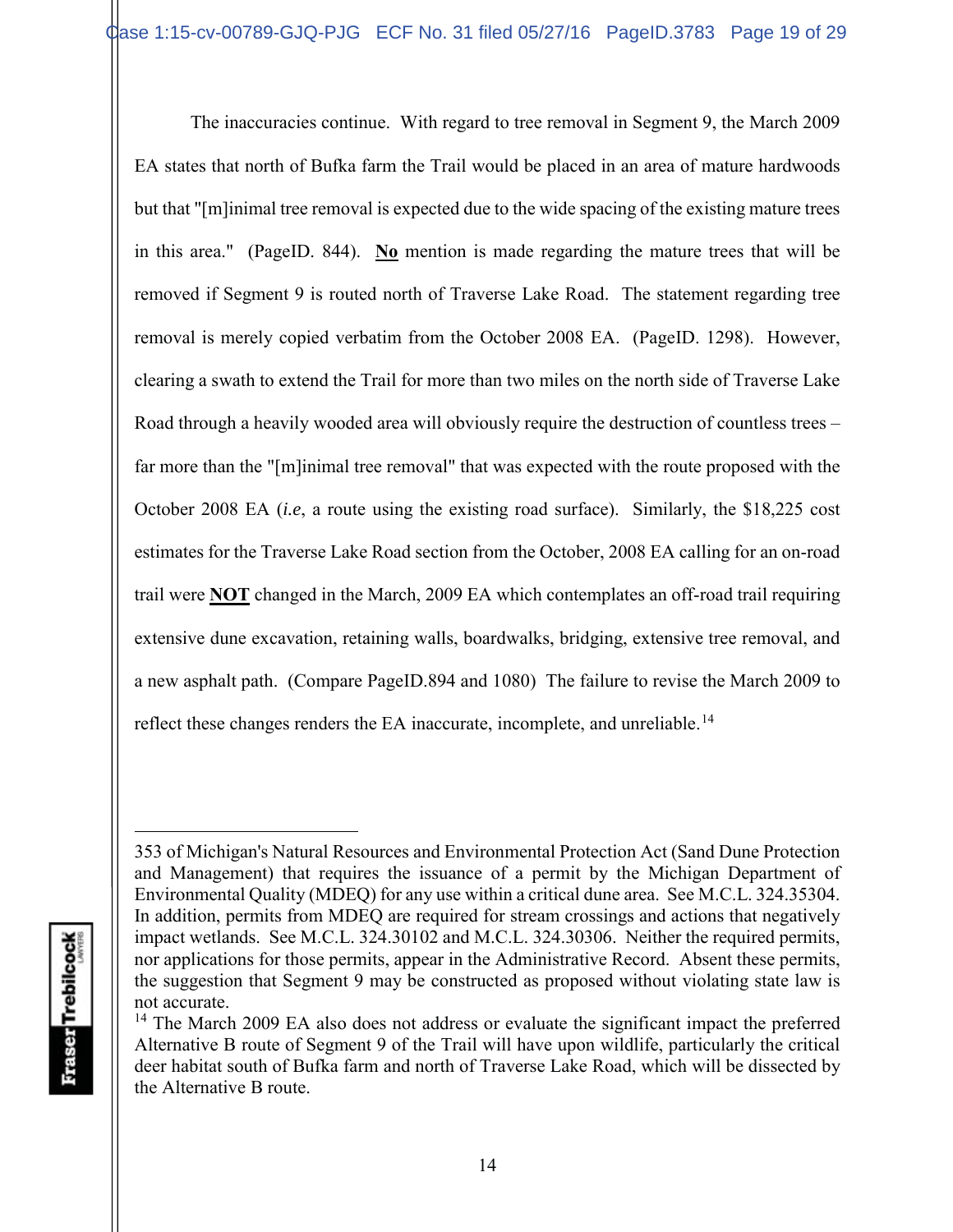In short, although the Court will engage in only a limited NEPA review, it has the duty to ensure that NPS took a hard look at the environmental consequences of its decision. In this regard, an agency's decision is arbitrary and capricious, and violates NEPA, when it has "entirely failed to consider an important aspect of the problem . . . ." See *Kentucky Riverkeeper,*  714 F.3d at 407. Here, NPS failed to consider a number of important aspects that will arise as a result of routing Segment 9 of the Trail in the manner proposed as Alternative B in the March 2009 EA. The APA, of course, directs courts to "hold unlawful and set aside agency action, findings, and conclusions found to be arbitrary, capricious, an abuse of discretion, or otherwise not in accordance with law." 5 U.S.C. § 706(2)(A). Accordingly, because the decision by NPS to issue the August 2009 FONSI was arbitrary and capricious, this Court should set it aside.

## **B. The FONSI was Issued Before Final Decisions were Made Regarding the Trail**

Another troubling aspect of NPS's decision to issue the FONSI is the fact that it did so **before** final decisions were made relating to the Trail's route and construction means and methods. As explained above, on March 30, 2015, in response to a FOIA request, NPS indicated that "the final route of Segment 9 has yet to be determined." (PageID.  $27-28$ ).<sup>15</sup> Yet, the FONSI somehow concluded the Trail route would not significantly impact the natural or human environments despite the fact that the final route of Segment 9 is still unknown. Further, at this point, the FONSI, which was issued in August 2009, is already almost seven years old and construction of Segment 9 of the Trail is not due to begin until 2017, at the earliest. According to DO-12, use of an "outdated or inadequate document" relied upon to take original

<sup>&</sup>lt;sup>15</sup> NPS further stated that "[i]n subsequent discussions with interested parties. such as the Little Traverse Lake Property Owners Association, Cleveland Township, and the Leelanau County Road Commission," it has indicated "a willingness to modify th[e] route [Segment 9] slightly as long as it could be shown to have similar or lesser environmental impact." (PageID. 27).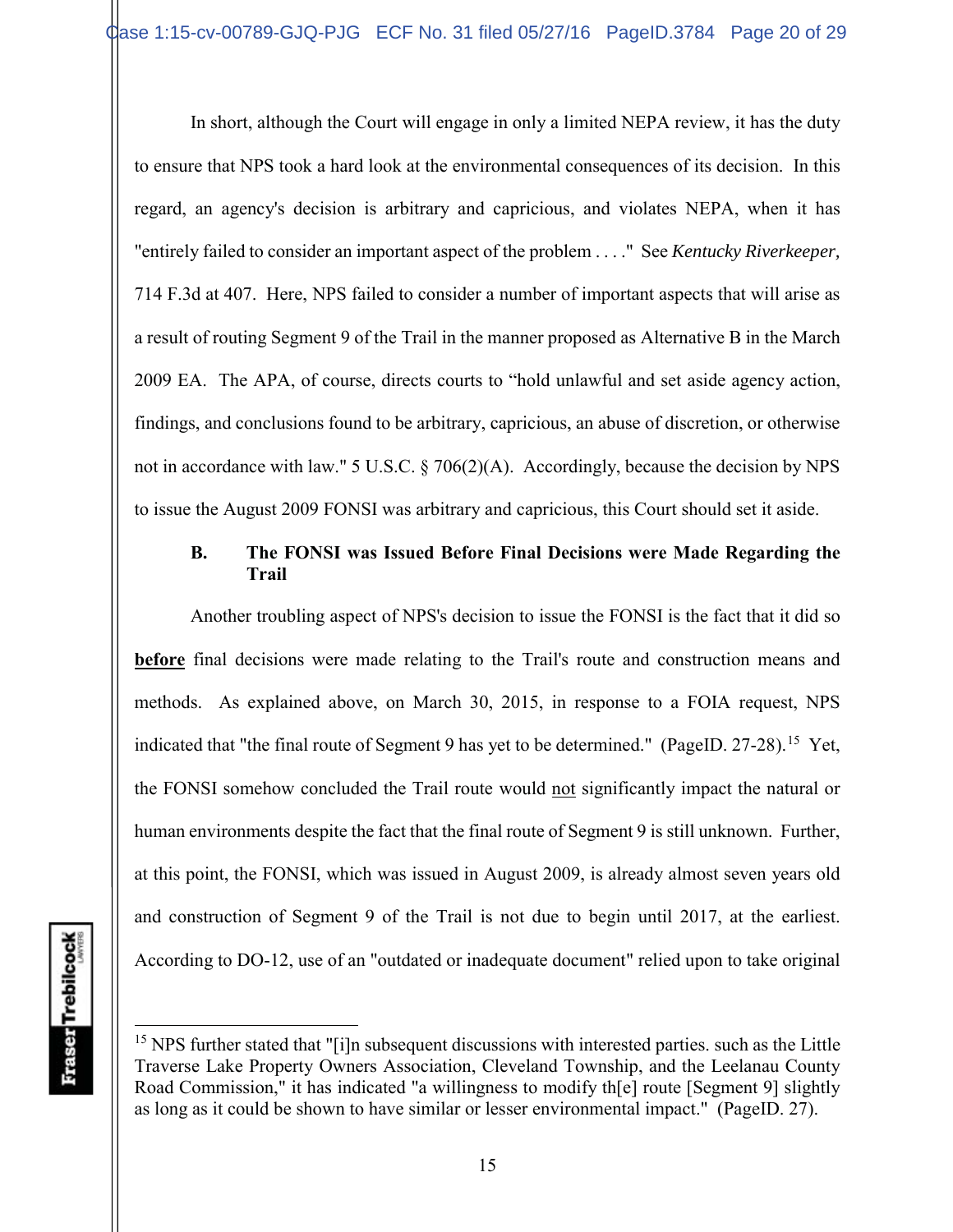action requires initiation of the NEPA process and preparation of a new document for public review. (PageID.3663; see also PageID.3746).

Simply put, NPS is relying on an outdated FONSI to support its arbitrary conclusion that Segment 9 of the Trail will have no significant impact on the environment before a final decision regarding the route for Segment 9 is even made. In issuing the FONSI, NPS considered the proposed route for Segment 9 in only vague and abstract terms, without understanding the particular impacts that will necessarily arise when a more precise location is established at some time in the future. By its very nature, this decision is arbitrary and capricious. NEPA is premised on the idea that a federal agency must prepare a timely environmental impact statement as it considers a proposed action, so that the agency may understand the effects that will result from that action. See 40 C.F.R. § 1502.5 and § 1508.23. An agency obviously cannot consider the environmental impacts of a proposed action unless it first knows the proposed action that is being evaluated (or at least until the agency has established well-defined alternative actions). Deciding that the Trail will not have a significant environmental impact and then plotting the actual route for the Trail, as NPS did is putting the cart before the horse.

In relevant part, 40 C.F.R. § 1502.5 provides that an agency "shall commence preparation of an environmental impact statement as close as possible to the time the agency is developing or is presented with a proposal (§ 1508.23) so that preparation can be completed in time for the final statement to be included in any recommendation or report on the proposal." A proposal exists when the agency has goal and is "actively preparing to make a decision on one or more alternative means of accomplishing that goal," so that the effects on the environment can be "meaningfully evaluated." 40 C.F.R. § 1502.23.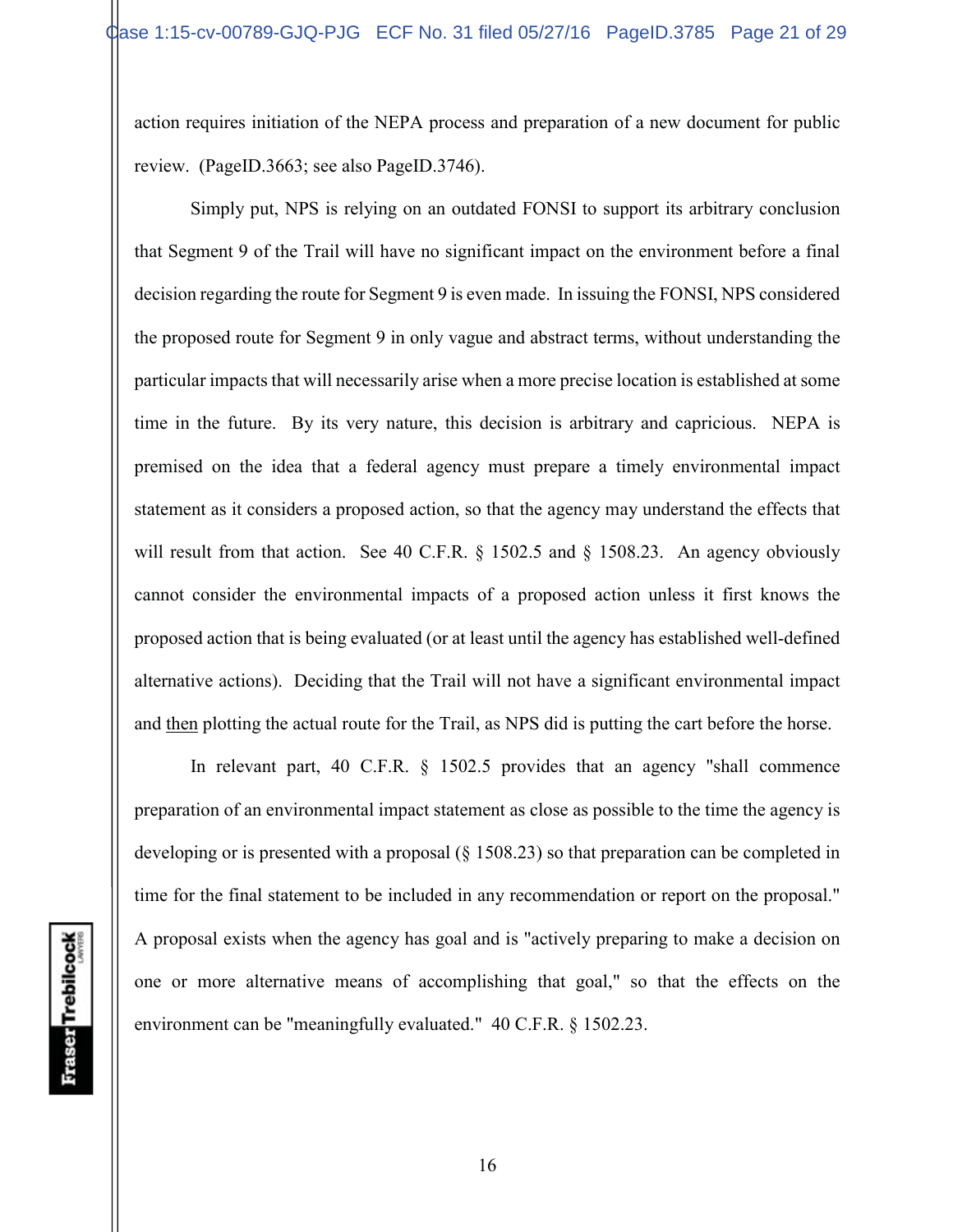Based on the faulty March 2009 EA, NPS wrongly concluded that preparation of an EIS was not necessary and it issued the FONSI instead. However, neither the March 2009 EA nor the decision to forego preparation of the EIS occurred "close as possible" to the time that NPS was developing a proposal regarding the final route that Segment 9 will actually take. Rather, nearly seven years have passed since NPS issued the FONSI, and NPS is **still** developing the route for Segment 9. The very purpose of NEPA is to require federal agencies to consider the environmental impacts of a particular action at a time those impacts can be "meaningfully evaluated." 40 C.F.R. § 1502.23. NPS effectively evaded this requirement by making a decision that no significant impact would occur without first knowing the action that it was actually taking (other than in the most vague terms). In this way, NPS has tried to issue the FONSI as some type of broad waiver that will excuse it from further consideration of whatever environmental impacts will truly arise whenever the final route for Segment 9 is eventually established.

As described in the March 2009 EA, the proposed route for Segment 9 as set forth in Alternative B, is far too imprecise to allow the type of meaningful evaluation of environmental impacts that NEPA demands. The route proposed as Alternative B merely provides for a separate 10' off road asphalt path on the north side of Traverse Lake Road "either within the county road right-of-way or on Lakeshore property south of proposed wilderness" (PageID. 795). By statute, the county road right-of-way is 60 feet wide (M.C.L. 221.20), although the paved portion of the road is only 22 feet wide. (Doc. #8, ¶ 17, PageID. 429). As a result, the "county road right-of-way" on the north side of Traverse Lake Road that lies outside the currently-paved portion is approximately 19 feet wide. The "proposed wilderness" is that area of the Lakeshore that was proposed as wilderness in the 2009 General Management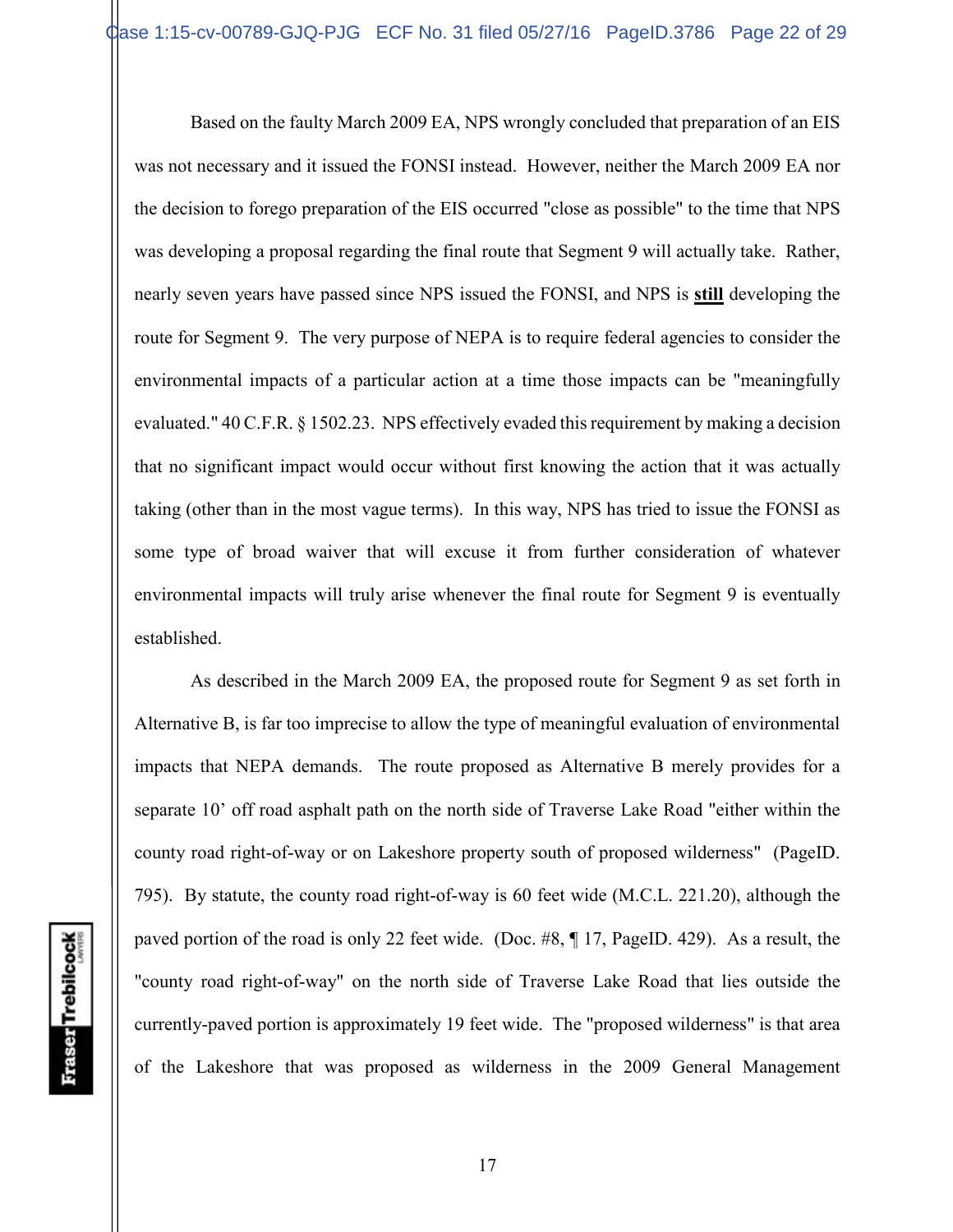Plan/Wilderness Study, which the Trail attempts to avoid. (PageID. 833).<sup>16</sup> The since designated wilderness begins 100 feet north of the road centerline.<sup>17</sup> Accordingly, the area in which the 10 foot wide path might ultimately be constructed is anywhere between 19 feet and 100 feet from the centerline of Traverse Lake Road. Given the critical dune areas, numerous mature trees and private parcels that exist within this general area, not knowing where the trail might be constructed renders the conclusion that Segment 9 will have no significant impact arbitrary and capricious.

## **C. NPS Violated NEPA by Failing to Prepare an EIS**

NPS also violated NEPA when it failed to prepare an EIS and instead relied on the less detailed EA to issue its FONSI. Under NEPA, an agency is required to provide an EIS when it will be undertaking a "major Federal actio[n]," which "significantly affect[s] the quality of the human environment." 42 U.S.C. § 4332(2)(C). The determination of whether an action will significantly affect the quality of the environment requires an agency to look at both the context of the action and its intensity. See 40 C.F.R. § 1508.27(a), (b). If an agency decides not to prepare an EIS, "it must supply a 'convincing statement of reasons' to explain why a project's impacts are insignificant." *Blue Mountain Biodiversity Project v Blackwood*, 161 F.3d 1208), 1212 ( $9<sup>th</sup>$  Cir. 1998 (citation omitted). "The statement of reasons is crucial to determining whether the agency took a 'hard look' at the potential environmental impact of a project." (*Id.*)

Here, given the numerous omissions from the March 2009 EA, NPS failed to take the required "hard look" at the potential environmental impacts of the Trail, especially as those

<sup>16</sup> A copy of the 2009 General Management Plan/Wilderness Study is included in the Administrative Record. (PageID. 595-688).

 $17$  The bills establishing the protected wilderness areas at the Lakeshore, S.23 and H.B. 163, were signed into law in March, 2014.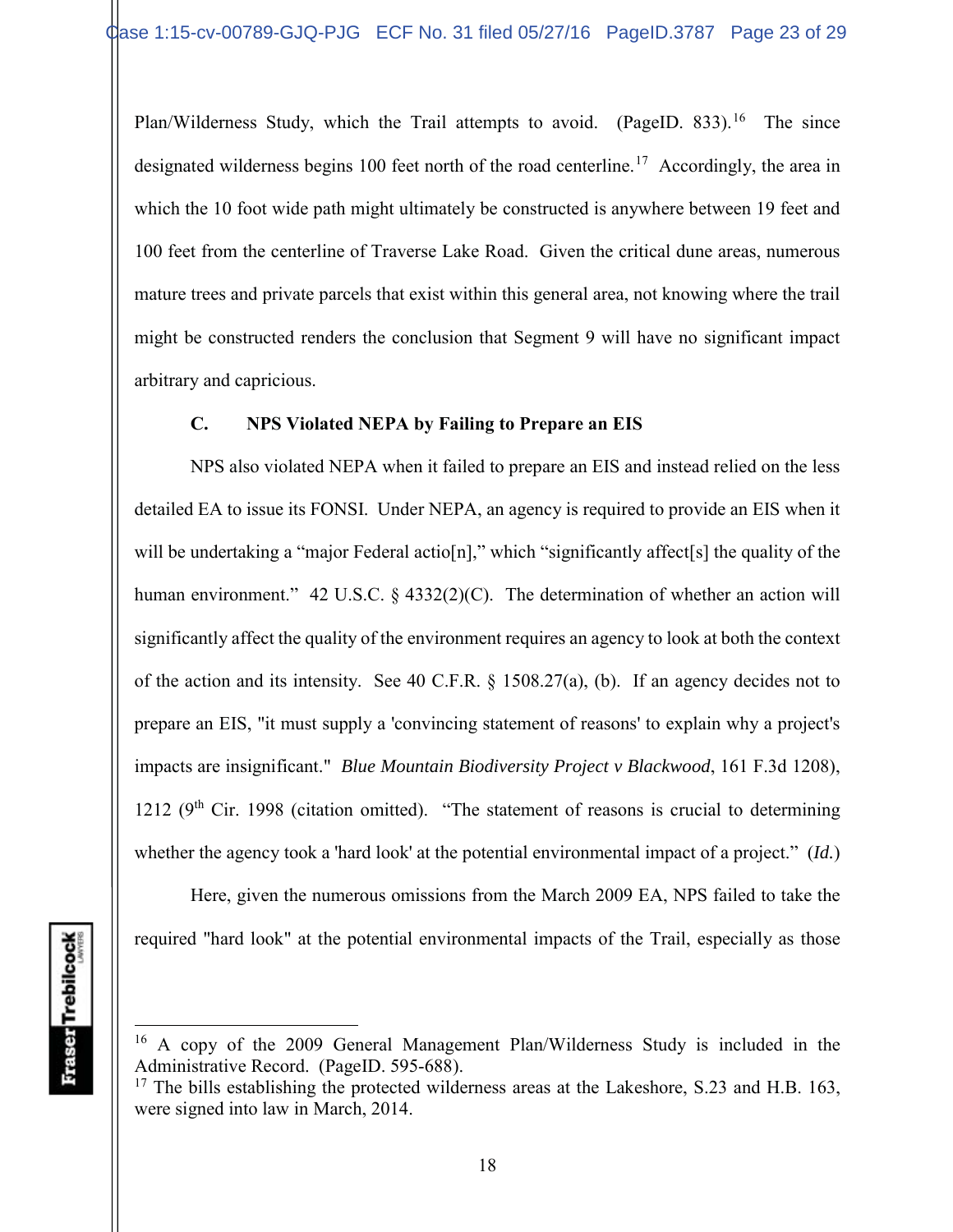impacts will be caused by the construction of Segment 9. In particular, the March 2009 EA estimates Trail usage within the first 3 years at approximately 350,000-400,000 visitors per year with the majority of use occurring between the months of June and September. (PageID.771). Despite this recognition, however, the EA makes absolutely **no** mention of how this level of use will impact the human environment. The EA also fails to propose any efforts to mitigate the effect on private property, Cleveland Township Park, or residents living on Segment 9 of the Trail route. Further, no studies or data on the impact of the increased traffic and safety were made.

To determine whether a proposed project will have a "significant" impact on the environment (requiring preparation of an EIS), an agency must evaluate, among other things, "[u]nique characteristics of the geographic area" and "the degree to which the effects on the quality of the human environment are likely to be highly controversial." 40 C.F.R. §§ 1508.27(b)(3) and (b)(4).

Here, uniqueness of the Lakeshore cannot be questioned. In establishing the Lakeshore in 1970, Congress expressly found that "certain outstanding natural features, including forests, beaches, dune formations, and ancient glacial phenomena" exist in this area. 16 U.S.C. § 460x(a). Implementation of Segment 9 of the Trail, as currently proposed, will adversely affect and cause irreparable injury to aesthetic, recreational, and environmental interests in the affected areas as a result of extensive tree cutting, paving, and excavation at areas designated as "protected critical dune habitats." Construction of Segment 9 of the Trail as proposed will cause a significant environmental impact as a result of the degradation of wildlife habitat, visual quality, solitude, and permanent changes to the topography, including wetlands and "critical dune areas."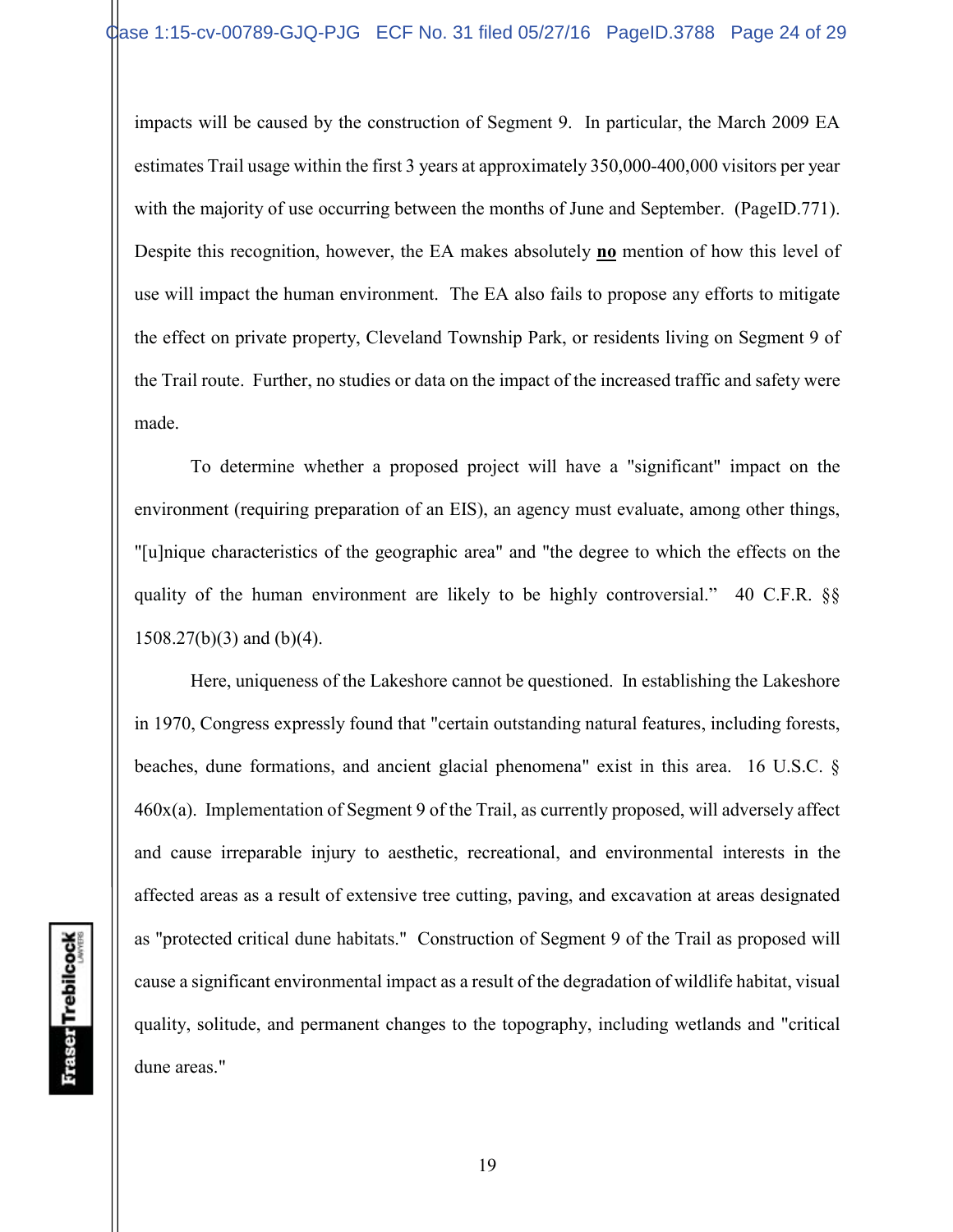Further, construction of the Trail, especially Segment 9, has been highly controversial. The vast majority of the written public comment received by the NPS in October 2008 was in opposition to changing Segment 9 of the Proposed Trail route from M-22 to Traverse Lake Road. Of all the comments received, 70% of the written comments were strongly opposed to the Alternative B routing of the Trail on or near Traverse Lake Road. Nonetheless, in the March 2009 EA, Segment 9 of the Trail was changed so that the preferred Alternative B route would not be limited to being located on Traverse Lake Road, but, instead, would be a 10 foot offroad boardwalk and asphalt path on the north side of Traverse Lake Road either within the county road right-of-way or on Lakeshore property within 100 feet of the road centerline. The EA contains no indication how these proposed changes to Segment 9 might adversely impact the private property owners on the north side of Traverse Lake Road, other residents along road, and the Cleveland Township Park.

This is despite the fact that Congress realized that establishing the Lakeshore was highly controversial because, at least in some instances, it involved the transfer of private property to the public and impacted the private property rights of other owners. Striking a balance for the public good and the recognition of private property rights, Congress required in developing the Lakeshore "full recognition shall be given to protecting the private properties for the enjoyment of the owners," and that "public amenities" will not diminish the value or enjoyment for the owner or occupant of any improved property located thereon. 16 U.S.C. §§ 460x(b) and 460x-5(d)). The NPS, however, failed to evaluate how Segment 9 might impact the private property owners (on both sides of Traverse Lake Road), and in so doing, ignored "the degree to which the effects on the quality of the human environment are likely to be highly controversial." 40 C.F.R. § 1508.27(b)(4).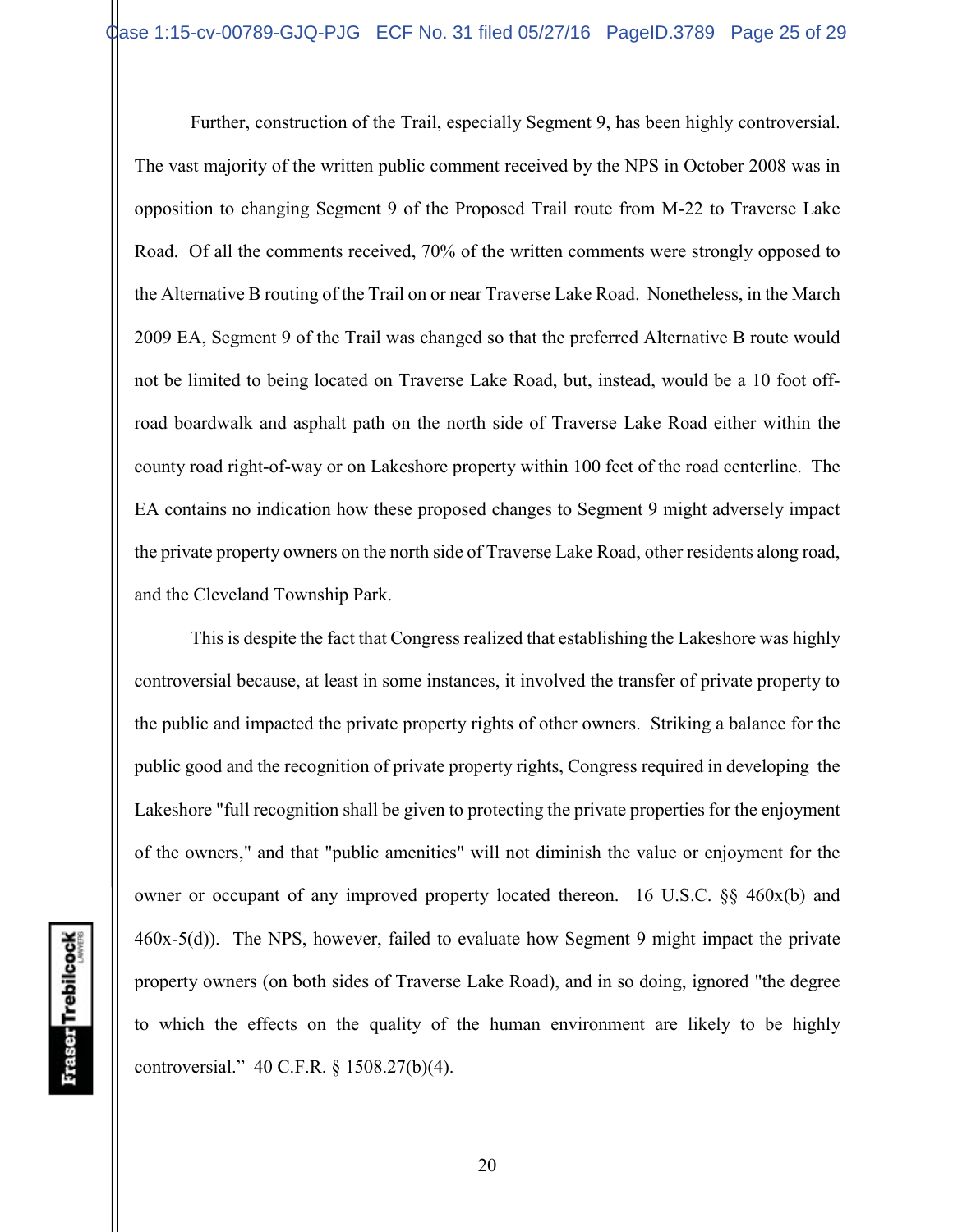In sum, NEPA "ensures that the agency. . .will have available, and will carefully consider, detailed information concerning significant environmental impacts; it also guarantees that the relevant information will be made available to the larger [public] audience." *Robertson v Methow Valley Citizens Council*, 490 U.S. 332, 349; 109 S.Ct 1935; 104 L.Ed.2d 351 (1989). NPS deviated from the requirements of NEPA when it failed to take a "hard look" at the potential environmental impact of its actions when it declined to prepare the EIS. See *Blue Mountain Biodiversity Project*, 161 F.3d at 1213 (holding "that "general statements about "possible" effects and "some risk" do not constitute a "hard look" absent a justification regarding why more definitive information could not be provided.") (citations omitted). Consequently, NPS did not genuinely engage in "reasoned decision-making, " nor was its decision to forego the EIS fully-informed or well-considered; rather, its decision was arbitrary and capricious.<sup>18</sup>

## **D. NPS Failed to Consider Adequate Range of Alternatives**

NEPA requires federal agencies to "study, develop, and describe appropriate alternatives to recommended courses of action in any proposal which involves unresolved conflicts concerning alternative uses of available resources." 42 U.S.C. § 4332(E). This "alternatives provision" applies even when the agency prepares an environmental assessment, and it requires the agency to give meaningful consideration to reasonable alternatives. See 40 C.F.R. § 1508.9(b). "The obligation to consider alternatives to the proposed action is at the heart of the NEPA process, and is operative even if the agency finds no significant

<sup>&</sup>lt;sup>18</sup> In addition, both October 2008 EA and the March 2009 EA are over 100 pages in length. DO-12 directs that EAs in excess of 50 pages may be simply "an EIS in disguise," in which case a formal EIS should be prepared, which was not done in this instance. (PageID.3686). The EAs at issue constitute an EIS in disguise and should be redone.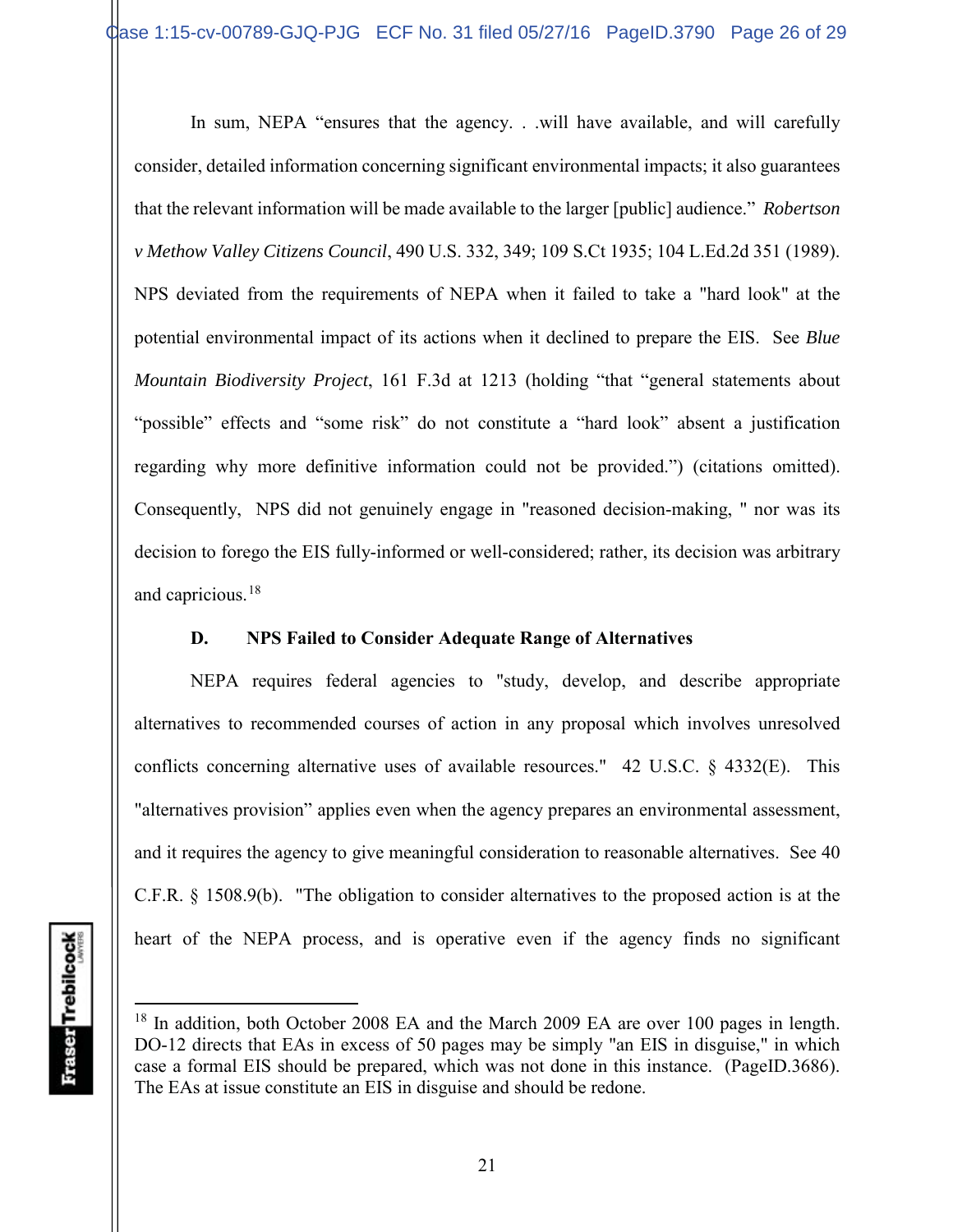environmental impact." *Dine Citizens Against Ruining Our Environment v Klein*, 747 F.Supp.2d 1234, 1254 (D. Colo. 2004) (citing *Greater Yellowstone Coal v Flowers*, 359 F.3d 1257, 1277 (10th Cir. 2004).

Although the March 2009 EA superficially considers three alternatives (Alternative A, Alternative B, and the No-Action Alternative), the EA fails to even recognize the possibility that the Trail's length be anything less than 27 miles or that it might not extend all the way CR 651. No reason exists to have such an artificial restriction on the Trail. Under the heading "Purpose and Need," the EA states that the goal of the Trail is to provide "a continuous scenic pathway" from M-22 and Manning Road at the south boundary of Leelanau County north to Good Harbor Bay. (PageID. 771). The Trail is intended to provide "a safe, alternative transportation opportunity" for park visitors that connects the National Lakeshore's primary visitor sites and facilities, including beaches, trailheads and other points of interest. (*Id.*)

While the EA contains a number of proposed alternatives for the Trail, it fails to analyze (or even acknowledge) an alternative that would route Segment 9 of the Trail north off M-22 on Bohemian Road (a/k/a County Road 669). This alternative route would still end at Good Harbor Bay, meeting NPS stated goals for the Trail, in an area with existing facilities (restrooms, parking and picnic areas) and beaches, and would include the option of continuing east and west on or adjacent to Lake Michigan Road along the lake shore in an area already designated as a recreational zone in the Master Plan of the National Lakeshore. (See Maps, PageID 686 and 789). Further, this alternative route meets the stated goals of the Trail, uses existing land, roads, and trails within the Lakeshore, avoids sensitive ecological areas, significantly lessens the number of mature trees to be removed, and eliminates excavating critical dune areas. It also significantly reduces construction costs, and eliminates the impact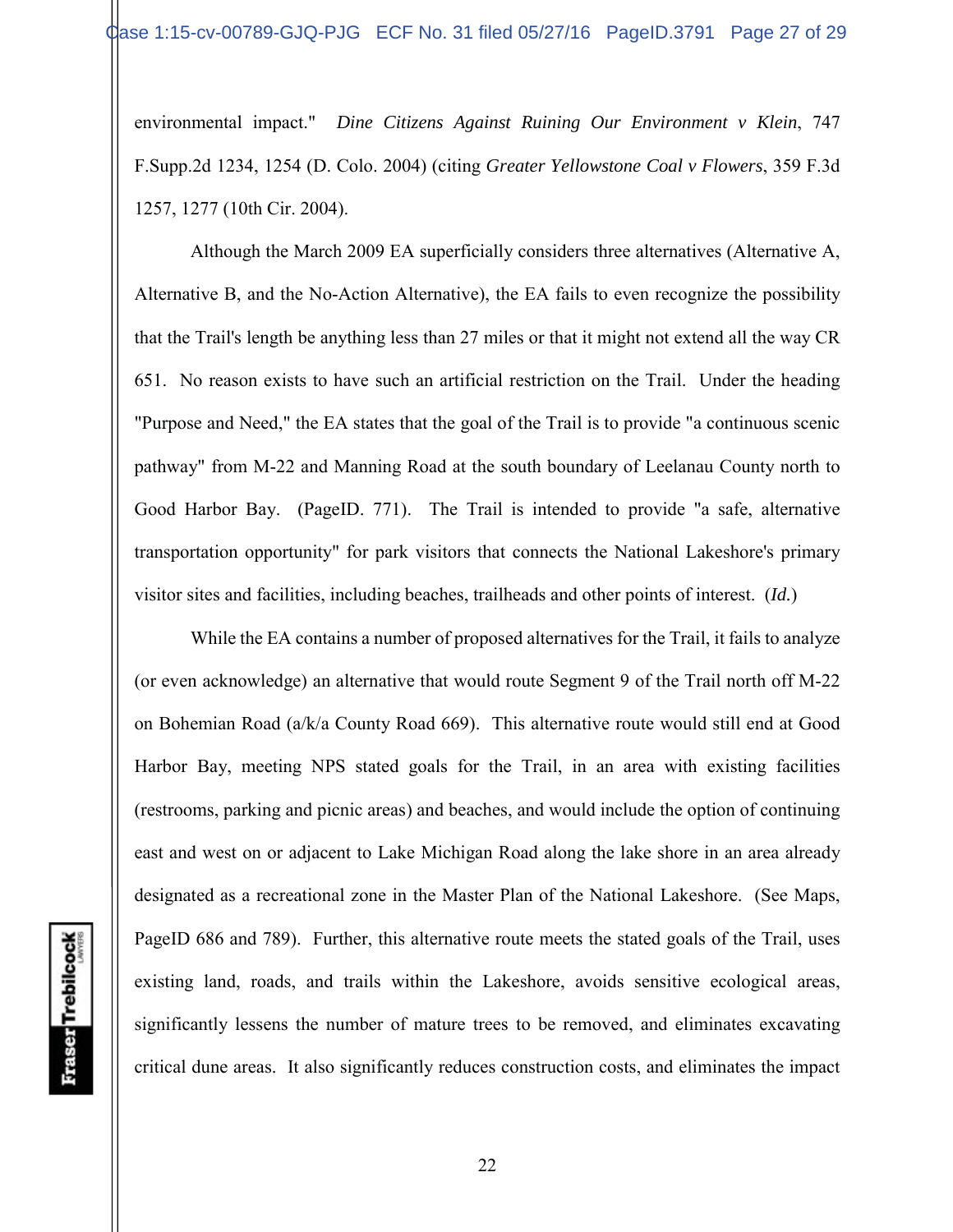upon the human environment along Traverse Lake Road by avoiding constructing the Trail through a residential neighborhood or across private property. Plaintiffs have even advocated for this Segment 9 alternative route both publicly and directly to the NPS. (PageID. 403).

Yet, inexplicably, The March 2009 EA does not even mention this proposed route, nor does it discuss why such an alternative was not considered.<sup>19</sup> While an agency might not be required to consider and eliminate every conceivable alternative, an agency may not "define the project so narrowly that it forecloses reasonable consideration of alternatives." *Dine Citizens*, 747 F.Supp.2d at 1255. Here, the Trail, as currently proposed, is arbitrarily linked to an idea that the Trail must end at a single location within the entire Lakeshore – County Road 651 – and that no other location is acceptable. Such a rigid and inflexible approach is precisely the type narrow planning that forecloses reasonably consideration of other alternatives and violates the very policies on which NEPA is premised.

# **CONCLUSION**

For the foregoing reasons, Plaintiffs respectfully request that this Honorable Court GRANT their Motion for Summary Judgment pursuant to FED. R. CIV. P. 56(c), DENY Defendant's Motion for Summary Judgment and enter an order declaring that Defendant National Park Service has violated NEPA, and the APA for the reasons alleged above, awarding

<sup>&</sup>lt;sup>19</sup> The FONSI states that "[a] number of other options were considered by the Trailway Committee during the planning process, but were eliminated due to excessive grading issues, impacts to private property, steep topography, [and] potential impacts on proposed wilderness or safety." (PageID. 519). All of the foregoing reasons for abandoning other Trail route options exist in the preferred Alternative B route proposed for Segment 9, yet NPS has either ignored these factors in deciding to route Segment 9 down Traverse Lake Road or has not taken a hard look at other reasonable alternatives. If the environmental factors considered in the EA of a 10 foot off-road asphalt trail in the preferred Alternative B were scored correctly (PageID.924), Segment 9 would have the greatest environmental impact of any segment along the entire Trail.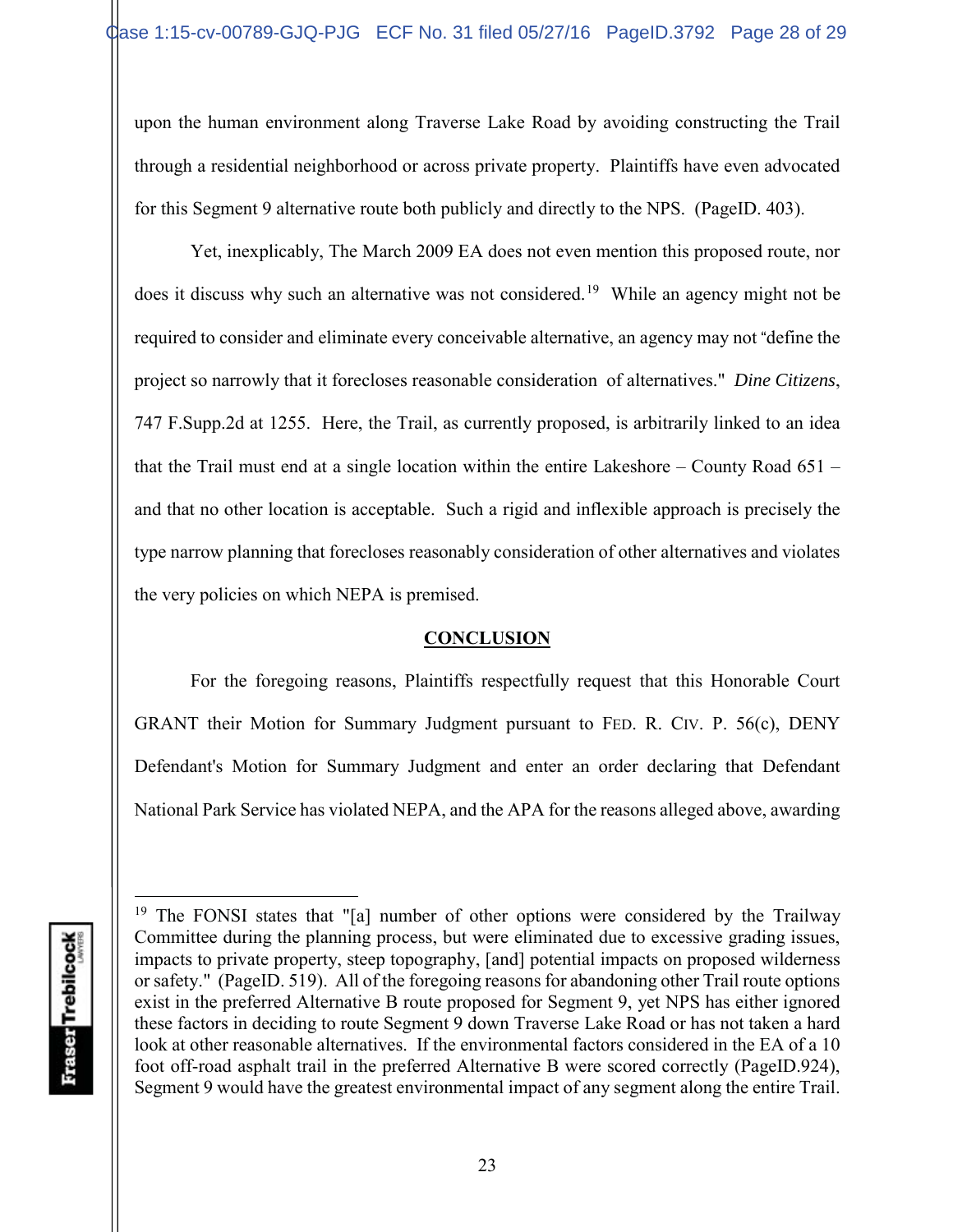Case 1:15-cv-00789-GJQ-PJG ECF No. 31 filed 05/27/16 PageID.3793 Page 29 of 29

their reasonable attorneys' fees and costs incurred in this action pursuant to 28 U.S.C. § 2412,

and any such other and further relief as this Court deems just, proper, and equitable

*Respectfully Submitted,*

# **FRASER TREBILCOCK**

Attorneys for Plaintiffs

Dated: May 27, 2016 By: /s/ Thaddeus E. Morgan Thaddeus E. Morgan (P47394) 124 W. Allegan, Suite 1000 Lansing, Michigan 48933 Telephone: (517) 482-5800 tmorgan@fraserlawfirm.com

# **CERTIFICATE OF SERVICE**

I hereby certify that on May 27, 2016, I electronically filed the foregoing paper with the Clerk of the Court using the ECF system which will send notification of such filing to the attorneys of record.

> /s/ Thaddeus E. Morgan\_\_\_\_\_\_\_\_\_\_\_\_\_\_\_\_\_\_\_\_\_\_\_\_ Thaddeus E. Morgan (P47394) 124 W. Allegan, Suite 1000 Lansing, Michigan 48933 Telephone: (517) 482-5800 tmorgan@fraserlawfirm.com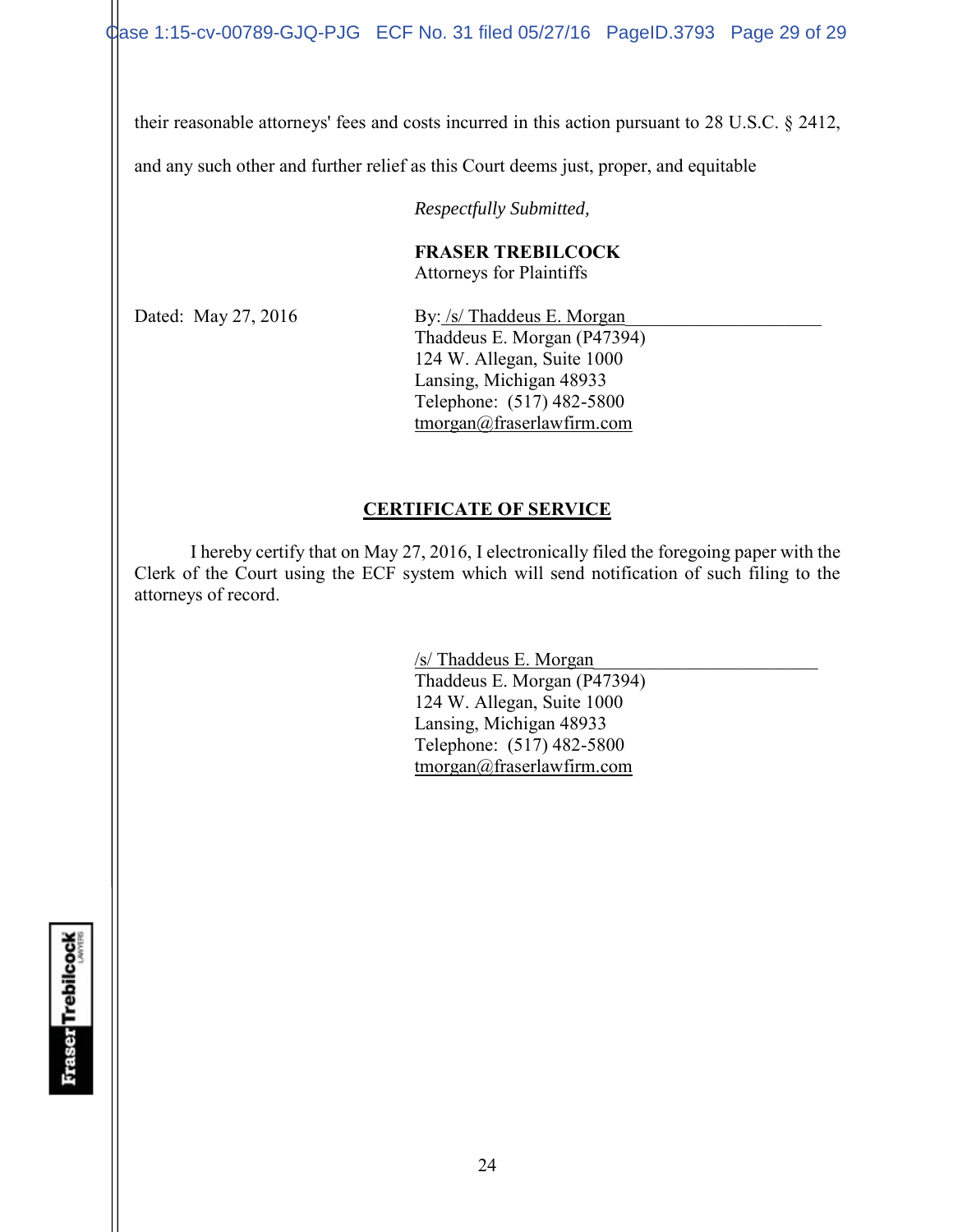#### **UNITED STATES DISTRICT COURT WESTERN DISTRICT OF MICHIGAN SOUTHERN DIVISION**

**LITTLE TRAVERSE LAKE PROPERTY OWNERS ASSOCIATION**, a Michigan nonprofit corporation, **DOUGLAS JONES, L. GENE MORSE** and **LINDA MORSE,** in their capacities as **CO-TRUSTEES of THE LEROY and LINDA MORSE TRUST, MARY ANN SHUTZ,** in her capacity as **TRUSTEE of THE MARY ANN SHUTZ TRUST,** and **MARCIA SKJAERLUND,** 

Case No.:

Hon.

Plaintiffs,

v

## **NATIONAL PARK SERVICE**,

Defendant

#### **COMPLAINT FOR DECLARATORY RELIEF**

Plaintiffs, by and through their attorneys, Fraser Trebilcock, state for their complaint

for declaratory relief as follows:

#### **Nature of the Action**

 1. This is a civil action for declaratory relief under the Administrative Procedures Act (APA) 5 U.S.C. §§ 551-706. The claims arise from Defendant's violation of the National Environmental Policy Act (NEPA), 42 U.S.C. §§ 4321-4370, and its implementing regulations, 40 C.F.R. 1500-1508. This action is brought pursuant to the right of review provision of the APA, 5 U.S.C. § 702.

 2. Defendant National Park Service (NPS) violated federal law by issuing its Finding of No Significant Impact (FONSI) in connection with the Leelanau Scenic Heritage Route Trailway Plan, now named the Sleeping Bear Heritage Trail ("the Trail"), to be located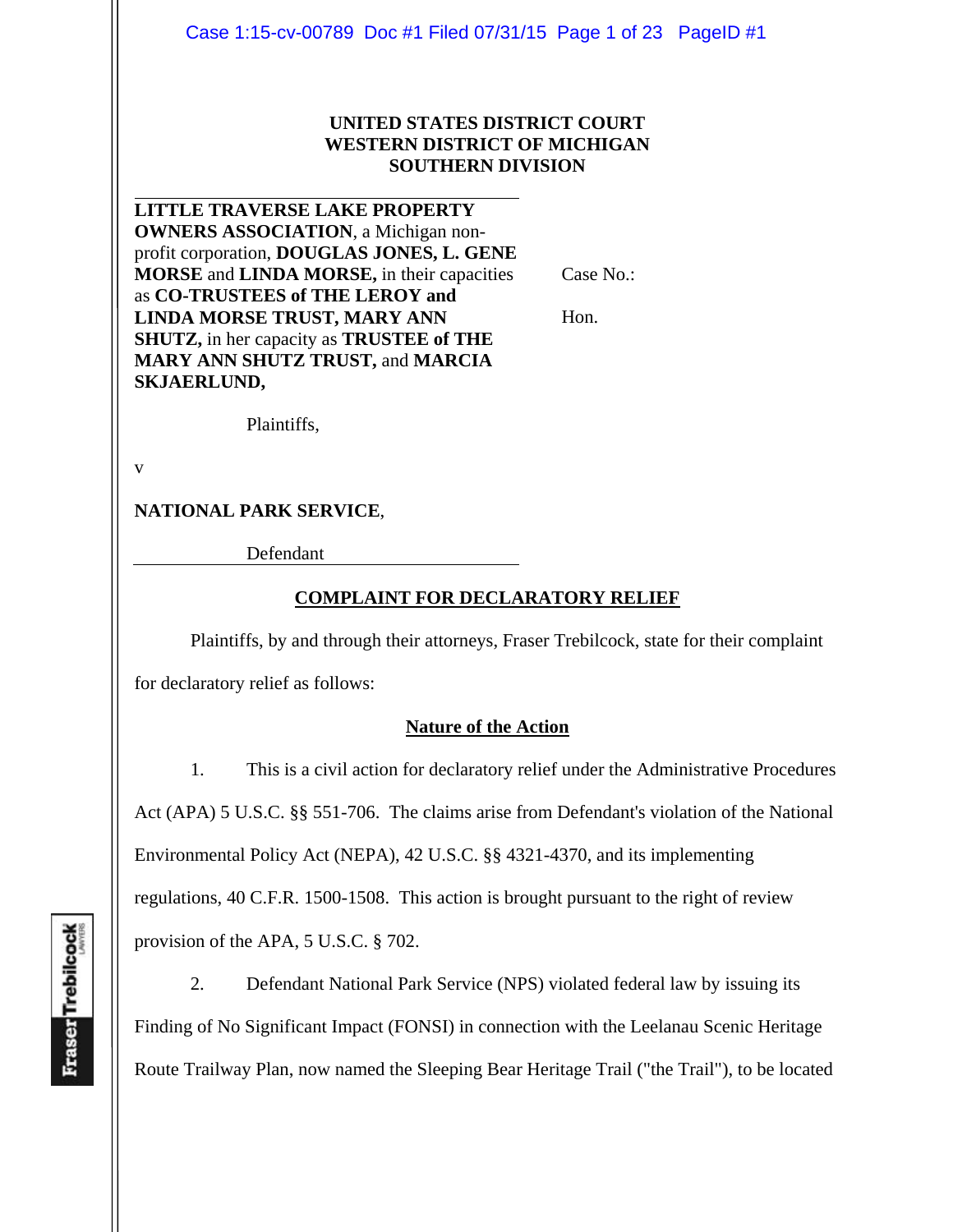#### Case 1:15-cv-00789 Doc #1 Filed 07/31/15 Page 2 of 23 PageID #2

in or near the Sleeping Bear Dunes National Lakeshore ("Lakeshore"), based upon an inadequate and faulty Environmental Assessment (EA) and *before* final decisions were made relating to the Trail's route and construction means and methods.

 3. Plaintiffs challenge Defendant's failure to meet its procedural and substantive duties required by NEPA by failing to adequately perform environmental review procedures in the EA regarding Segment 9 of the Trail as well as failing to supplement its findings and conclusions after substantial changes were made to the Trail.

- 4. Plaintiffs seek:
	- a. An order declaring that Defendant NPS failed to comply with NEPA;
	- b. An order awarding Plaintiffs their reasonable attorneys' fees and costs associated with this litigation pursuant to the Equal Access to Justice Act (EAJA), 28 U.S.C. § 2412; and
	- c. Such other additional and further relief as the Court deems just and equitable.

5. The requested relief is necessary to preserve the status quo, to prevent unlawful agency action, and to prevent irreparable injury to the environment.

#### **Jurisdiction, Venue, and Basis for Relief**

 6. Jurisdiction in this Court is proper pursuant to 28 U.S.C. § 1331 and 5 U.S.C. §§ 701-706.

7. Venue in this Court is proper pursuant to 28 U.S.C. § 1391(e).

 8. Declaratory relief is appropriate pursuant to 5 U.S.C. § 703 and 28 U.S.C. § 2201.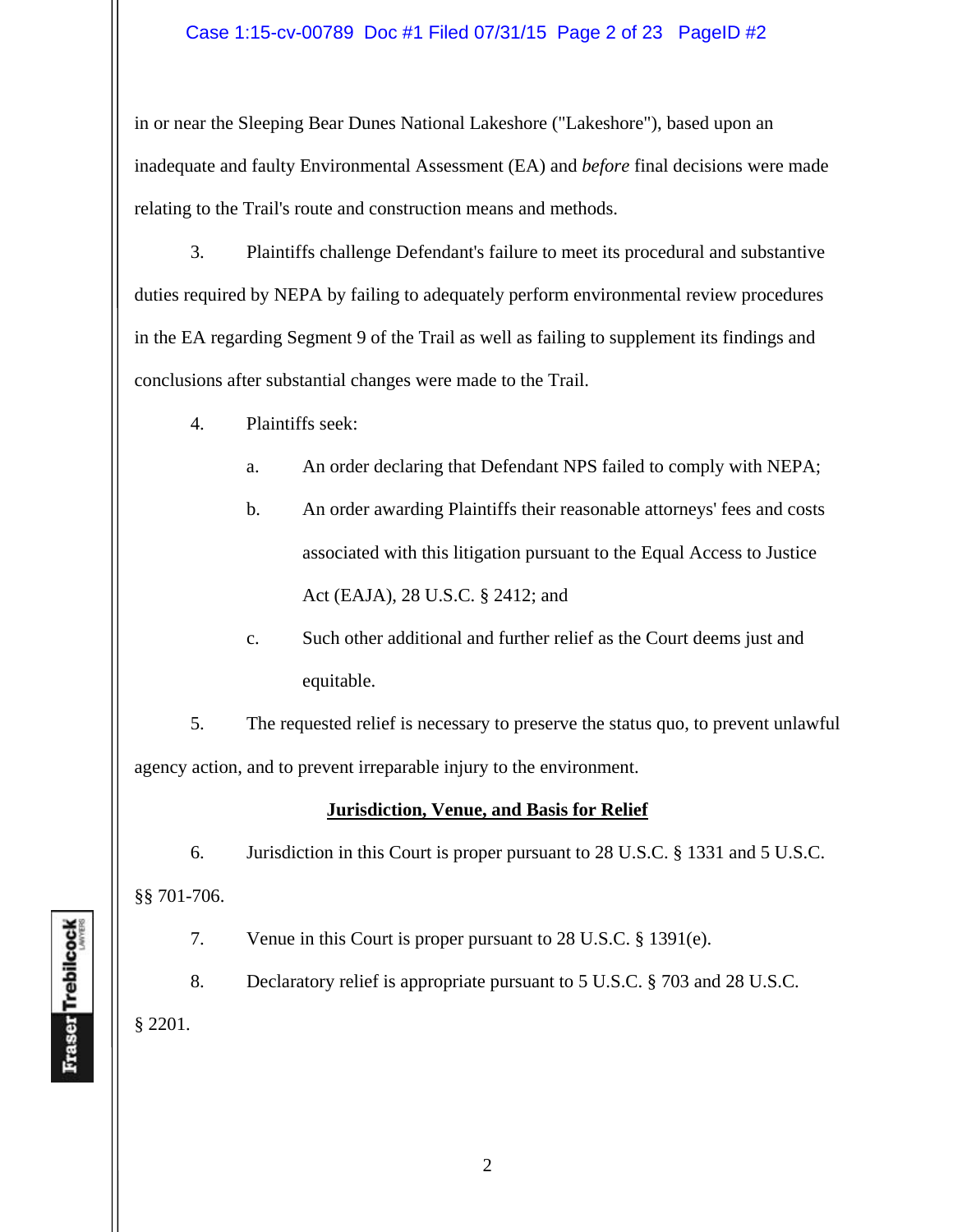#### **Parties and Standing**

 9. Plaintiff Little Traverse Lake Property Owners Association ("LTLPOA ") is a Michigan non-profit corporation organized in 2004, and its membership is comprised of owners of property on or adjacent to Little Traverse Lake and Traverse Lake Road. LTLPOA was formed, *inter alia*, to engage in activities designed to protect and enhance the environmental quality of Little Traverse Lake and adjacent property, which includes the areas affected by Segment 9 of the Trail. It works to serve as a liaison between its 100+ members and the National Park Service on matters that directly affect its members and the surrounding environment. The LTLPOA, through its members, has actively participated in those phases of the Trail's planning that were well publicized or for which notice was received.

 10. Plaintiffs Douglas Jones, L. Gene Morse and Linda Morse, in their capacities as Co-Trustees of The Leroy and Linda Morse Trust, Mary Ann Shutz, in her capacity as Trustee of the The Mary Ann Shutz Trust, and Marcia Skjaerlund (collectively "the Individual Plaintiffs"), are the owners of real property in Cleveland Township, Leelanau County, Michigan contiguous to where Segment 9 of the Trail is proposed to be constructed.

 11. The Trail, as currently proposed, includes a minimum ten foot wide asphalt linear park to be constructed over or immediately adjacent to private property owned and occupied by the Individual Plaintiffs and a number of LTLPOA's other members.

 12. Implementation of Segment 9 of the Trail, as currently proposed, will adversely affect and cause irreparable injury to Plaintiffs' aesthetic, recreational, and environmental interests in the affected areas as a result of extensive tree cutting, paving, and excavation at areas designated as "critical dune habitats." Construction of Segment 9 of the Trail as proposed will cause a significant environmental impact as a result of the degradation

3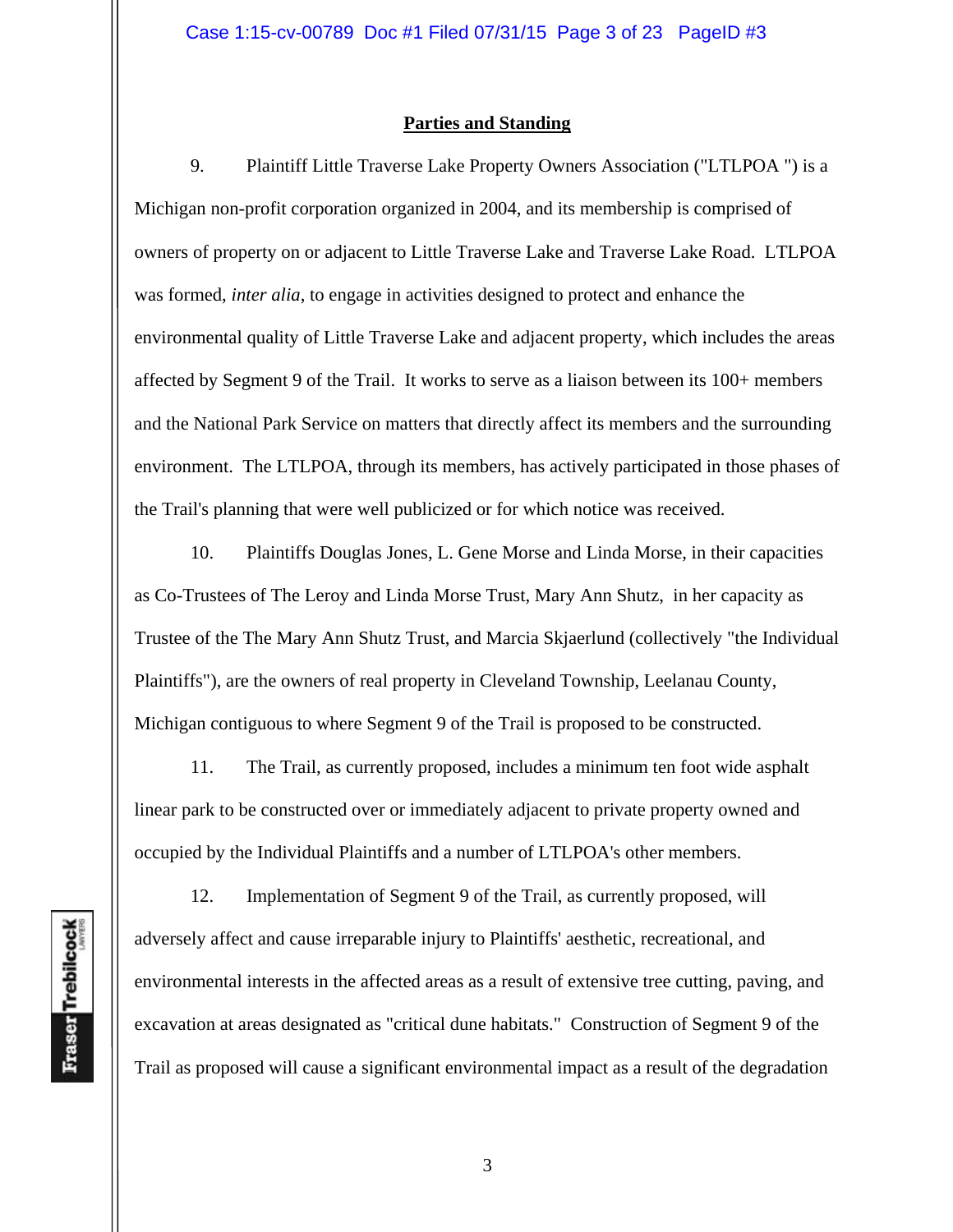#### Case 1:15-cv-00789 Doc #1 Filed 07/31/15 Page 4 of 23 PageID #4

of wildlife habitat, visual quality, solitude, and permanent changes to the topography, including wetlands and "critical dune areas." Plaintiffs will sustain injury to their interests, and those of the LTLPOA's other constituent members, if the Trail is undertaken in the absence of a legally adequate and scientifically valid analysis of the Trail's natural and human environmental impacts and compliance with all federal laws.

 13. Defendant NPS is a subordinate agency of the United States Department of Interior, organized and existing pursuant to Title 16, Chapter 1, of the United States Code. NPS is the federal agency that took the final agency actions challenged herein.

#### **Factual Background**

#### **A. The Trail and Segment 9**

 14. The Lakeshore is located in Leelanau and Benzie Counties. Congress established the Lakeshore in 1970 by way of legislation acknowledging that "[i]n developing the lakeshore, full recognition shall be given to protecting the private properties for the enjoyment of the owners," and "[i]n developing the lakeshore the Secretary shall provide public use areas in such places and manner as he determines will not diminish the value or enjoyment for the owner or occupant of any improved property located thereon." (16 U.S.C.  $\S$ § 460x(b) and 460x-5(d)).

15. The Trail involves a non-motorized, paved pathway of approximately 27 miles running adjacent to and through the Lakeshore in Leelanau County for multi-use recreational purposes. Planning for the Trail began in 2005, and as originally planned, the Trail was to be located entirely on public lands in the Lakeshore or within the road rights-of-way of M-22 and M-109.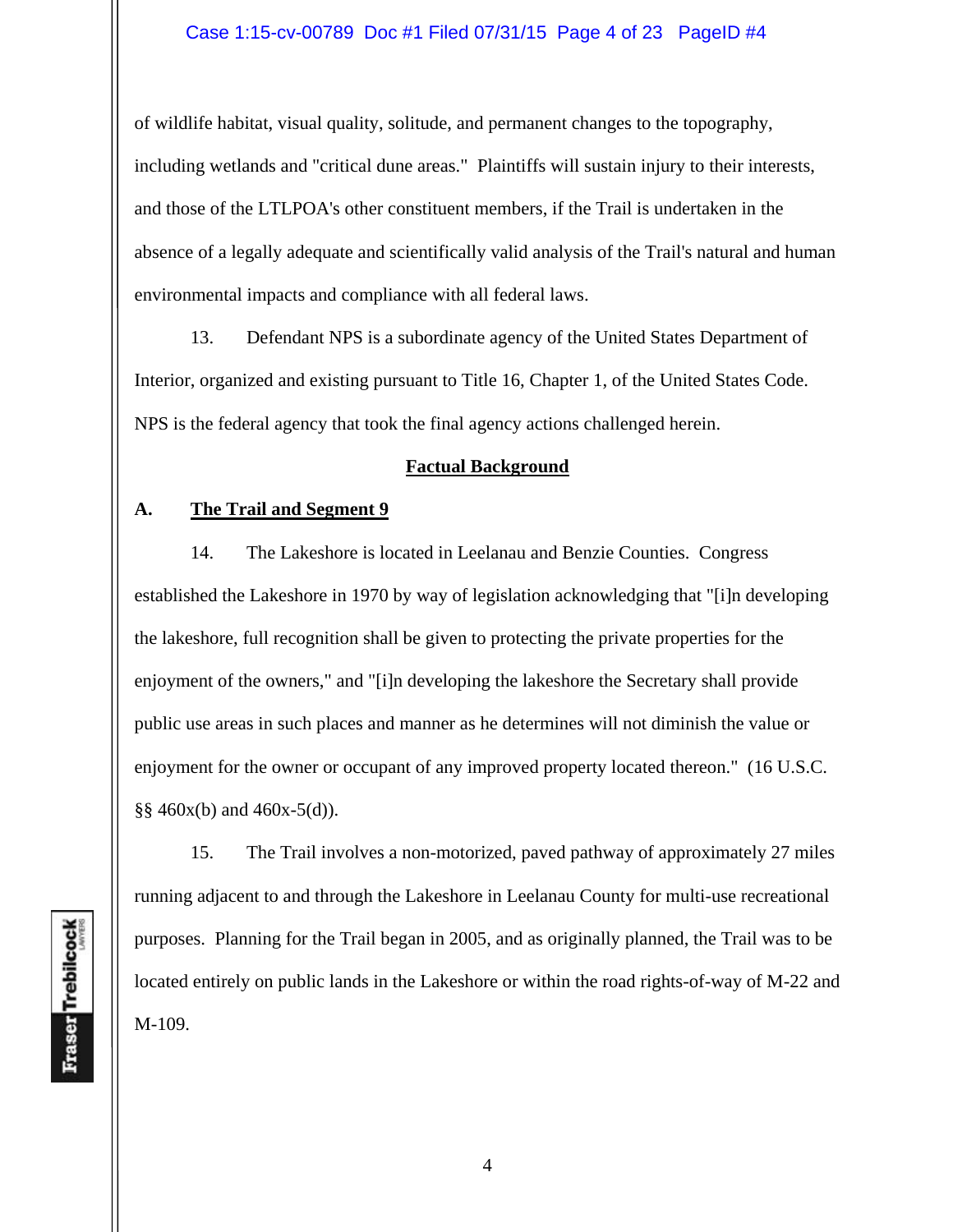#### Case 1:15-cv-00789 Doc #1 Filed 07/31/15 Page 5 of 23 PageID #5

 16. The Trail is comprised of 9 segments running south to north. Segment 9, which is the segment at issue, was originally planned to run entirely within the road right-ofway of M-22 from CR 669 to CR 651. However, as part of the EA, a proposed preferred alternative route (Alternative B) was identified calling for Segment 9 of the Trail to be routed on Traverse Lake Road for approximately 3 miles.

 17. Traverse Lake Road is a quiet, residential county road 2.7 miles from end to end. Both ends of the scenic road connect with M-22, but it offers no shortcut to M-22 traffic. The paved surface is 22 feet wide; the shoulders are unpaved with mature trees close to road edge. The north side of the road is bounded by National Lakeshore property and four private parcels. The south side of the road is bounded by over 100 private parcels. Both sides of the road are heavily wooded with many mature trees and wetlands. Near the eastern end of the road, there are a series of sand dunes, some in excess of 50 feet in height with slopes greater than 1:3, that end at the paved portion of the road. The critical dunes in this area completely cover the road shoulder for a distance of more than 700 feet. (**Exhibit 1**, Photographs)

 18. The EA states that the Trail "will generally parallel M-22 and M-109, the major roads through the Lakeshore," as also initially promoted in publicized material describing the proposed Trail. This statement is belied by the fact that 40% of Segment 9 of the preferred Alternative B Trail route does not parallel either M-22 or M-109, but rather, is routed down or near Traverse Lake Road.

 19. After the initial EA was issued, and the public review period closed on October 31, 2008, the EA was reissued in March, 2009 with revisions to Segment 9 of the preferred Alternative B. Instead of Segment 9 being routed on Traverse Lake Road using the existing road surface, the EA called for the revised Segment 9 to be routed north at the west

5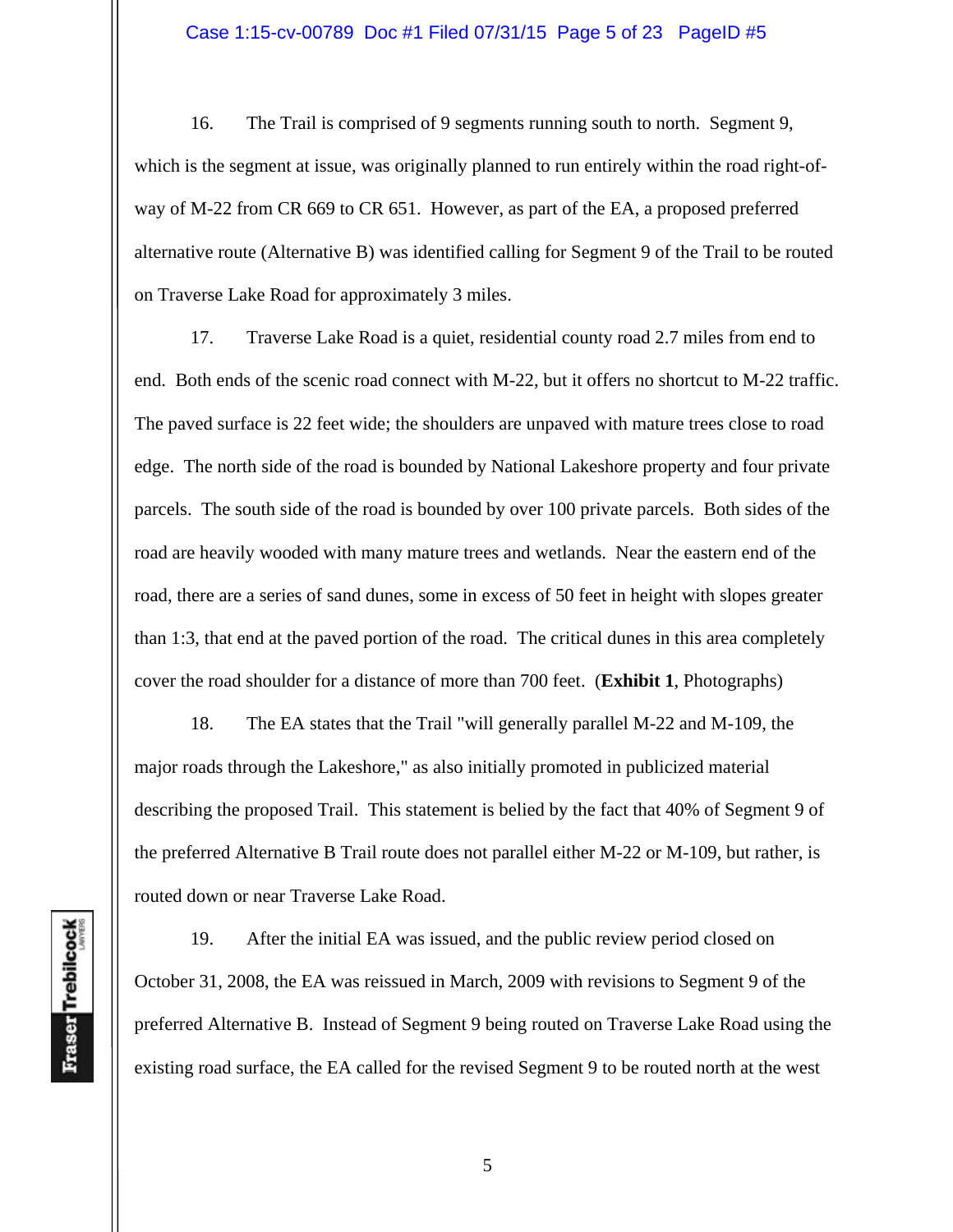#### Case 1:15-cv-00789 Doc #1 Filed 07/31/15 Page 6 of 23 PageID #6

end of Traverse Lake Road on an off-road boardwalk, and then *either* crossing private property within the county road right-of-way as a 10 foot asphalt path or on Lakeshore property up to 100 feet from the roadway centerline.

 20. Segment 9 of the Trail, as reflected in the preferred Alternative B, will result in extensive tree clearing including the removal of hundreds of mature trees, significant disturbance of wetland and wildlife habitat areas, and excavation of critical dune areas on the east end of Traverse Lake Road which are more than 50 feet in height, have a slope greater than 1:3, and cover the road shoulder for a distance of more than 700 feet.

 21. According to the EA, as constructed, the Trail width will be 10 feet wide with 2-foot rock shoulders requiring a 14-foot wide cut through the varied and environmentally sensitive terrain of Segment 9 of the Trail with additional tree clearing on each side to facilitate trail construction. The EA does not reflect this change or the impact the Trail will have upon the natural and human environments of Segment 9.

 22. On March 30, 2015, in response to a Freedom of Information Act request seeking documents depicting the final route of Segment 9, the NPS stated that it is "unable to provide the requested documents as the final route of Segment 9 has yet to be determined." (**Exhibit 2**)

#### **B. The Environmental Assessment**

 23. An EA was prepared in connection with the Trail. The first version (**Exhibit 3**) was released for public review and comment in October, 2008. Based on public comment, segments 1, 2, and 9 in the preferred Alternative B were revised. A second version of the EA (**Exhibit 4**) containing minor revisions was released for public review and comment in March, 2009. Both versions of the EA contain an "Overall Trailway Segments

Fraser Trebilcock

6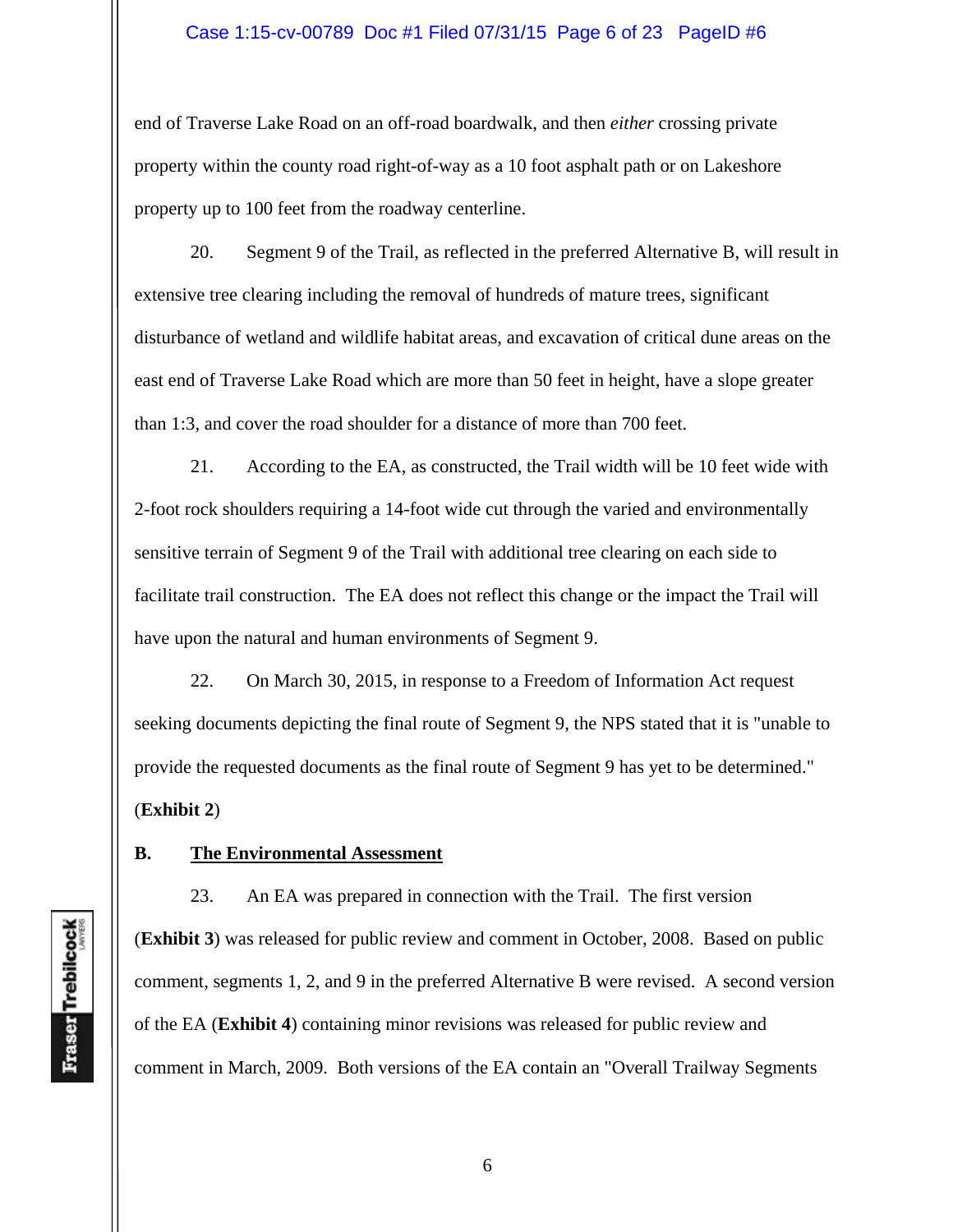Map" that depicts segment 9 of the Trail being routed on M-22 and *not* Traverse Lake Road. (**Ex. 3**, p. 2-12; **Ex.** 4, p. 10)

 24. As part of the public review and comment, a "Public Input Flyer" was distributed at several community meetings along with a map of the overall Trail route. The same flyer and map are included in both versions of the EA. (**Ex. 3**, pp. 3-108-109; **Ex. 4** pp. 103-104) The map that was distributed as part of the invitation for public review and comment did not depict Traverse Lake Road as being on the proposed Trail route nor was it identified as a proposed alternative route. By looking at the Public Input Flyer, a resident living on Traverse Lake Road would have no reason to believe that Traverse Lake Road corridor is any part of the proposed Trail.

 25. The vast majority of the written public comment received by the NPS in October, 2008 was in opposition to changing Segment 9 of the Proposed Trail route from M-22 to Traverse Lake Road. Of all the comments received on all of the segments, 70% of comments were strongly opposed to the Alternative B routing of the Trail on or near Traverse Lake Road. Nonetheless, in the revised EA, Segment 9 of the Trail was changed so that the preferred Alternative B route would not be limited to being located on Traverse Lake Road, but, instead, would be a ten foot off-road boardwalk and asphalt path on the north side of Traverse Lake Road either within the county road right-of-way or on Lakeshore property within 100 feet of the road centerline.

 26. The revised EA issued in March, 2009 is flawed, conflicting, and incomplete as it relates to Segment 9 of the Trail, including:

> a. Factors considered in the 2009 EA recommending the preferred Alternative B included impacts to the environment and impacts to feasibility. Numerical scores were assigned to subtopics within these two categories, however, the tables in the EA identifying the scores for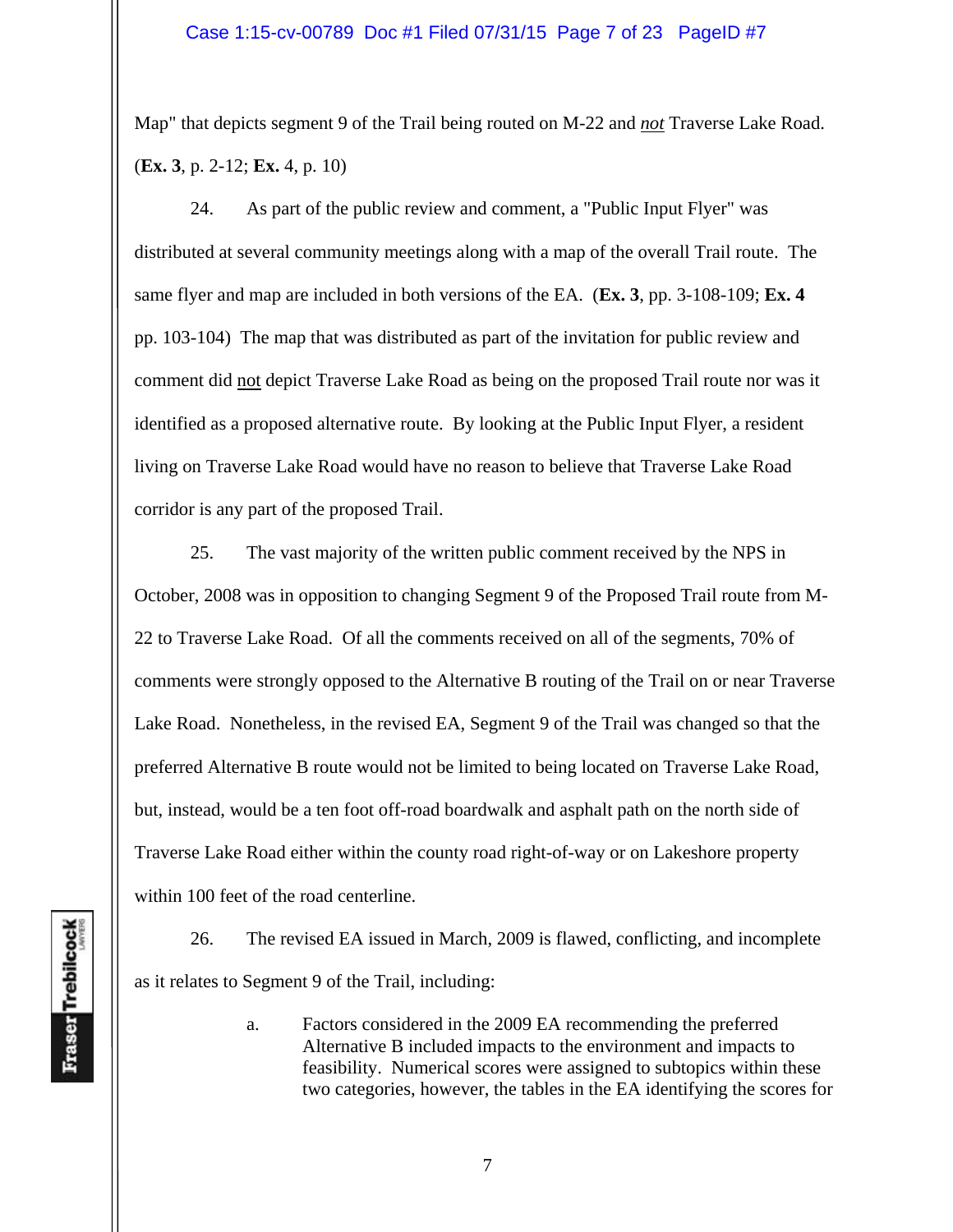each subtopic were *never* re-evaluated after the route of Segment 9 was changed to include undisturbed wilderness, wetland, and critical dune areas. For example, in Table 17 of the EA quantifying impacts to the environment, a score of "0- Existing; Negligible slope" is indicated under "topography" despite the fact that the Segment 9 Trail route will require extensive excavation of critical dunes more than 50 feet in height with slopes greater than 1:3. Table 17 also indicates a score of "0" for wetlands, streams and soils despite the fact that the Segment 9 Trail route will cross wetlands and a creek. (**Ex. 4**, Appendix, Table 17)

- b. In Table 18 quantifying impacts to feasibility, a score of "0- Utilize existing road no modification" is indicated under "cost" despite the fact that the Segment 9 Trail route is intended to be a 10 foot off-road asphalt path that will require extensive dune excavation with retaining walls, boardwalks over wetland areas, building a bridge over a creek, and significant tree removal. (**Ex. 4**, Appendix, Table 18)
- c. The EA identifies Segment 9 of the Trail as a 10 foot off road asphalt path on the north side of Traverse Lake Road. The EA also indicates that for shared use paths, such as that now proposed for Segment 9, the "corridor" should be at least 10-12 feet wide. Indeed, for those segments already built, a 20 foot wide cut was used. In short, the EA does not identify the actual cut width necessary to build Segment 9, and consequently, the impact upon the environment or feasibility has not at all been addressed or analyzed in connection with Segment 9. (**Ex. 4**, pp. 32 and 107)
- d. The 2008 version of the EA, with regard to tree removal in Segment 9, states: "Minimal tree removal is expected due to the wide spacing of the existing mature trees in this area." That same statement is repeated verbatim in the 2009 version of the EA *even after* Segment 9 of the Trail route along Traverse Lake Road changed from an on-road trail using the existing chip-sealed surface to an off road asphalt path corridor at least 10 to 12 feet in width requiring a wide construction cut in heavily wooded areas. (**Ex. 3**, p. 2-86; **Ex. 4**, p. 81)
- e. The 2009 EA, in the cost summary, identifies Segment 9 of the preferred Alternative B proposal as consisting of 2.43 miles of on-road bike lanes. (**Ex. 4**, p. 122) This is not consistent with the Trail as currently proposed in the preferred Alternative B route for Segment 9 which calls for off-road construction in woodlands, wetlands and creek, and critical dune areas. There is no mention of costs associated with operation and maintenance, including the impact upon Cleveland Township Park. Thus, the cost estimates are grossly understated.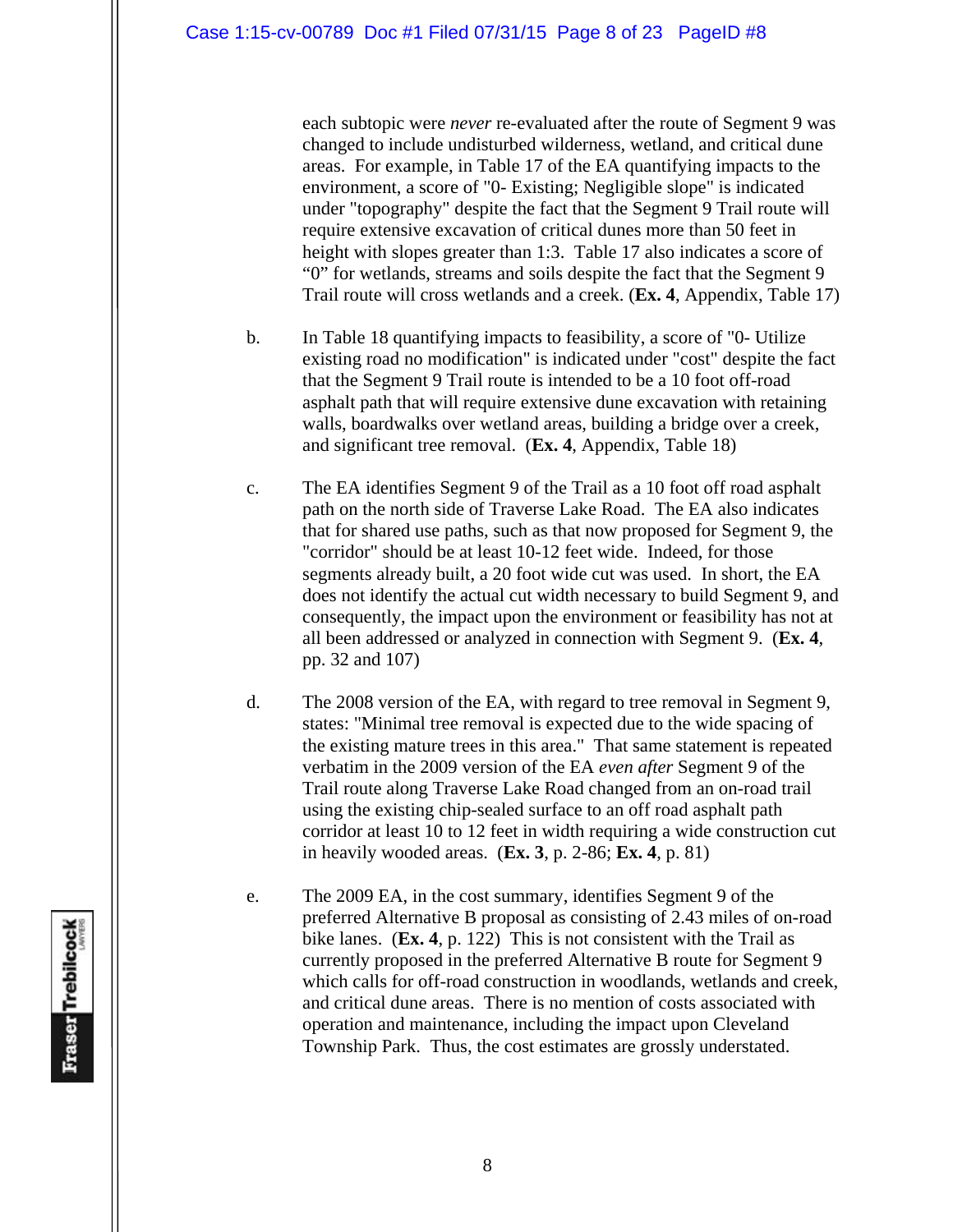- f. The EA estimates Trail usage within the first 3 years at approximately 350,000-400,000 visitors per year with the majority of use occurring between the months of June and September. (**Ex. 4**, p. 8) Despite this, the EA makes no absolutely no mention of how this level of use will impact the human environment or efforts to mitigate the effect on private property, Cleveland Township Park or residents living on Segment 9 of the Trail route. As well, no studies or data on the impact of the increased traffic were made.
- g. Analysis of the "Impacts of the Trailway Alternatives" are identical and unchanged between the two versions of the EA despite the fact that Segment 9 of the Trail Route changed from an on-road bike lane to an off-road 10 to 12 foot wide corridor. (**Ex. 3**, p. 2-56; **Ex. 4**, p. 54)
- h. The EA does not take into account or assess the effect cutting a minimum 14 foot wide swath in mature forest to accommodate construction of Segment 9 of the Trail route, nor does it analyze how a minimum 10-12 foot wide asphalt road will affect the ecosystem, including critical dune areas.
- i. The EA does not address or evaluate the significant impact the preferred Alternative B route of Segment 9 of the Trail will have upon wildlife, particularly the critical deer habitat south of Bufka farm and north of Traverse Lake Road which will be dissected by the preferred Alternative B route.
- j. The EA does not address or evaluate the significant impact the preferred Alternative B route of Segment 9 of the Trail will have upon private property and insuring that "[i]n developing the lakeshore, full recognition shall be given to protecting the private properties for the enjoyment of the owners," and insuring that "[i]n developing the lakeshore the Secretary shall provide public use areas in such places and manner as he determines will not diminish the value or enjoyment for the owner or occupant of any improved property located thereon."  $(16 \text{ U.S.C. }$ §§ 460x(b) and 460x-5(d)).
- 27. Pursuant to the NEPA regulations, agencies are required to adopt NEPA

implementing procedures. 40 C.F.R. § 1507.3. NPS has done so by way of "Director's Order

No. 12" (DO-12) which has "the force of law." (DO-12, p. 2).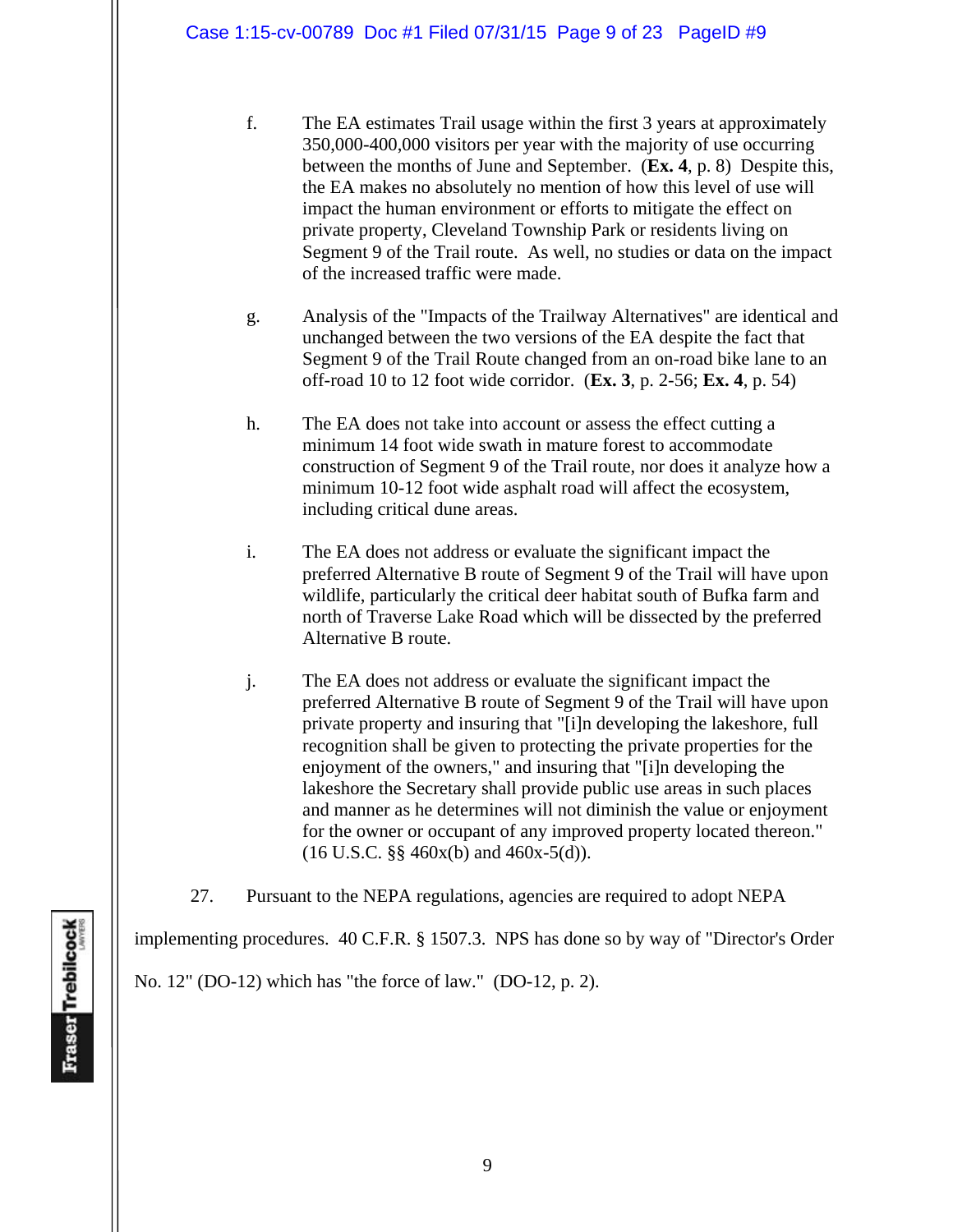#### Case 1:15-cv-00789 Doc #1 Filed 07/31/15 Page 10 of 23 PageID #10

 28. Both versions of the EA are over 100 pages in length. DO-12 directs that EAs in excess of 50 pages may be simply "an EIS in disguise," in which case a formal EIS should be prepared, which was not done in this instance. (DO-12, p. 70)

 29. DO-12 directs that an EA should address the effect a project has upon the human environment so that potential significant impacts can be addressed by way of an EIS. (DO-12, p. 27). NEPA's regulations define the "Human Environment" as the "natural and physical environment, and the relationship of people with that environment." (40 C.F.R. 1508.14) Here, the EA does not speak at all to the significant negative impacts upon the human environment created by the preferred Alternative B route of Segment 9, including the significant negative impacts upon the residents of Traverse Lake Road, private property, and Cleveland Township Park.

 30. DO-12 warns against "trying to avoid an EIS rather than reducing impact through 'mitigated EAs.'" (DO-12, p. 70). Here, the Trail EA proposes to mitigate the effect of removing hundreds of mature trees along the Segment 9 Trail route by replanting 50 small trees. (**Ex. 3**, p. 131) This effort at mitigation is wholly inadequate. DO-12 speaks directly to this by stating that the removal of a large number of mature trees and replacing them with seedlings is an inadequate mitigation effort. (DO-12, p. 70) In that case, DO-12 directs that an EIS should be prepared. *Id.*

 31. DO-12 also warns that "[c]ourt battles on EAs have been lost on the basis that…the EA depended on mitigation to reduce impacts to below a 'significance' threshold." (DO-12, p. 73)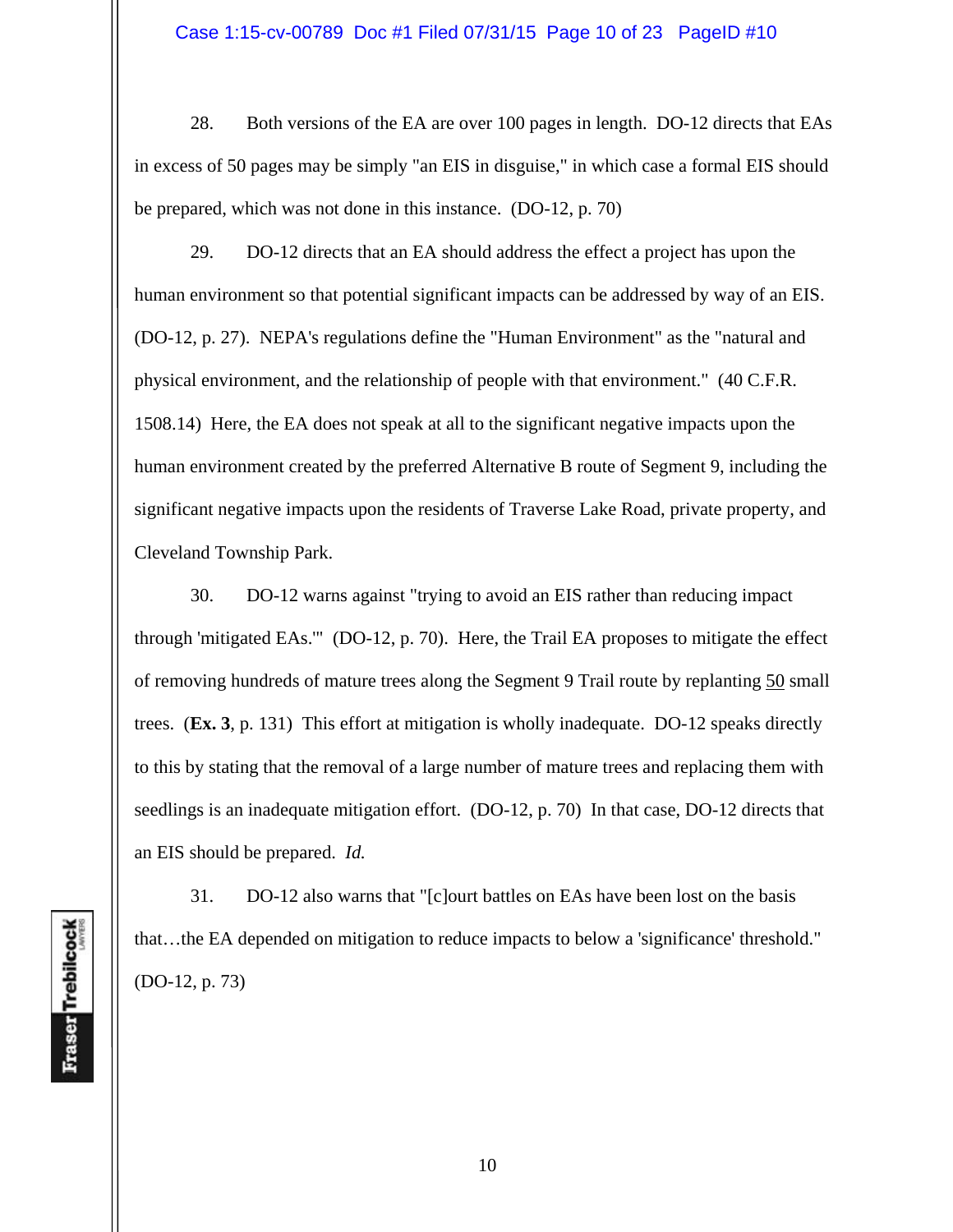# **C. Finding of No Significant Impact**

32. In August, 2009, NPS issued its Finding of No Significant Impact ("FONSI")

in connection with the Trail.

33. Despite the fact that the EA is flawed, conflicting, incomplete, and contrary to

NPS' own NEPA procedures, NPS relied upon the EA to conclude that the Trail posed no

significant impact and does not require an EIS. (**Exhibit 5**, FONSI, p. 9)

34. Because the FONSI itself is based upon the flawed EA, the FONSI likewise is

severely flawed, including:

- a. The FONSI states that "[n]o trailway development would occur on private lands." (**Ex. 5**, p. 2) Segment 9 of the Trail calls for the construction of a minimum 10-foot wide linear park directly on, over, or immediately adjacent to parcels of private property owned by the Individual Plaintiffs and the LTLPOA's other members. (**Exhibit 6**, Photographs)
- b. DO-12 states that "[i]f you need several mitigation measures to avoid a significant impact, or if the mitigation measures are highly speculative or distant in time, you should carefully consider preparing an EIS instead of a mitigated EA." (DO-12, p. 70). The FONSI identifies seven categories of mitigation measures, with a total of 21 individual mitigation measures to be undertaken.
- c. Contrary to the EA, which scopes Segment 9 of the Trail route both in terms of impacts and cost as a completely on road trail, the FONSI states that the preferred Alternative B, Segment 9 Trail route "would be constructed in areas of very little previous disturbance." (**Ex. 5**, p. 5)
- d. The FONSI states that there are "[n]o long-term major adverse or beneficial impacts" requiring an EIS. (**Ex. 4**, p. 6) It goes to state that "moderate adverse impacts to operations and maintenance are expected." *Id.* Both statements are completely contrary to the findings in the EA which state: "At this time it is uncertain who will be responsible for trail operations and maintenance…The impacts of the other actions described above would result in short term and long-term, major impacts to operations and maintenance. Alternative B's contribution to these cumulative impacts would be major." (**Ex. 3**, p. 98) Thus, the NPS is simply ignoring the findings in its own EA identifying major adverse impacts by concluding that there are "no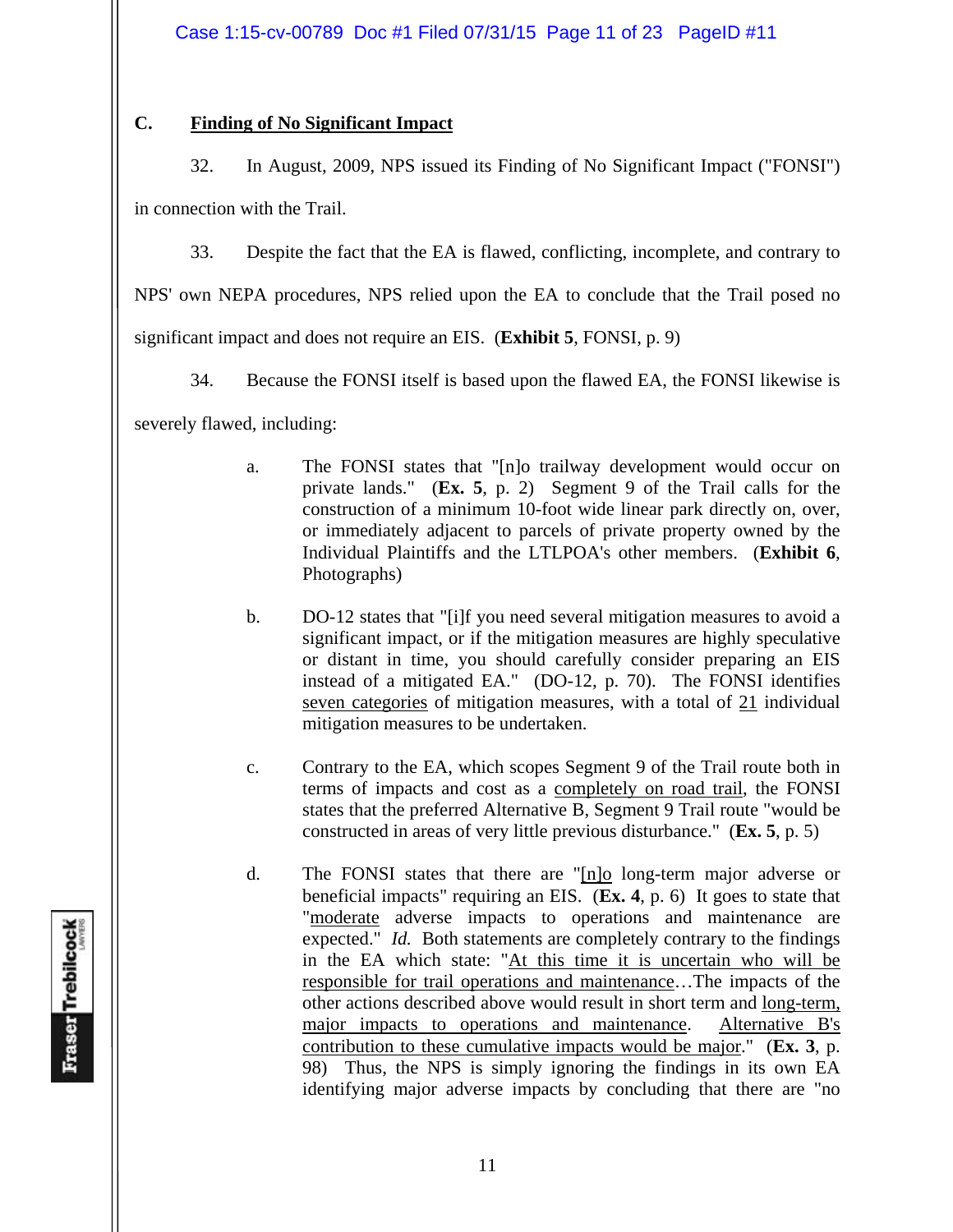highly uncertain, unique, or unknown risks identified during either the preparation of the [EA] or during the two public review periods." (**Ex. 4**, p. 7)

- e. According to the FONSI, "[l]ong term adverse impacts will occur to topography, wetlands and water quality, vegetation and wildlife, Michigan state-listed species, soils, socioeconomics, and operations and maintenance." (**Ex. 4**, p. 7) Despite this statement, the NPS determined that there will be no significant impact because the Trail would be built "almost exclusively in previously disturbed areas." *Id.* This statement is directly at odds with NPS' statement in the FONSI that Alternative B "would be constructed in areas of very little previous disturbance." *Id.* p. 5.
- f. The FONSI states that the "trail proposal is included in the 2009 Final General Management Plan/ Wilderness Study/ Environmental Impact Statement (GMP)" for the Lakeshore. (**Ex. 5**, p. 1) The GMP, however, contemplates that an EIS should be prepared before any such trail is built: "[A] hike/bike trail could be developed at the initiative of partners; a separate study would be needed to make certain that such a trail would have no significant impact."
- g. Appendix D to the GMP, detailing the proposed development of the Trail, states that "high use zoning does not imply the acquisition of private lands for the hike/bike trail." Preferred Alternative B of Segment 9 is proposed to be routed directly over private property.

 35. Pursuant to NEPA's implementing regulations, NPS was required to cooperate with State and local agencies to the fullest extent possible in connection with the Trail. 40 C.F.R. § 1506.2. Pursuant to DO-12, NPS was required to "consult local, state, and other federal agencies as part of scoping to determine all of the applicable requirements and any permits needed for Trail completion." (DO-12, p. 30)

 36. Both the EA and FONSI are silent on any cooperation with State and local agencies other than the comment in the FONSI that "[t]he selected alternative will not violate any federal, state, or local environmental protection laws." (**Ex. 4**, p. 8) This is an incorrect statement.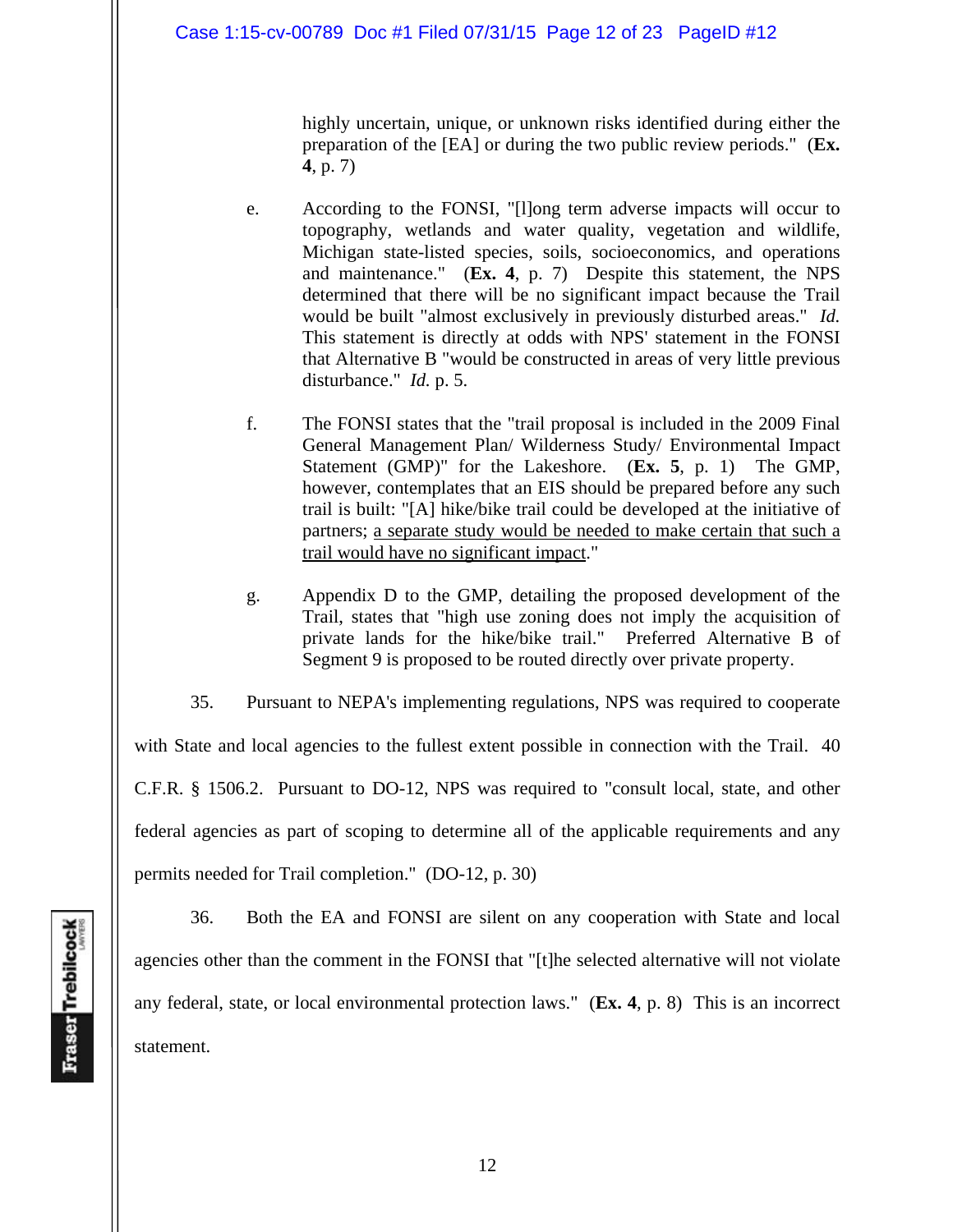37. Part 353 of Michigan's Natural Resources and Environmental Protection Act (Sand Dune Protection and Management), requires the issuance of a permit by the Michigan Department of Environmental Quality (MDEQ) for any use within a critical dune area. M.C.L. 324.35304.

 38. The eastern end of Segment 9 of the preferred Alternative B Trail calls for construction of a minimum 14-foot wide corridor in critical dune areas which are more than 50 feet in height, have a slope greater than 1:3, and completely cover the road shoulder for a distance of more than 700 feet. (**Ex. 1**, Photographs) The Alternative B proposal for Segment 9 will require extensive cuts in the dunes and the construction of retaining walls in order to accommodate the Trail, a fact not addressed in the EA or the FONSI.

 39. Upon information and belief, NPS has not sought nor obtained a permit from MDEQ for the use of, or construction in, critical dune areas in connection with Segment 9 of the Trail. Both the EA and FONSI are silent as to the impact on critical dune areas or any contact with MDEQ, and the statement in the FONSI that "[c]ritical ecological areas have been avoided" is false. (**Ex. 5**, p. 6)

 40. Routing Segment 9 of the Trail on the north side of Traverse Lake Road will require a stream crossing and negatively impact wetlands both of which will require a permit from MDEQ which has not been sought. (M.C.L. 324.30102 and M.C.L. 324.30306)

 41. For that portion of Segment 9 of preferred Alternative B that is planned to be constructed in the Traverse Lake Road right-of-way, NPS is also required to obtain a right-ofway use permit from the Leelanau County Road Commission (LCRC).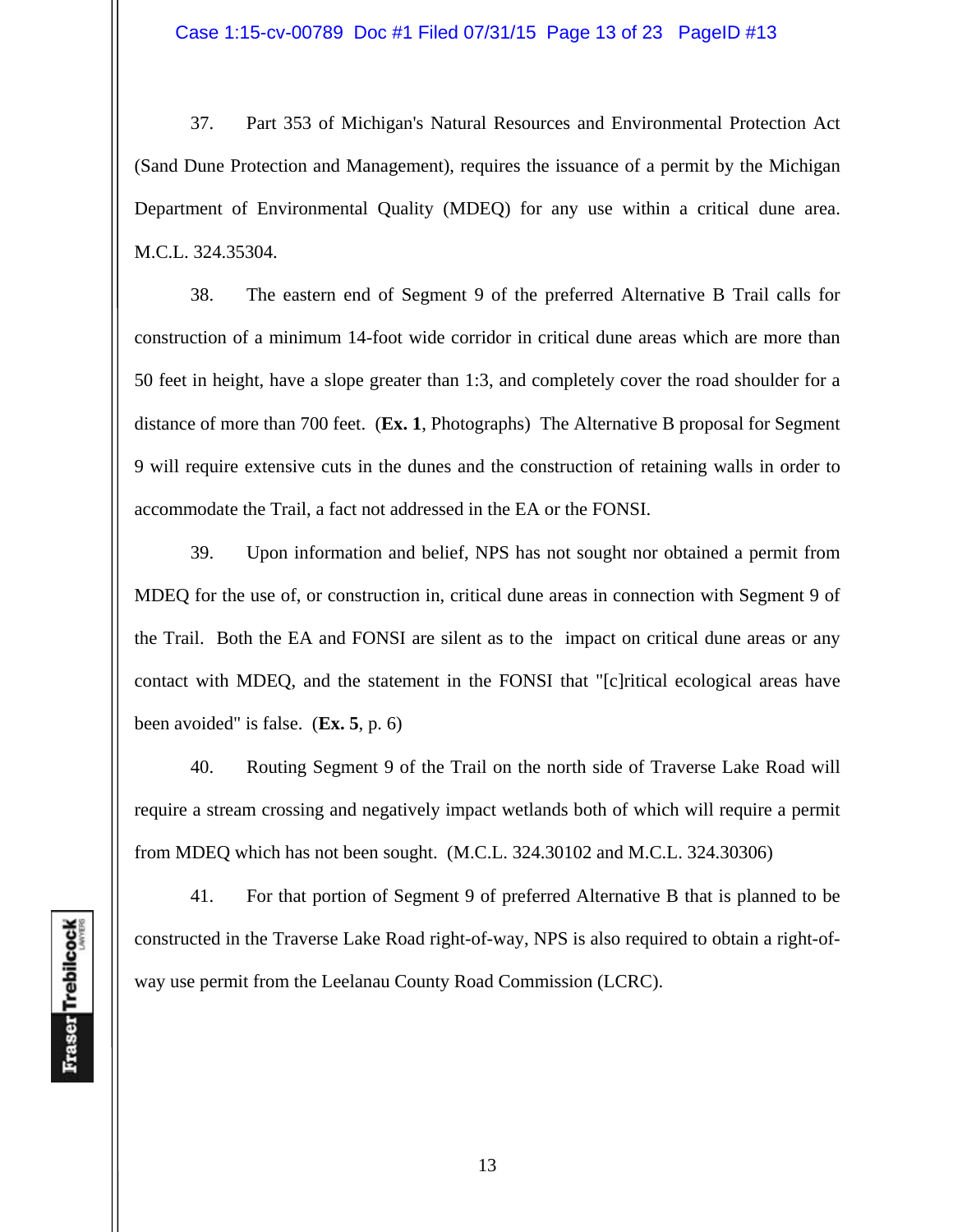Case 1:15-cv-00789 Doc #1 Filed 07/31/15 Page 14 of 23 PageID #14

 42. Upon information and belief, NPS has not sought nor obtained a permit from LCRC for construction of Segment 9 of the Trail within the right-of-way of Traverse Lake Road.

 43. NEPA requires preparation of an EIS whenever a Trail's impact on the human environment may be significant. In this regard, DO-12 states: "NEPA (sec. 102(2)(C)) requires you to prepare an EIS whenever your park proposes or approves an action whose impacts on the human environment may be significant…If something your park is proposing might have significant impact on the human environment, you must prepare an EIS." (DO-12, p. 45) (emphasis added).

 44. Both NEPA's implementing regulations and DO-12 set forth factors to be analyzed and considered in determining whether an impact is "significant," including:

- a. The degree to which public health and safety are affected;
- b. Unique characteristics of the geographic area, including site-specific characteristics relating to wetlands, or ecologically critical areas;
- c. The degree to which effects on the quality of the human environment are likely to be highly controversial; and
- d. Whether the action threatens a violation of federal, state, or local law or requirements imposed for the protection of the environment. 40 C.F.R. § 1508.27; DO-12, pp. 46-47.

 45. The EA concludes that "[d]evelopment of the Trailway would have negligible impacts on the population of the area both in the long and short term." (**Ex. 3**, p. 91) The FONSI likewise concludes: "There were no highly uncertain, unique, or unknown risks identified during either the preparation of the [EA] or during the two public review periods." (**Ex. 5**, p. 7)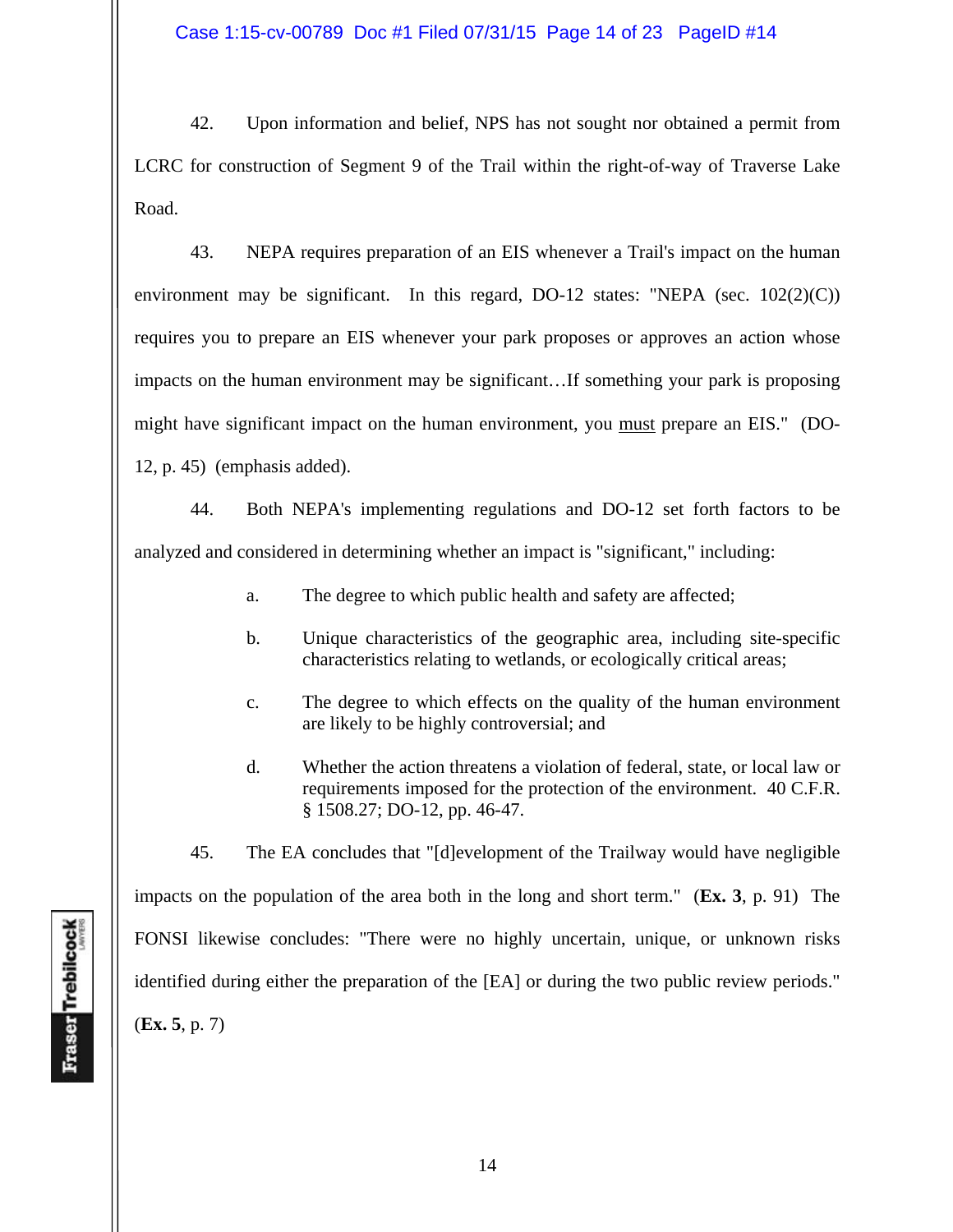#### Case 1:15-cv-00789 Doc #1 Filed 07/31/15 Page 15 of 23 PageID #15

 46. The EA and the FONSI, however, failed to take a critical or hard look at the significant impacts Segment 9 of the Trail route will have upon the human environment. No studies or analyses were done relating to the impact that the anticipated 350,000-400,000 trail users or increased vehicular traffic will have upon the residents of Traverse Lake Road, private property, Cleveland Township Park or the health and safety of both trail users and residents. This is despite the fact that portions of Segment 9 of the Trail are planned to be constructed very close to occupied residences across private property. (**Ex. 6**, Photographs)

 47. Since the FONSI was issued, already constructed Trail segments have used a 20 foot wide cut in some areas. This change in scope was not considered or reviewed as part of the EA, particularly as to Segment 9, and thus, the FONSI is inaccurate in its conclusion on the lack of significant impact.

 48. The FONSI references 37 written comments on all of the segments as part of the initial EA review and public comment period in October, 2008. However, the FONSI fails to point out that 26 of the comments, or 70%, were strongly opposed to the Alternative B routing of the Trail on or near Traverse Lake Road. Instead, the FONSI, in addition to ignoring the opposing views entirely, deems this strong opposition as not "highly controversial." (**Ex. 5**, p. 6)

 49. NPS' course of proceeding throughout the planning process, particularly its failure to even acknowledge the overwhelming opposition to the preferred Alternative B of Segment 9 and change of scope pertaining to the Trail's width, suggests that the FONSI was a *fait accompli*, even before completion of the FONSI and contrary to NEPA's implementing regulations which mandate that information be made available to citizens and public officials "before decisions are made and before actions are taken." 40 C.F.R. § 1500.1(b).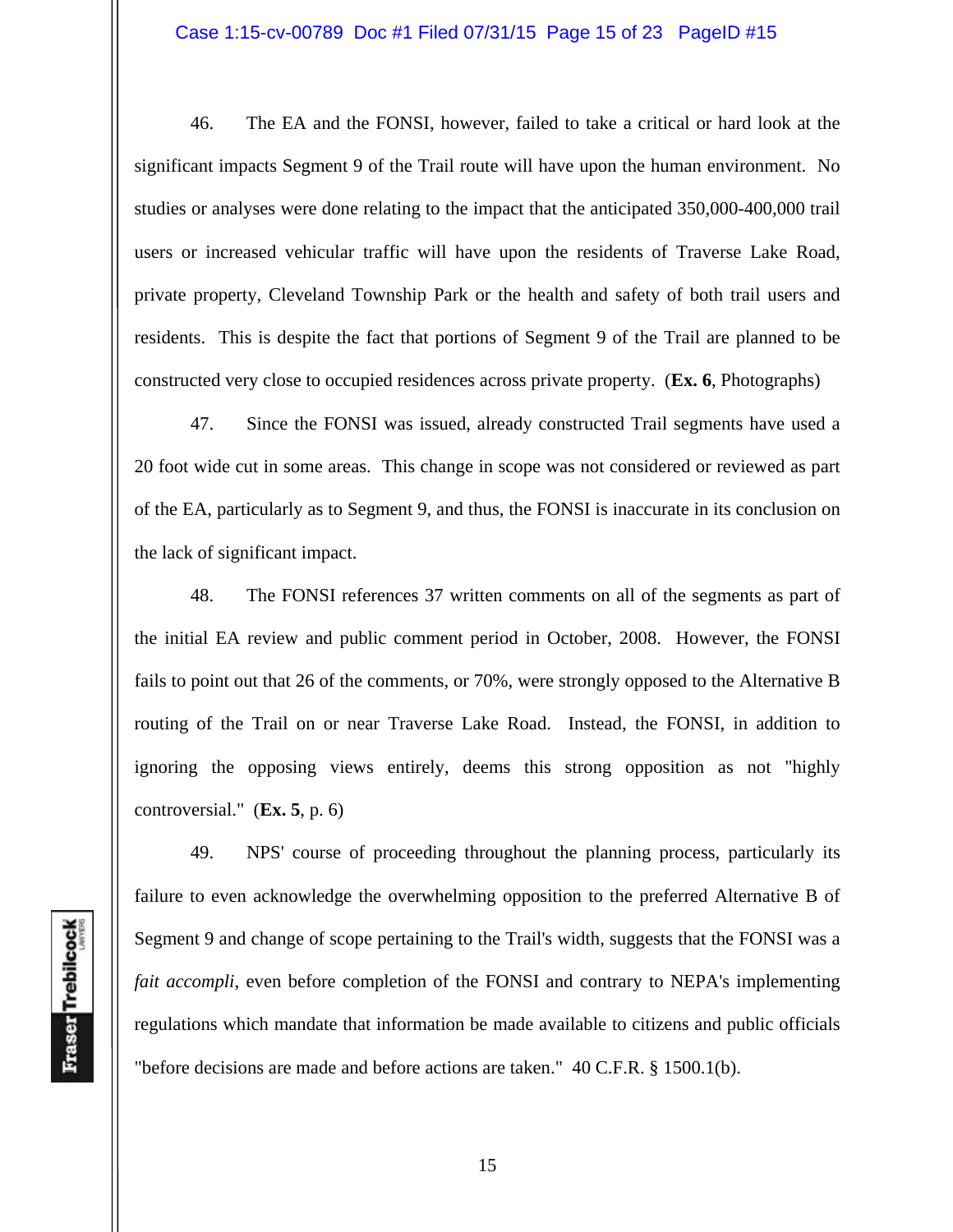50. Both the EA and FONSI fail to address the violation of state and local requirements relating to critical dune and right-of-way permits if Alternative B of Segment 9 is built as currently proposed.

 51. The FONSI, issued in August, 2009, is now almost six years old and construction of Segment 9 of the Trail is not due to begin, at the earliest, until 2017. According to DO-12, use of an "outdated or inadequate document" relied upon to take original action requires initiation of the NEPA process and preparation of a new document for public review. (DO-12, p. 47)

 52. The FONSI, issued in 2009, concluded that the proposed Alternative B Trail route along Traverse Lake Road would not significantly impact the natural or human environments despite the fact that, as of March 30, 2015, "the final route of Segment 9 has yet to be determined." (**Exhibit 2**)

 53. All told, the EA and resulting FONSI are highly flawed, incomplete, contradictory, and fail to abide by NEPA, its implementing regulations, and DO-12.

#### **Count I Violation of NEPA- Failure to Disclose and Analyze Environmental Impacts**

54. Plaintiffs incorporate by reference paragraphs 1 through 53.

 55. NEPA requires federal agencies to analyze the foreseeable environmental impacts, including direct, indirect, and cumulative impacts, of "major federal actions." 42 U.S.C. § 4332(c)(I); 40 C.F.R. § 1508.7. NEPA requires the analysis and consideration of cumulative effects which result from the incremental impact of the action when added to other past, present, and reasonably foreseeable future actions. 40 C.F.R. § 1508.25(a).

 56. The Trail, including Segment 9, constitutes major federal action pursuant to 40 C.F.R. § 1508.18.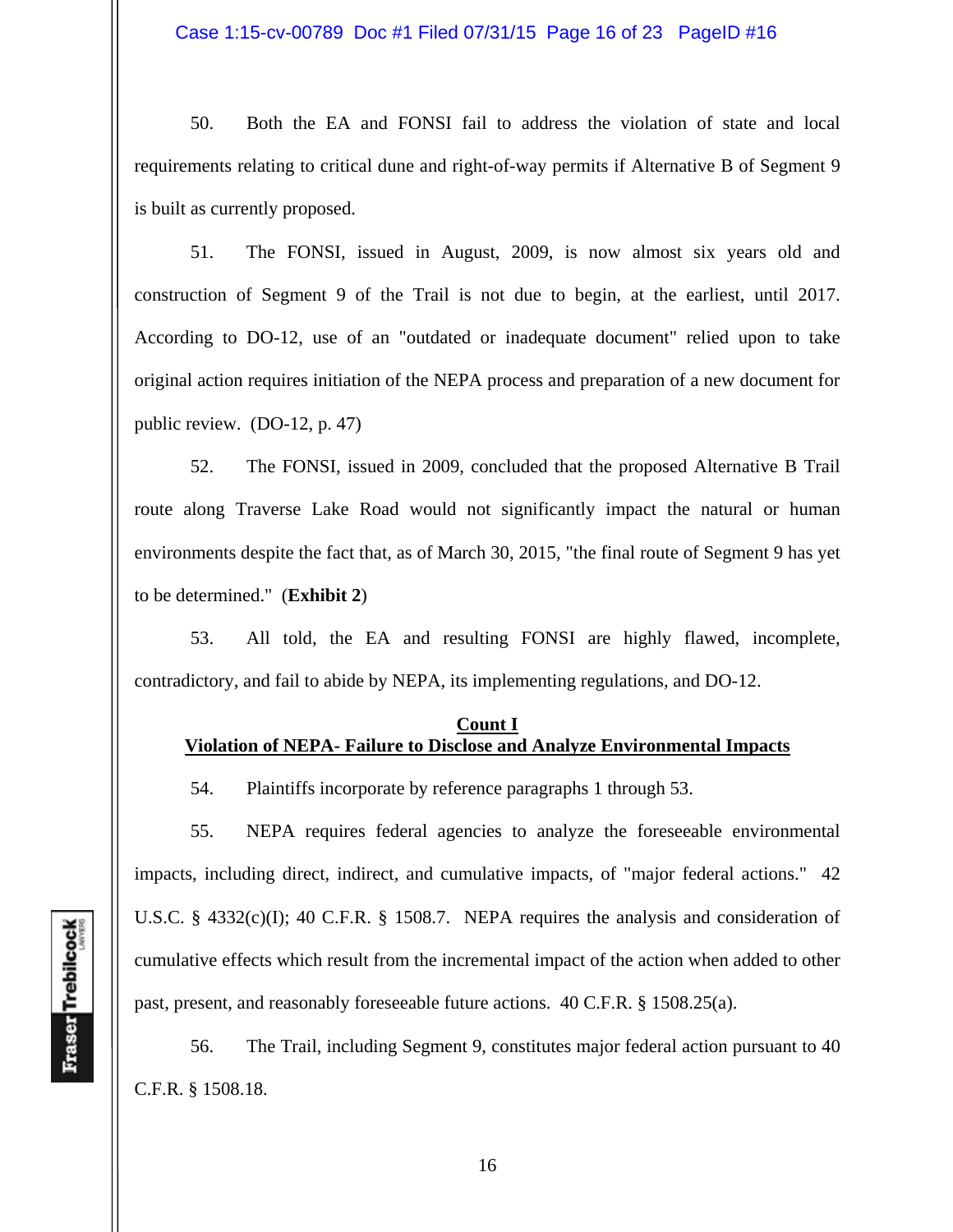Case 1:15-cv-00789 Doc #1 Filed 07/31/15 Page 17 of 23 PageID #17

 57. Pursuant to NEPA's regulations, an EA must "provide sufficient evidence and analysis for determining whether" a project will have a significant impact on the environment. 40 C.F.R. § 1508.9(a)(1).

 58. The data relied upon by NPS in making its FONSI in connection with Segment 9 of the Trail was inadequate and incomplete, and in the Trail EA, NPS failed to adequately disclose and analyze the likely effects of the Trail, including:

- a. Impacts of changing Segment 9 from an on-road path using the existing chip-sealed surface to an off road minimum 14-foot wide corridor built in heavily wooded areas, wetlands, critical dune areas, and wildlife habitat.
- b. Impacts upon wetlands and stream on the west end and the critical dune areas on the east end of Segment 9.
- c. Impacts upon the human environment, and the ability of Traverse Lake Road residents to enjoy their homes due to noise and traffic.
- d. Impacts caused by deforestation and excavation along the Trail trail route and up to 100 feet into the National Lakeshore.
- e. Impacts to the public health and safety.
- f. Impacts to the Trail's actual cost.
- g. Impacts to the residents of Traverse Lake Road as a result of 350,000- 400,000 trail users, with the majority of use during the summer months when vehicular travel is increased.
- h. Impacts due to lack of any plan for maintenance of the Trail or the Cleveland Township Park located on Traverse Lake Road.
- i. Impacts to wildlife habitat which will be dissected by proposed route.
- j. Impacts to the scenic natural beauty of Traverse Lake Road or the resulting reduction of property values.
- k. Impacts to owners of private property and their enjoyment of such property.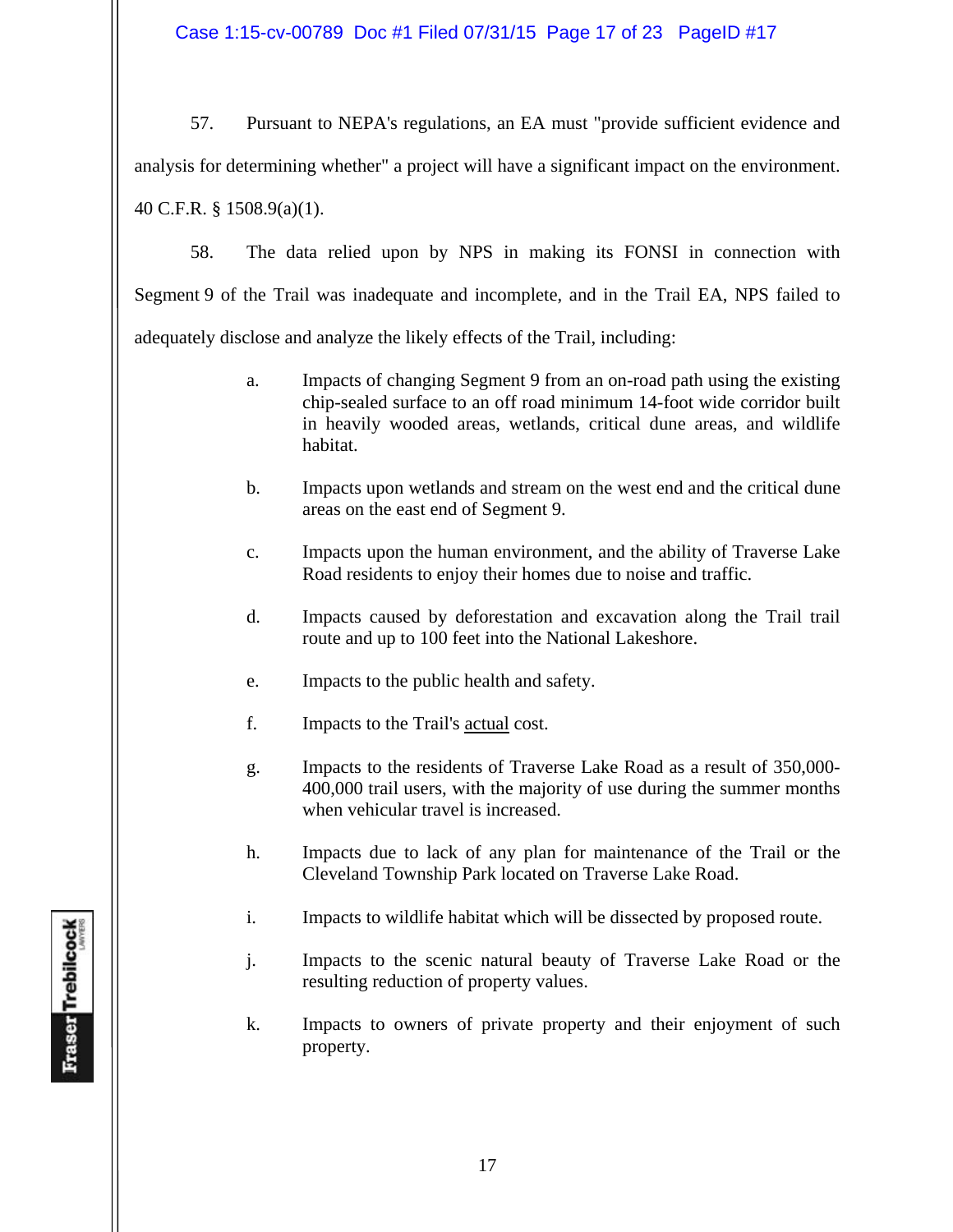59. Defendant NPS' actions as described above are arbitrary, capricious, and not in accordance with law, and without observance of the procedures required by law, within the meaning of the APA, 5 U.S.C. § 706.

# **Count II Violation of NEPA- Failure to Prepare an EIS**

60. Plaintiffs incorporate by reference paragraphs 1 through 59.

61. NEPA requires an EIS for any major federal action that may significantly

affect the quality of the human environment. 42 U.S.C. § 4332(2); 40 C.F.R. § 1502.3.

62. Defendant NPS violated NEPA by issuing a FONSI for the Trail because

Segment 9 of the Trail raises issues that, at a minimum, should be evaluated by way of an

EIS, including:

- a. Segment 9 of the Trail, contrary to the FONSI, does significantly impact critical ecological areas including critical dune areas, mature forests, and wetlands.
- b. Segment 9 of the Trail will have a significant impact upon the human environment, including the construction and use of the preferred Alternative B route.
- c. Segment 9 of the Trail, as proposed in the preferred Alternative B route, will have a major adverse impact upon the natural and human environment, including the lack of a maintenance plan.
- d. Segment 9 of the Trail will cause significant impacts to mature forests and the unique topography of the preferred Alternative B route.
- e. Segment 9 of the Trail will significantly impact the ability of Traverse Lake Road residents to enjoy their property due to noise and traffic.
- f. Segment 9 of the Trail, contrary to the FONSI, is controversial and will have a significant adverse impact upon the natural and human environments as made known by the public review comments.
- g. Segment 9 of the Trail, without the appropriate permits issued by MDEQ and the LCRC, will violate state and local laws.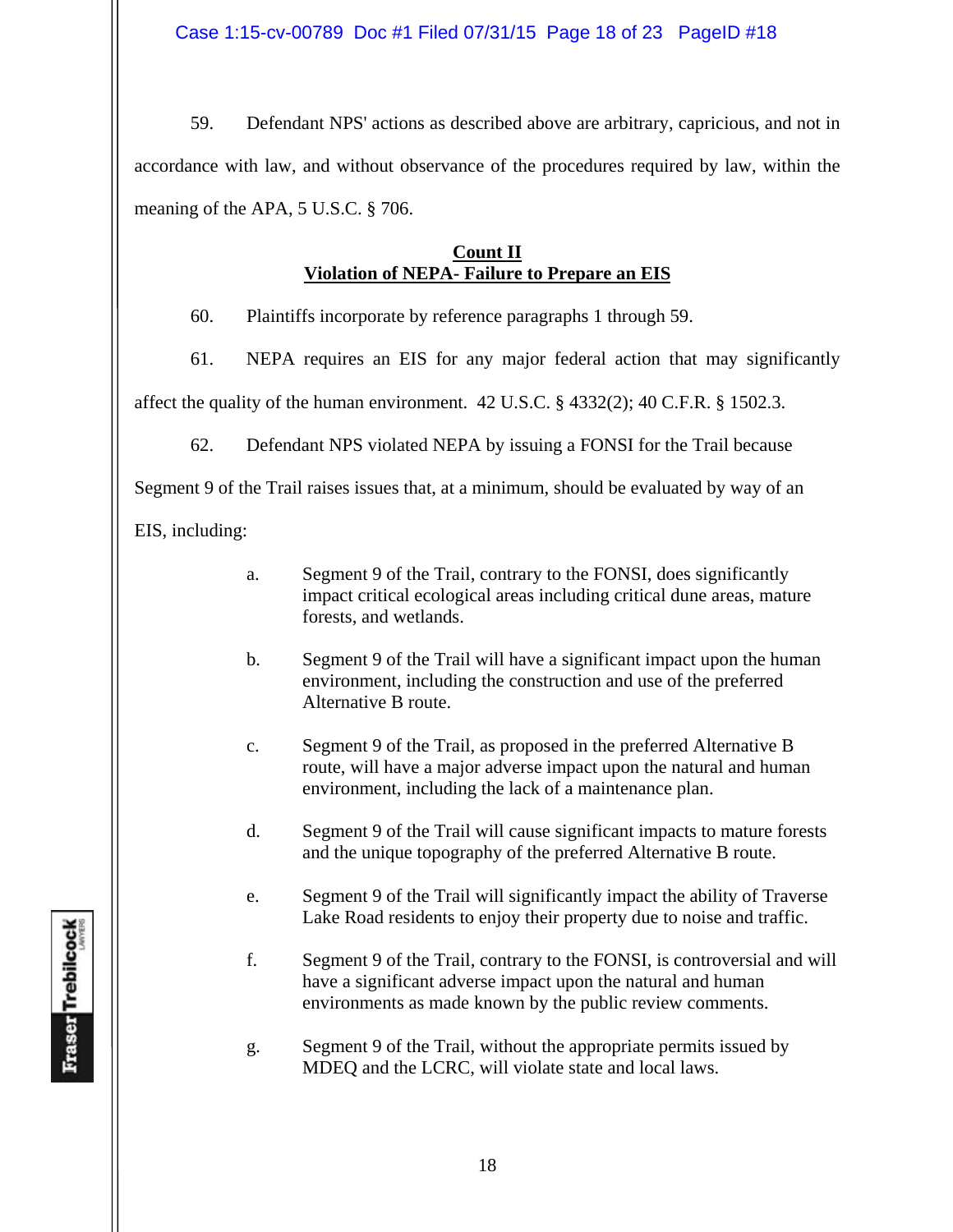- h. Segment 9 of the Trail was deemed to have no significant impact based upon an on-road trail using the existing chip-sealed surface and not a minimum 14-foot wide corridor at least 10 feet off the roadway as currently proposed.
- i. Segment 9 of the Trail will have a significant impact because much of the preferred Alternative B route will be constructed in undisturbed natural areas.
- j. Segment 9 of the Trail will have a significant impact upon the human and natural environment as evidenced by the need for 21 different mitigation measures in the FONSI.
- k. Segment 9 of the Trail will have a significant negative impact upon public health and safety.
- l. Segment 9 of the Trail will have a significant impact upon wildlife habitat.
- m. Segment 9 of the Trail will have a significant negative impact upon private property, the enjoyment of such property, and property values along Traverse Lake Road.
- n. Segment 9 of the Trail will have a significant impact upon critical dunes 50 feet in height with a slope greater than 1:3.
- 63. Defendant NPS' actions as described above are arbitrary, capricious, and not in

accordance with law, and without observance of the procedures required by law, within the

meaning of the APA, 5 U.S.C. § 706.

#### **Count III Violation of NEPA- Failure to Analyze an Adequate Range of Alternatives**

64. Plaintiffs incorporate by reference paragraphs 1 through 63.

65. NEPA requires an agency to "study, develop, and describe appropriate

alternatives to recommended courses of action in any proposal which involves unresolved

conflicts concerning alternative uses of available resources."  $42 \text{ U.S.C.} \& 102(2)(\text{E}).$ 

Agencies "shall rigorously explore and objectively evaluate all reasonable alternatives, and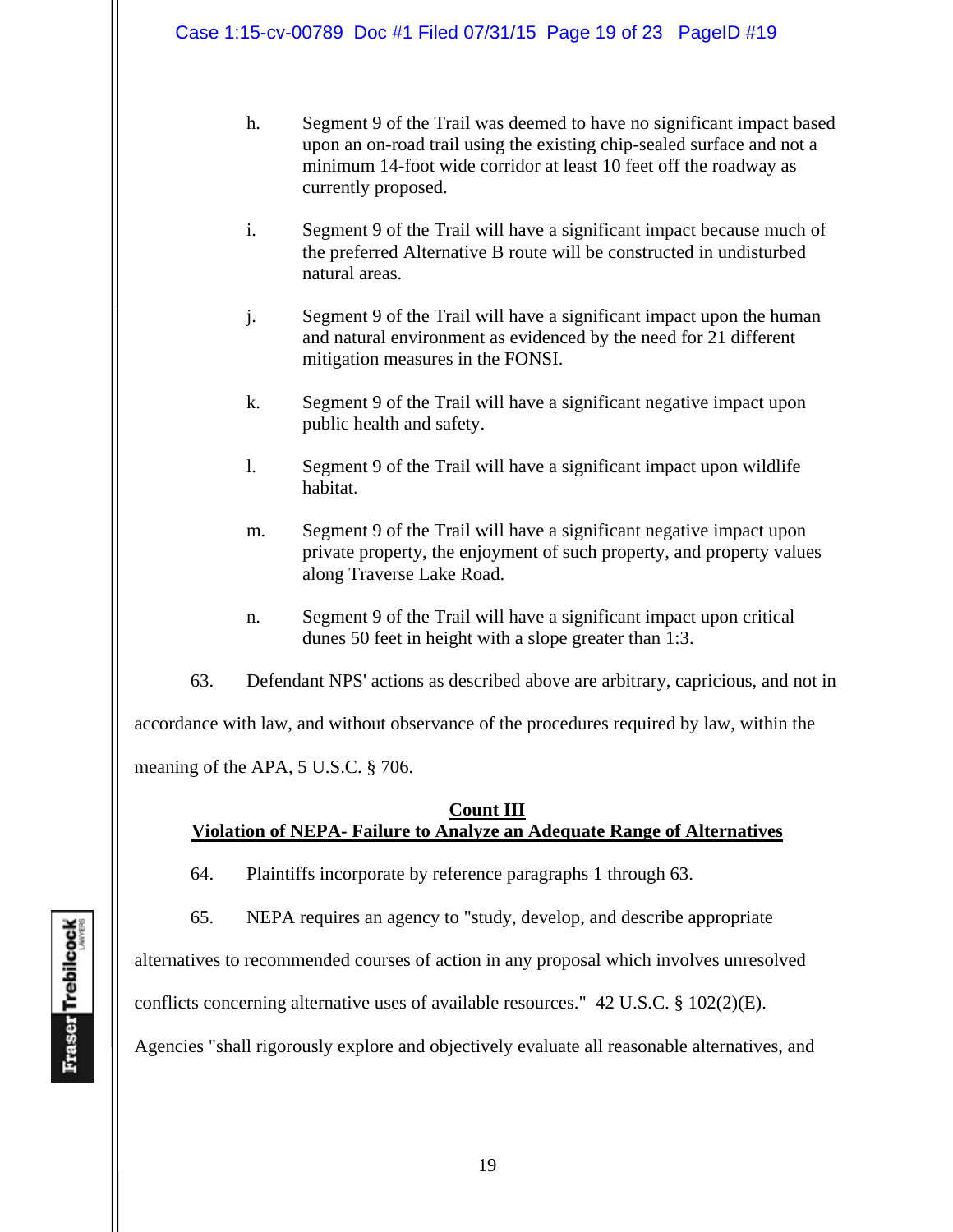#### Case 1:15-cv-00789 Doc #1 Filed 07/31/15 Page 20 of 23 PageID #20

for alternatives which were eliminated from detailed study, briefly discuss the reasons for their having been eliminated." 40 C.F.R. § 1502.14(a).

 66. In the "Purpose and Need" section of the EA (**Ex. 4**, § 2, p. 8), the stated goal of the Trail is to provide a continuous pathway from M-22 at the south boundary of Leelanau County, north to the National Lakeshore boundary at Good Harbor Bay. The Trail is intended to provide a safe, alternative transportation opportunity for park visitors that connects the National Lakeshore's primary visitor sites and facilities, including beaches, trailheads and other points of interest. *Id.*

 67. The EA contains a number of proposed alternatives for Segment 9 of the Trail (**Ex. 4**, Appendix), however, it does not analyze an alternative that would route Segment 9 of the Trail north off M-22 on Bohemian Road (a/k/a County Road 669) and ending at Good Harbor Bay in an area with facilities and beaches, with the option of continuing east and west on or adjacent to Lake Michigan Road along the lake shore in an area already designated as a recreational zone in the Master Plan of the National Lakeshore.

 68. This proposed route meets the stated goals of the Trail, uses existing land, roads and trails in the National Lakeshore, avoids sensitive ecological areas, significantly lessens the number of mature trees to be removed, and eliminates excavating critical dune areas. It also significantly reduces construction costs, and eliminates the impact upon the human environment along Traverse Lake Road by avoiding constructing the Trail through a residential neighborhood or across private property. Plaintiffs have advocated for this Segment 9 alternative route both publicly and directly to the NPS. (**Exhibit 6**)

 69. The EA does not discuss this proposed route nor does it discuss why such an alternative was not considered.

20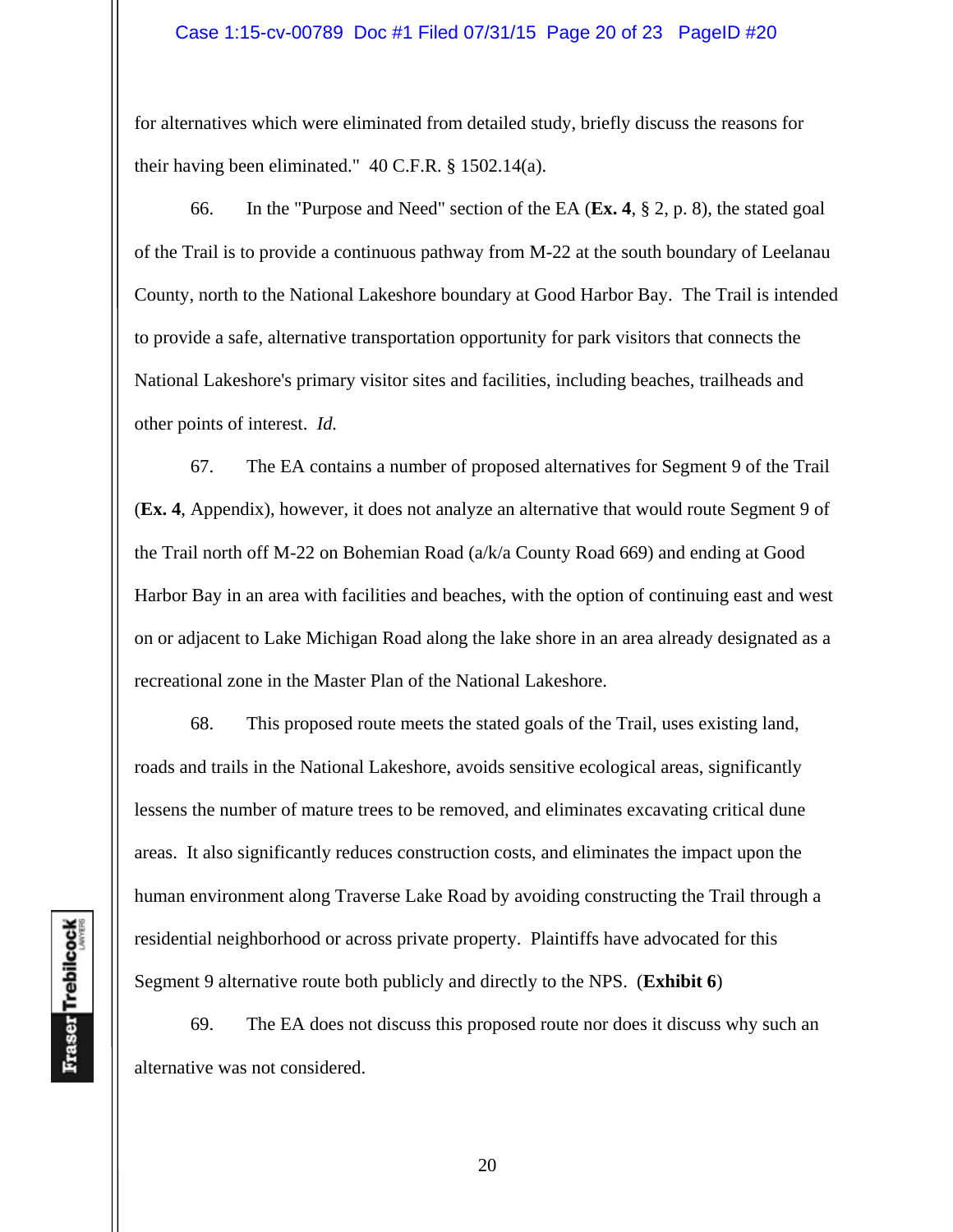70. The FONSI states that "[a] number of other options were considered by the Trailway Committee during the planning process, but were eliminated due to excessive grading issues, impacts to private property, steep topography, [and] potential impacts on proposed wilderness or safety." (**Ex. 5**, p. 4) All of the foregoing reasons for abandoning other Trail route options exist in the preferred Alternative B route proposed for Segment 9, yet NPS has either ignored these factors in deciding to route Segment 9 down Traverse Lake Road or has not taken a hard look at other reasonable alternatives. If the environmental factors considered in the EA of a 10 foot off-road asphalt trail in the preferred Alternative B were scored correctly (appendix, Table 17), Segment 9 would have the greatest environmental impact of any segment along the entire Trail.

 71. Defendant NPS' actions as described above are arbitrary, capricious, and not in accordance with law, and without observance of the procedures required by law, within the meaning of the APA, 5 U.S.C. § 706.

# **Count IV Violation of NEPA- Reliance on Incomplete, Misleading, and Inaccurate Data**

72. Plaintiffs incorporate by reference paragraphs 1 through 71.

 73. NEPA requires agencies to use high quality information and accurate scientific analysis; disclose "any responsible opposing view;" "make explicit reference …to the scientific and other sources relied upon for conclusions in the statement; disclose any scientific uncertainties; and complete independent research and gather information if no adequate information exists (unless the costs are exorbitant or the means of obtaining the information are not known)." 40 C.F.R. §§ 1500.1(b), 1502.9(b), 1502.22, and 1502.24.

 74. Neither the EA nor the FONSI reference any studies or data used to support the conclusion that there is no significant impact to the human and natural environments,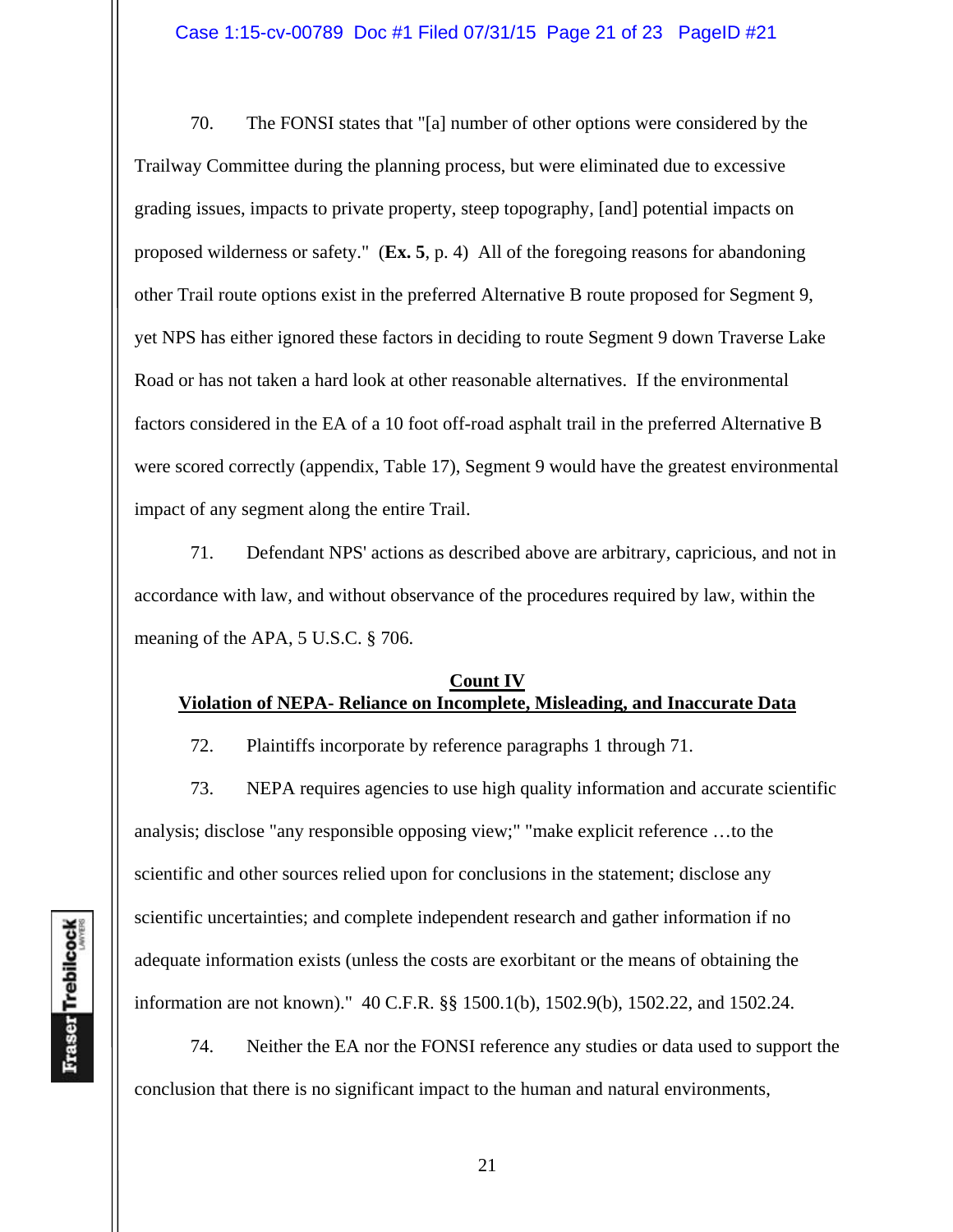#### Case 1:15-cv-00789 Doc #1 Filed 07/31/15 Page 22 of 23 PageID #22

including studies or data related to human and traffic impacts that Segment 9 of the preferred Alternative B route will have upon the residents of Traverse Lake Road and private property, destruction and dissection of wildlife habitat, impact on wetland areas, or excavation of critical dune areas.

 75. Neither the EA nor FONSI disclose opposing views to the preferred Alternative B route of Segment 9 despite the fact that 70% of the written comments received during the October, 2008 public review and comment period on all of the segments were in opposition to the preferred Alternative B route of Segment 9.

76. The inconsistencies contained in the EA leads to an inaccurate analysis and presentation of the impact to the environment, whereas if the assessments on a 10 foot offroad asphalt path were done correctly, the proposed Segment 9 would have the greatest impact to the environment of any segment along the entire route.

 77. Because "the final route of Segment 9 has yet to be determined," the analysis and information contained in both the EA and FONSI cannot be accurate or complete.

(**Exhibit 2**)

 78. NEPA requires that NPS take a "hard look" at the direct, indirect, and cumulative impacts that Segment 9 of the Trail, as proposed, will have upon the natural and human environments, and to do so, NPS must rely on complete and accurate information which it did not do.

 79. NPS violated NEPA by presenting and relying upon inaccurate and misleading information in the EA and FONSI, to wit: (i) evaluating the environmental impacts of an onroad trail while presenting Segment 9 of the Trail as an off-road trail; (ii) distributing a "Public Input Flyer" devoid of any reference to routing Segment 9 down Traverse Lake Road;

Fraser Trebilcock

22